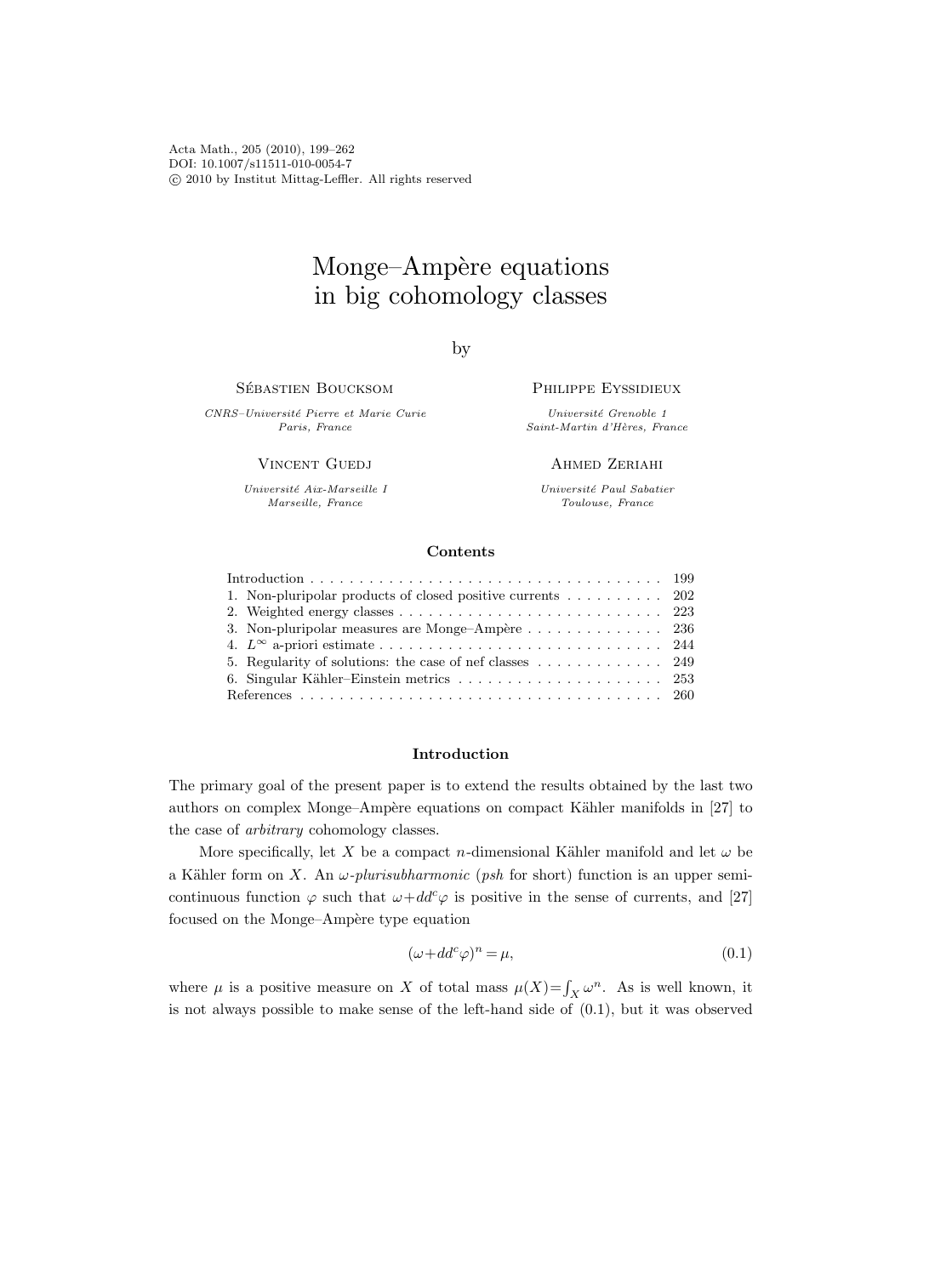in [27] that a construction going back to Bedford–Taylor [4] enables one, in this global setting, to define the non-pluripolar part of the would-be positive measure  $(\omega + dd^c \varphi)^n$ for an arbitrary  $\omega$ -psh function  $\varphi$ .

In the present paper we first give a more systematic treatment of these issues. We explain how to define, in a simple and canonical way, the non-pluripolar product

$$
\langle T_1 \wedge ... \wedge T_p \rangle
$$

of arbitrary closed positive  $(1, 1)$ -currents  $T_1, ..., T_p$  with  $1 \leq p \leq n$ . The resulting positive  $(p, p)$ -current  $\langle T_1 \wedge ... \wedge T_p \rangle$  puts no mass on pluripolar subsets. It is also shown to be closed (Theorem 1.8), generalizing a classical result of Skoda–El Mir. We relate its cohomology class to the positive intersection class

$$
\langle \alpha_1 \ldots \alpha_p \rangle \in H^{p,p}(X, \mathbb{R})
$$

of the cohomology classes  $\alpha_j := \{T_j\} \in H^{1,1}(X,\mathbb{R})$  in the sense of [12] and [13]. In particular we show that  $\int_X \langle T^n \rangle \leq \text{vol}(\alpha)$ , where the right-hand side denotes the *volume* of the class  $\alpha := \{T\}$  [10], which implies in particular that  $\langle T^n \rangle$  is non-trivial only if the cohomology class  $\alpha$  is big.

An important aspect of the present approach is that the non-pluripolar Monge– Ampère measure  $\langle T^n \rangle$  is well defined for any closed positive  $(1, 1)$ -current T. In the second section we study the continuity properties of the mapping  $T \mapsto \langle T^n \rangle$ : it is continuous along decreasing sequences (of potentials) if and only if  $T$  has full Monge–Ampère mass (Theorem 2.17), i.e. when

$$
\int_X \langle T^n \rangle = \mathrm{vol}(\alpha).
$$

We prove this fact by defining and studying weighted energy functionals in this general context, extending the case of a Kähler class [27]. The two main new features are a generalized comparison principle (Corollary 2.3) and an asymptotic criterion to check whether a current  $T$  has full Monge–Ampère mass (Proposition 2.19).

In the third part of the paper we obtain our first main result (Theorem 3.1):

THEOREM A. Let  $\alpha \in H^{1,1}(X,\mathbb{R})$  be a big class on a compact Kähler manifold X. If  $\mu$  is a positive measure on X that puts no mass on pluripolar subsets and satisfies the compatibility condition  $\mu(X)=\text{vol}(\alpha)$ , then there exists a unique closed positive  $(1,1)$ current  $T \in \alpha$  such that

$$
\langle T^n\rangle=\mu.
$$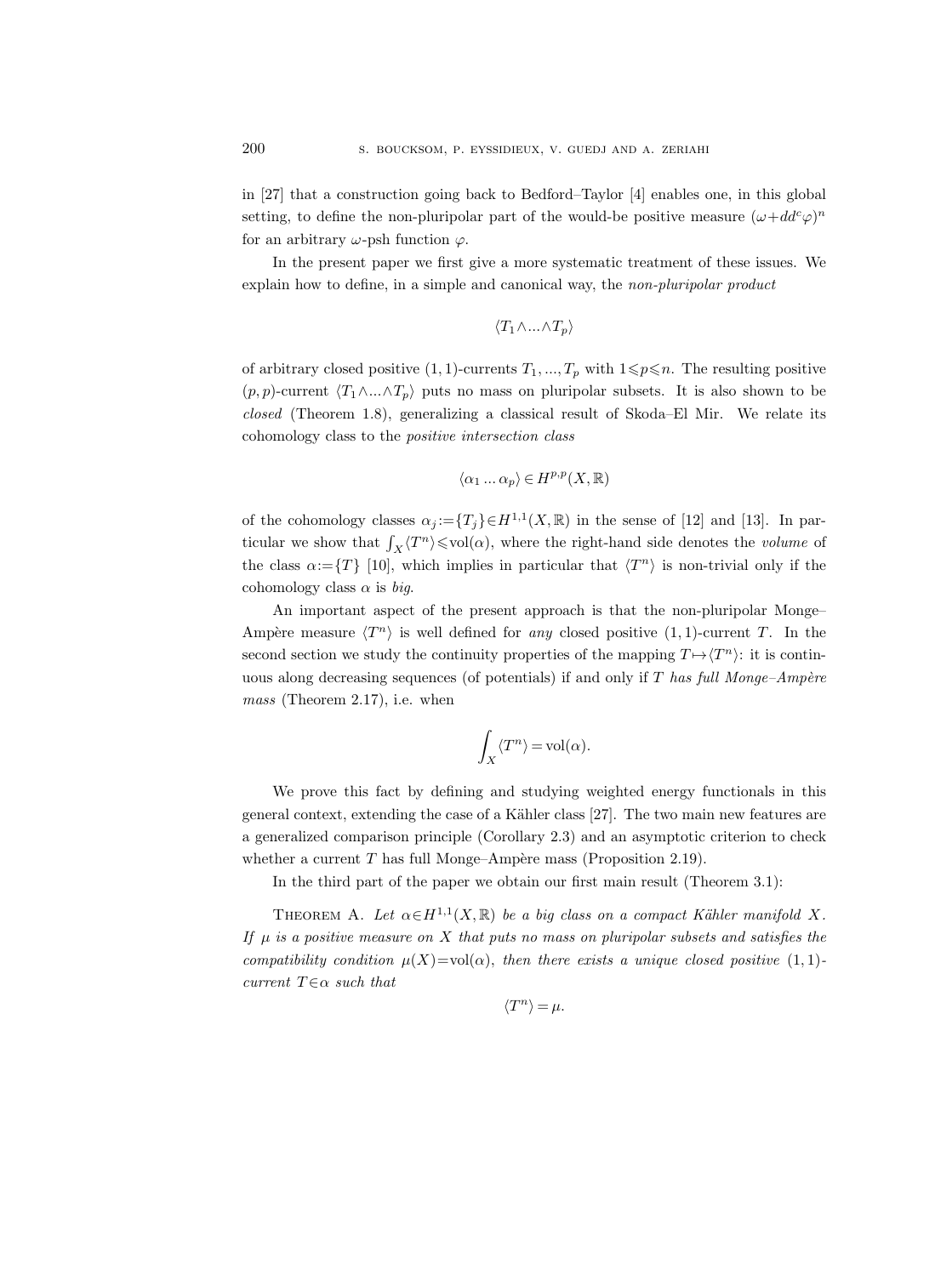The existence part extends the main result of [27], which corresponds exactly to the case where  $\alpha$  is a Kähler class. In fact the proof of Theorem A consists of reducing to the Kähler case via approximate Zariski decompositions. Uniqueness is obtained by adapting the proof of S. Dinew [22] (which also deals with the Kähler-class case).

When the measure  $\mu$  satisfies some additional regularity condition, we show how to adapt Kolodziej's pluripotential theoretic approach to the sup-norm a-priori estimates, see [31], to get global information on the singularities of T.

THEOREM B. Assume that the measure  $\mu$  in Theorem A furthermore has  $L^{1+\varepsilon}$ density with respect to Lebesgue measure for some  $\varepsilon > 0$ . Then the solution  $T \in \alpha$  to  $\langle T^n \rangle = \mu$  has minimal singularities.

Currents with minimal singularities were introduced by Demailly. When  $\alpha$  is a Kähler class, the positive currents  $T \in \alpha$  with minimal singularities are exactly those with locally bounded potentials. When  $\alpha$  is merely big, all positive currents  $T \in \alpha$  will have poles in general, and the minimal singularity condition on  $T$  essentially says that T has the least possible poles among all positive currents in  $\alpha$ . Currents with minimal singularities have in particular locally bounded potentials on the *ample locus* Amp( $\alpha$ ) of  $\alpha$ , which is roughly speaking the largest Zariski open subset where  $\alpha$  locally behaves like a Kähler class.

Regarding local regularity properties, we obtain the following result.

THEOREM C. In the setting of Theorem A, assume that  $\mu$  is a smooth strictly positive volume form. Assume also that  $\alpha$  is nef. Then the solution  $T \in \alpha$  to the equation  $\langle T^n \rangle = \mu$  is  $C^{\infty}$  on  $\text{Amp}(\alpha)$ .

The expectation is of course that Theorem C holds whether or not  $\alpha$  is nef, but we are unfortunately unable to prove this for the moment. It is perhaps worth emphasizing that currents with minimal singularities can have a non-empty polar set even when  $\alpha$  is nef and big (see Example 5.4).

In the last part of the paper we consider Monge–Ampère equations of the form

$$
\langle (\theta + dd^c \varphi)^n \rangle = e^{\varphi} \, dV,\tag{0.2}
$$

where  $\theta$  is a smooth representative of a big cohomology class  $\alpha$ ,  $\varphi$  is a  $\theta$ -psh function and  $dV$  is a smooth positive volume form. We show that  $(0.2)$  admits a unique solution  $\varphi$  such that  $\int_X e^{\varphi} dV = vol(\alpha)$ . Theorem B then shows that  $\varphi$  has minimal singularities, and we obtain as a special case the following result.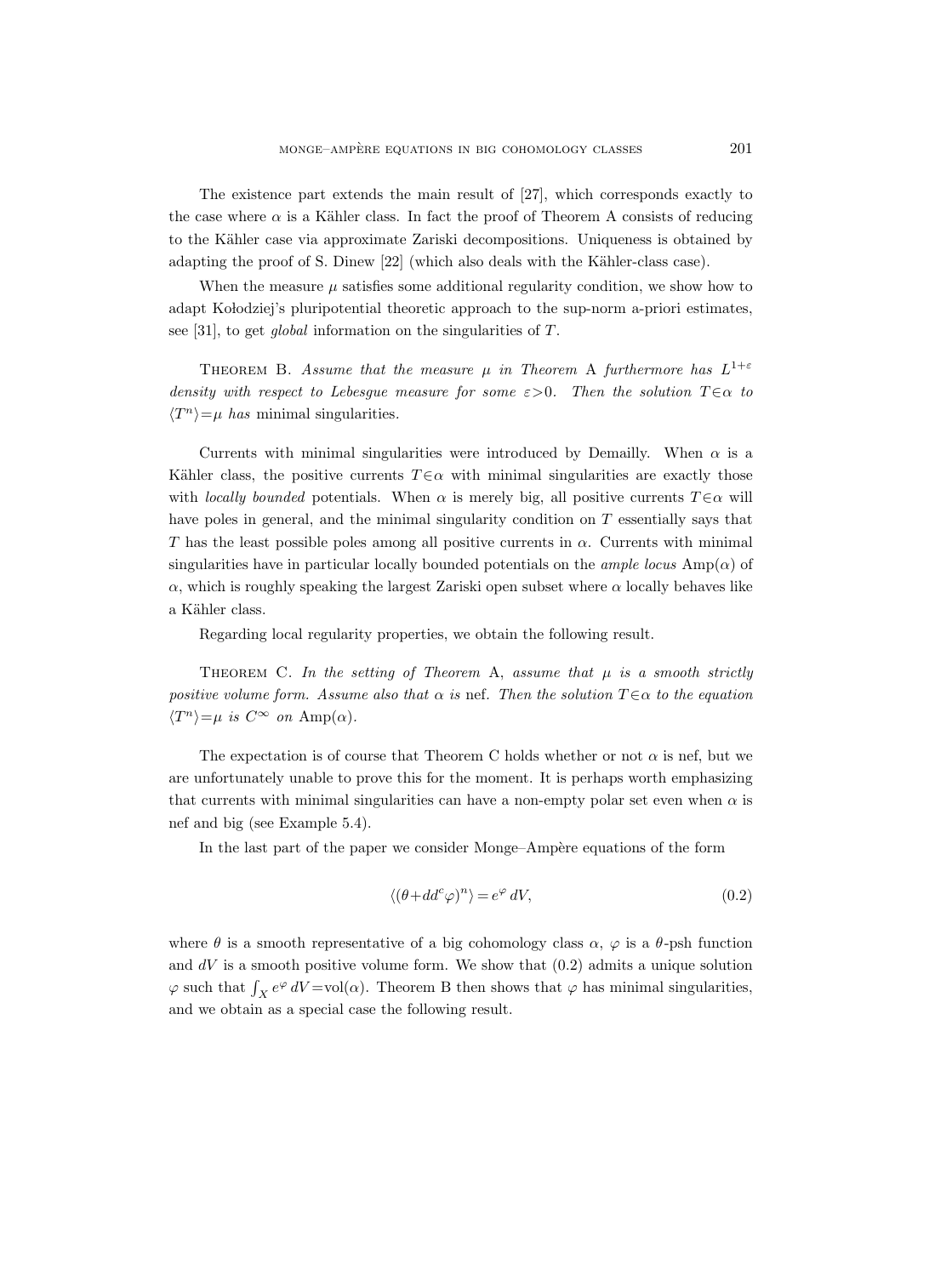THEOREM D. Let X be a smooth projective variety of general type. Then X admits a unique singular Kähler–Einstein volume form of total mass equal to vol $(K_X)$ . In other words, the canonical bundle  $K_X$  can be endowed with a unique non-negatively curved  $metric e^{-\phi_{KE}}$  whose curvature current  $dd^c \phi_{KE}$  satisfies

$$
\langle (dd^c \phi_{KE})^n \rangle = e^{\phi_{KE}} \tag{0.3}
$$

and is such that

$$
\int_{X} e^{\phi_{KE}} = \text{vol}(K_X). \tag{0.4}
$$

The weight  $\phi_{KE}$  furthermore has minimal singularities.

Since the canonical ring  $R(K_X)=\bigoplus_{k\geqslant 0} H^0(kK_X)$  is now known to be finitely generated [7], this result can be obtained as a consequence of [25] by passing to the canonical model of  $X$ . But one of the points of the proof presented here is to avoid the use of the difficult result of [7].

The existence of  $\phi_{KE}$  satisfying (0.3) and (0.4) was also recently obtained by J. Song and G. Tian in [38], building on a previous approach of H. Tsuji [43]. It is also shown in [38] that  $\phi_{KE}$  is an *analytic Zariski decomposition* in the sense of Tsuji, which means that every pluricanonical section  $\sigma \in H^0(mK_X)$  is  $L^{\infty}$  with respect to the metric induced by  $\phi_{KE}$ . The main new information we add is that  $\phi_{KE}$  actually has minimal singularities, which is strictly stronger than being an analytic Zariski decomposition for general big line bundles (cf. Proposition 6.5).

Acknowledgement. We would like to thank J.-P. Demailly and R. Berman for several useful discussions.

## 1. Non-pluripolar products of closed positive currents

In this section  $X$  denotes an arbitrary  $n$ -dimensional complex manifold unless otherwise specified.

#### 1.1. Plurifine topology

The plurifine topology on  $X$  is defined as the coarsest topology with respect to which all psh functions u on all open subsets of X become continuous (cf.  $[4]$ ). Note that the plurifine topology on  $X$  is always strictly finer than the ordinary one.

Since psh functions are upper semi-continuous, subsets of the form

$$
V \cap \{u > 0\}
$$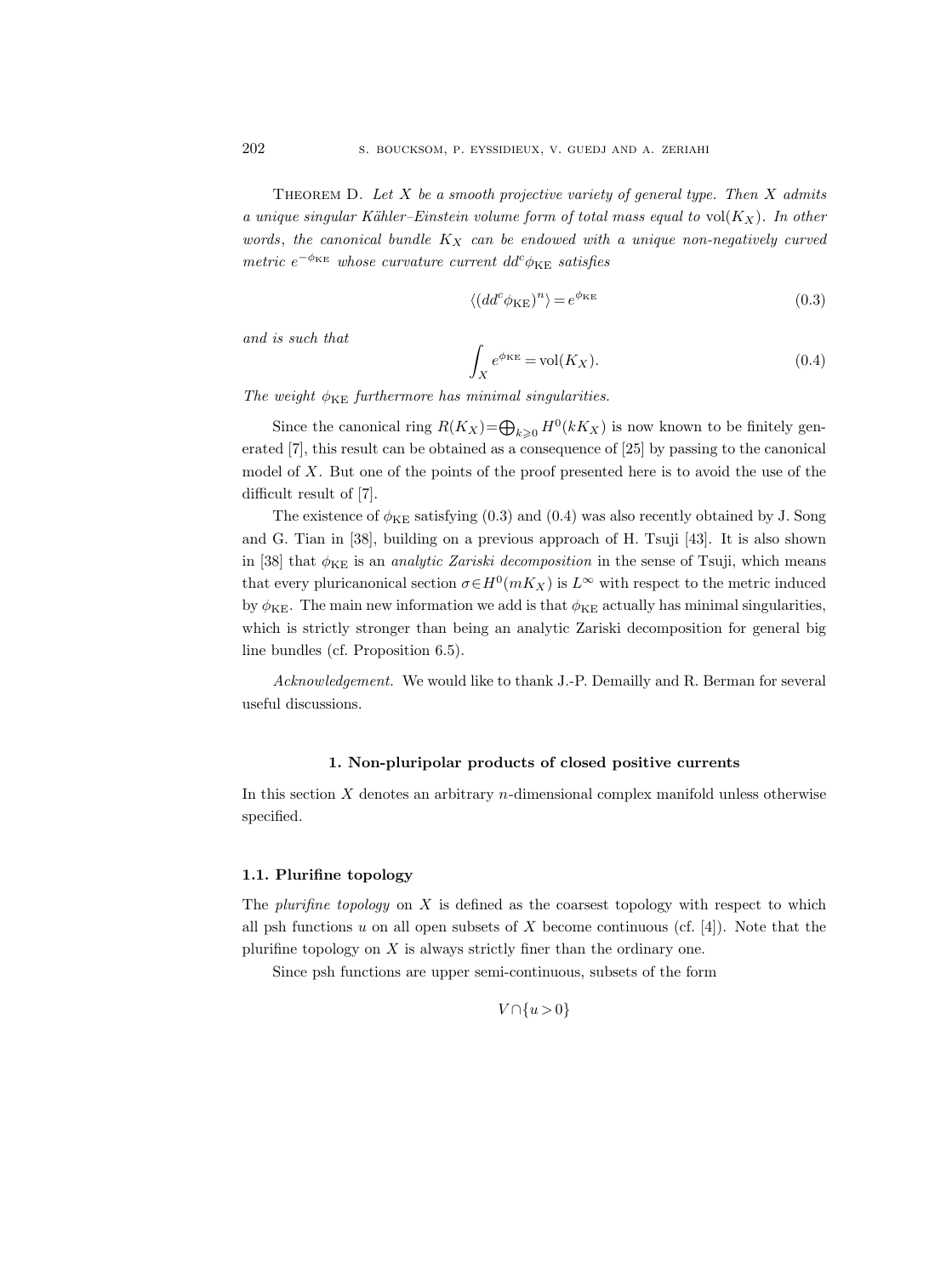(as usual, we write  $\{u>0\}$  for the set  $\{x\in V : u(x)>0\}$ ) with  $V\subset X$  open and u psh on V obviously form a basis for the plurifine topology, and  $u$  can moreover be assumed to be locally bounded by maxing it with 0.

When  $X$  is furthermore compact and Kähler, a bounded local psh function defined on an open subset  $V$  of  $X$  can be extended to a quasi-psh function on  $X$  (possibly after shrinking V a little bit, see [26]), and it follows that the plurifine topology on X can alternatively be described as the coarsest topology with respect to which all bounded quasi-psh functions  $\varphi$  on X become continuous. It therefore admits sets of the form  $V \cap {\varphi > 0}$  with  $V \subset X$  open and  $\varphi$  quasi-psh and bounded on X as a basis.

## 1.2. Local non-pluripolar products of currents

Let  $u_1, ..., u_p$  be psh functions on X. If the  $u_i$ 's are locally bounded, then the fundamental work of Bedford–Taylor [3] enables one to define

$$
dd^cu_1\wedge...\wedge dd^cu_p
$$

on X as a closed positive  $(p, p)$ -current. The wedge product only depends on the closed positive (1, 1)-currents  $dd^c u_j$ , and not on the specific choice of the potentials  $u_j$ .

A very important property of this construction is that it is local in the plurifine topology, in the following sense. If  $u_j$  and  $v_j$  are locally bounded psh functions on X and  $u_i=v_i$  (pointwise) on a plurifine open subset O of U, then

$$
\mathbf{1}_O \, dd^c u_1 \wedge \ldots \wedge dd^c u_p = \mathbf{1}_O \, dd^c v_1 \wedge \ldots \wedge dd^c v_p.
$$

This is indeed an obvious generalization of Corollary 4.3 of [4].

In the case of a possibly unbounded psh function  $u$ , Bedford–Taylor have observed (cf. [4, p. 236]) that it is always possible to define the non-pluripolar part of the would-be positive measure  $(dd^c u)^n$  as a Borel measure. The main issue however is that this measure is not going to be locally finite in general (see Example 1.3 below). More generally, suppose that we are trying to associate with any p-tuple  $u_1, ..., u_p$  of psh functions on X a positive (a priori not necessarily closed)  $(p, p)$ -current

$$
\langle dd^c u_1 \wedge ... \wedge dd^c u_p \rangle
$$

putting no mass on pluripolar subsets, in such a way that the construction is local in the plurifine topology in the above sense. Then we have no choice: since  $u_j$  coincides with the locally bounded psh function  $\max\{u_j, -k\}$  on the plurifine open subset

$$
O_k := \bigcap_{j=1}^p \{u_j > -k\}
$$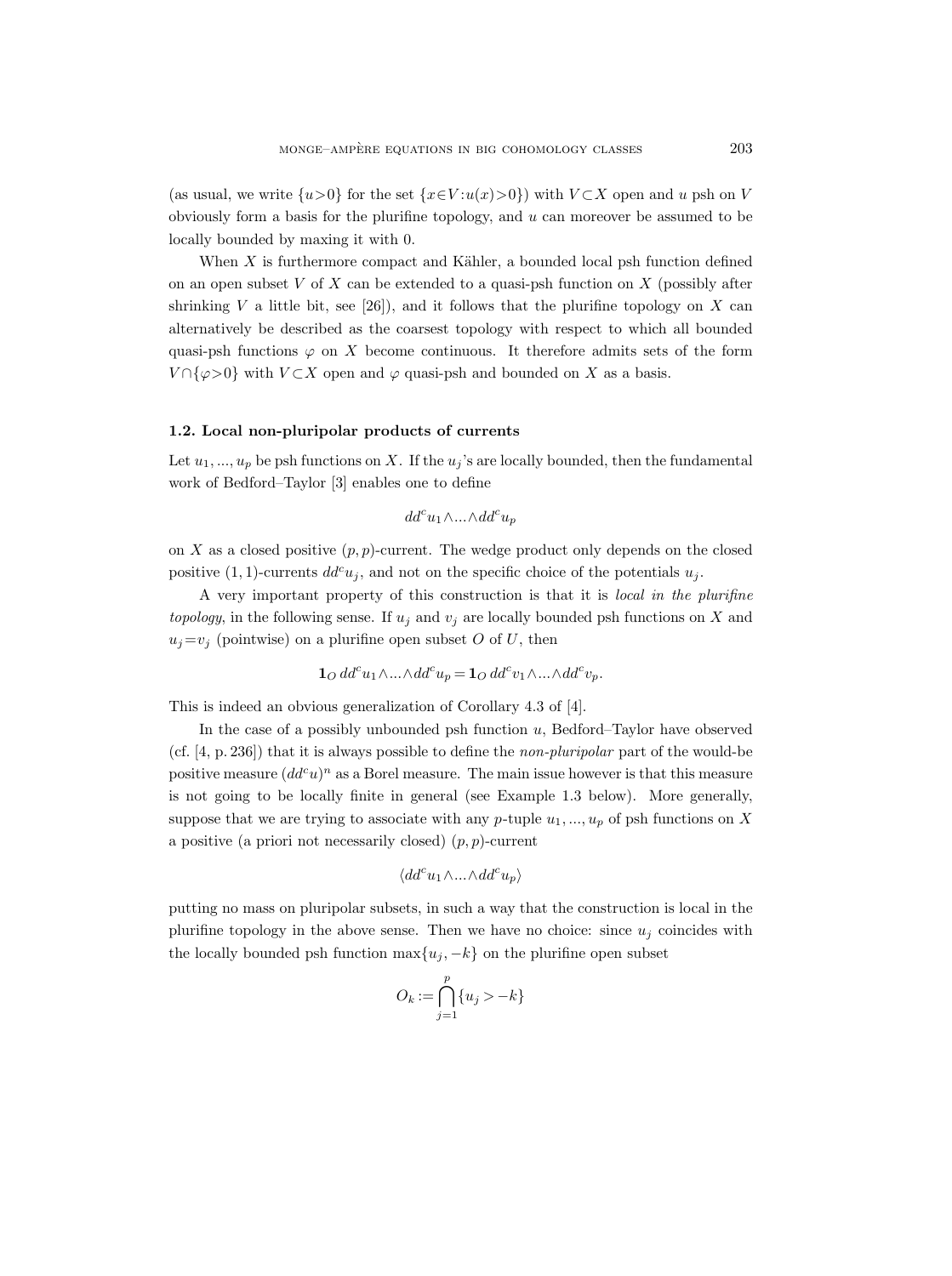we must have

$$
\mathbf{1}_{O_k} \left\langle \bigwedge_{j=1}^p dd^c u_j \right\rangle = \mathbf{1}_{O_k} \bigwedge_{j=1}^p dd^c \max\{u_j, -k\}.
$$
 (1.1)

Note that the right-hand side is non-decreasing in  $k$ . This equation completely determines  $\langle \bigwedge_{j=1}^p dd^c u_j \rangle$ , since the latter is required not to put mass on the pluripolar set

$$
X \setminus \bigcup_{k=1}^{\infty} O_k = \{u = -\infty\}.
$$

Definition 1.1. If  $u_1, ..., u_p$  are psh functions on the complex manifold X, we shall say that the non-pluripolar product  $\langle \bigwedge_{j=1}^p dd^c u_j \rangle$  is well defined on X if for each compact subset  $K$  of  $X$  we have

$$
\sup_{k} \int_{K \cap O_k} \omega^{n-p} \wedge \bigwedge_{j=1}^p dd^c \max\{u_j, -k\} < \infty. \tag{1.2}
$$

Here  $\omega$  is an auxiliary (strictly) positive (1, 1)-form on X with respect to which masses are being measured, the condition being of course independent of  $\omega$ . When (1.2) is satisfied, equation (1.1) indeed defines a positive  $(p, p)$ -current  $\langle \bigwedge_{j=1}^p dd^c u_j \rangle$  on X. We will show below that it is automatically *closed* (Theorem 1.8).

Condition (1.2) is always satisfied when  $p=1$ , and in fact it is not difficult to show that

$$
\langle dd^c u \rangle = \mathbf{1}_{\{u > -\infty\}} dd^c u.
$$

There are however examples where non-pluripolar products are not well defined as soon as  $p \geqslant 2$ . This is most easily understood in the following situation.

Definition 1.2. A psh function  $u$  on  $X$  will be said to have small unbounded locus if there exists a (locally) complete pluripolar closed subset  $A$  of  $X$  outside which  $u$  is locally bounded.

Assume that  $u_1, ..., u_p$  have small unbounded locus, and let A be a closed complete pluripolar subset of X such that each  $u_i$  is locally bounded outside A (recall that complete pluripolar subsets are stable under finite unions). Then  $\langle \bigwedge_{j=1}^p dd^c u_j \rangle$  is well defined if and only if the Bedford–Taylor product  $\bigwedge_{j=1}^p dd^c u_j$ , which is defined on the open subset  $X\setminus A$ , has locally finite mass near each point of A. In that case  $\langle \bigwedge_{j=1}^p dd^c u_j \rangle$  is nothing but the trivial extension of  $\bigwedge_{j=1}^p dd^c u_j$  to X.

Example 1.3. Consider Kiselman's example (see [28])

$$
u(x, y) := (1 - |x|^2)(-\log|y|)^{1/2}
$$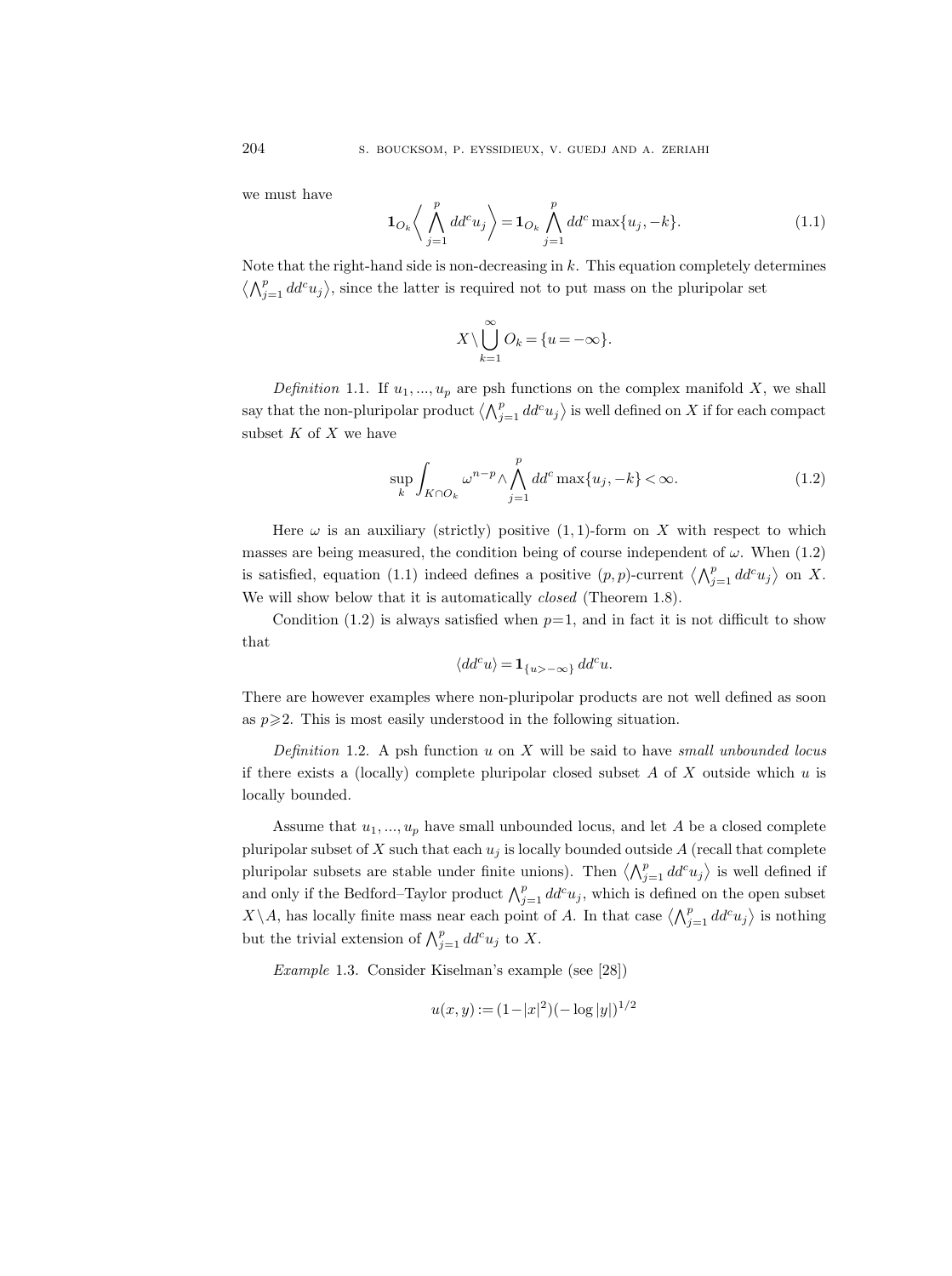for  $(x, y) \in \mathbb{C}^2$  near 0. The function u is psh near 0, it is smooth outside the  $y=0$  axis, but the smooth measure  $(dd^c u)^2$ , defined outside  $y=0$ , is not locally finite near any point of y=0. This means that the positive Borel measure  $\langle (dd^c u)^2 \rangle$  is not locally finite.

We now collect some basic properties of non-pluripolar products.

PROPOSITION 1.4. Let  $u_1, ..., u_p$  be psh functions on X.

(a) The operator

$$
(u_1,...,u_p)\longmapsto \bigg\langle \bigwedge_{j=1}^p dd^cu_j\bigg\rangle
$$

is local in the plurifine topology whenever it is well defined.

(b) The current  $\langle \bigwedge_{j=1}^p dd^c u_j \rangle$  and the fact that it is well defined, both only depend on the currents  $dd^c u_j$ , not on the specific potentials  $u_j$ .

(c) Non-pluripolar products, which are obviously symmetric, are also multilinear in the following sense: if  $v_1$  is another psh function, then

$$
\left\langle (dd^c u_1 + dd^c v_1) \wedge \bigwedge_{j=2}^p dd^c u_j \right\rangle = \left\langle dd^c u_1 \wedge \bigwedge_{j=2}^p dd^c u_j \right\rangle + \left\langle dd^c v_1 \wedge \bigwedge_{j=2}^p dd^c u_j \right\rangle,
$$

in the sense that the left-hand side is well defined if and only if both terms in the righthand side are, and equality holds in this case.

*Proof.* (a) If  $u_j$  and  $v_j$  are psh functions on X such that  $u_j = v_j$  on a given plurifine open subset O, then the locally bounded psh functions  $\max\{u_j, -k\}$  and  $\max\{v_j, -k\}$ also coincide on O. If we set

$$
E_k := \bigcap_{j=1}^p \{u_j > -k\} \cap \bigcap_{j=1}^p \{v_j > -k\},\,
$$

then we infer that

$$
\mathbf{1}_{O \cap E_k} \bigwedge_{j=1}^p dd^c \max\{u_j, -k\} = \mathbf{1}_{O \cap E_k} \bigwedge_{j=1}^p dd^c \max\{v_j, -k\}.
$$

Hence in the limit

$$
\mathbf{1}_O\bigg\langle\bigwedge_{j=1}^p dd^c u_j\bigg\rangle=\mathbf{1}_O\bigg\langle\bigwedge_{j=1}^p dd^c v_j\bigg\rangle,
$$

as desired by Lemma 1.5 below.

(b) Let  $w_i$  be pluriharmonic on X, and let K be a compact subset. We can find  $C>0$  such that  $w_j \leq C$  on an open neighborhood V of K. On the plurifine open subset

$$
O_k := \bigcap_{j=1}^p \{u_j + w_j > -k\} \cap V \subset \bigcap_{j=1}^p \{u_j > -k - C\} \cap V
$$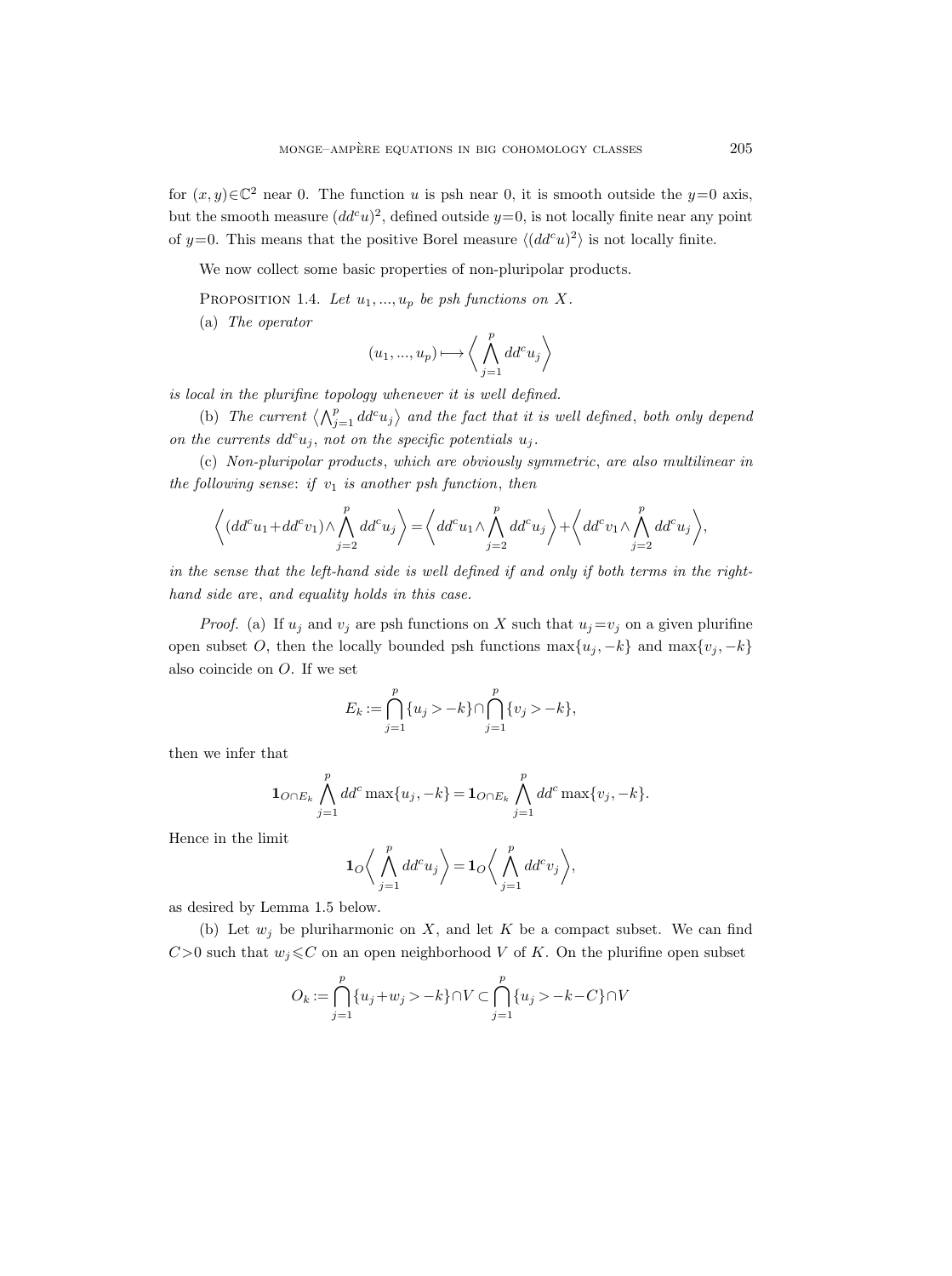the following locally bounded psh functions coincide:

$$
\max\{u_j+w_j,-k\} = \max\{u_j,-w_j-k\} + w_j = \max\{u_j,-k-C\} + w_j.
$$

Since  $dd^c w_j = 0$ , it follows that

$$
\int_{O_k} \omega^{n-p} \wedge \bigwedge_{j=1}^p dd^c \max\{u_j + w_j, -k\}
$$
\n
$$
= \int_{O_k} \omega^{n-p} \wedge \bigwedge_{j=1}^p dd^c \max\{u_j, -k-C\}
$$
\n
$$
\leqslant \int_{\bigcap_{j=1}^p \{u_j > -k-C\} \cap V} \omega^{n-p} \wedge \bigwedge_{j=1}^p dd^c \max\{u_j, -k-C\},
$$

which is uniformly bounded in  $k$  by assumption, and the second point is proved.

The proof of (c) is similarly easy but tedious and will be left to the reader.

LEMMA 1.5. Assume that the non-pluripolar product  $\langle \bigwedge_{j=1}^p dd^c u_j \rangle$  is well defined. Then for every sequence of Borel subsets  $E_k$  such that

 $\Box$ 

$$
E_k \subset \bigcap_{j=1}^p \{u_j > -k\}
$$

and  $X \backslash \bigcup_{k=1}^{\infty} E_k$  is pluripolar, we have

$$
\lim_{k \to \infty} \mathbf{1}_{E_k} \bigwedge_{j=1}^p dd^c \max\{u_j, -k\} = \bigg\langle \bigwedge_{j=1}^p dd^c u_j \bigg\rangle
$$

against all bounded measurable functions.

Proof. This follows by dominated convergence from

$$
\left(\mathbf{1}_{\bigcap_{j=1}^p\{u_j&gt-k\}}-\mathbf{1}_{E_k}\right)\bigwedge_{j=1}^p dd^c\max\{u_j,-k\}\leqslant(1-\mathbf{1}_{E_k})\bigg\langle\bigwedge_{j=1}^p dd^c u_j\bigg\rangle.\qquad \qquad \Box
$$

A crucial point for what follows is that non-pluripolar products of globally defined currents are *always* well defined on compact Kähler manifolds.

PROPOSITION 1.6. Let  $T_1, ..., T_p$  be closed positive  $(1, 1)$ -currents on a compact Kähler manifold X. Then their non-pluripolar product  $\langle T_1 \wedge ... \wedge T_p \rangle$  is well defined.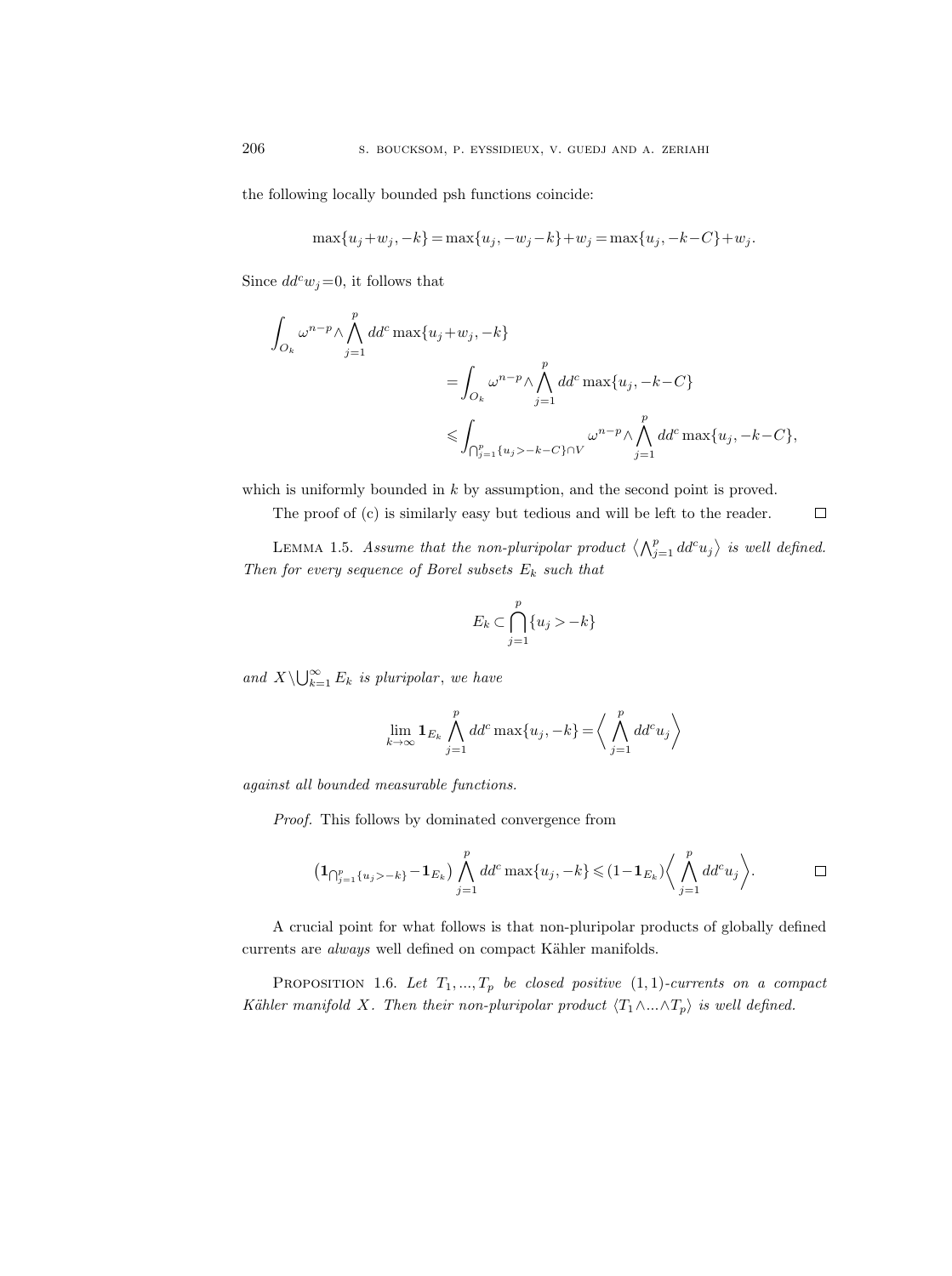*Proof.* Let  $\omega$  be a Kähler form on X. In view of Proposition 1.4 (c), upon adding a large multiple of  $\omega$  to the  $T_j$ 's, we may assume that their cohomology classes are Kähler classes. We can thus find Kähler forms  $\omega_j$  and  $\omega_j$ -psh functions  $\varphi_j$  such that  $T_j = \omega_j + dd^c \varphi_j$ . Let U be a small open subset of X on which  $\omega_j = dd^c \psi_j$ , where  $\psi_j \leq 0$  is a smooth psh function on U, so that  $T_j = dd^c u_j$  on U with  $u_j := \psi_j + \varphi_j$ . The bounded psh functions on  $U$ ,

$$
\psi_j + \max{\lbrace \varphi_j, -k \rbrace}
$$
 and  $\max{\lbrace u_j, -k \rbrace}$ 

coincide on the plurifine open subset  $\{u_j&gt-k\} \subset \{\varphi_j&gt-k\}$ , thus we have

$$
\int_{\bigcap_{j=1}^p \{u_j > -k\}} \omega^{n-p} \wedge \bigwedge_{j=1}^p d d^c \max\{u_j, -k\}
$$
\n
$$
= \int_{\bigcap_{j=1}^p \{u_j > -k\}} \omega^{n-p} \wedge \bigwedge_{j=1}^p (\omega_j + dd^c \max\{\varphi_j, -k\})
$$
\n
$$
\leqslant \int_X \omega^{n-p} \wedge \bigwedge_{j=1}^p (\omega_j + dd^c \max\{\varphi_j, -k\}).
$$

But the latter integral is computed in cohomology, and hence is independent of  $k$ . This shows that  $(1.2)$  is satisfied on  $U$ .  $\Box$ 

Remark 1.7. The same property extends to the case where  $X$  is a compact complex manifold in the Fujiki class, i.e. bimeromorphic to a compact Kähler manifold. Indeed there exists in that case a modification  $\mu: X' \to X$  with X' compact Kähler. Since  $\mu$  is an isomorphism outside closed analytic (hence pluripolar) subsets, it is easy to deduce that  $\langle T_1 \wedge ... \wedge T_p \rangle$  is well defined on X from the fact that  $\langle \mu^* T_1 \wedge ... \wedge \mu^* T_p \rangle$  is well defined on  $X'$ , and in fact

$$
\langle T_1 \wedge \ldots \wedge T_p \rangle = \mu_* \langle \mu^* T_1 \wedge \ldots \wedge \mu^* T_p \rangle.
$$

On the other hand, it seems to be unknown whether finiteness of non-pluripolar products holds on arbitrary compact complex manifolds.

Building on the proof of the Skoda–El Mir extension theorem, we will now prove the less trivial closedness property of non-pluripolar products.

THEOREM 1.8. Let  $T_1, ..., T_p$  be closed positive  $(1, 1)$ -currents on a complex manifold X whose non-pluripolar product is well defined. Then, the positive  $(p, p)$ -current

$$
\langle T_1 \wedge \ldots \wedge T_p \rangle
$$

is closed.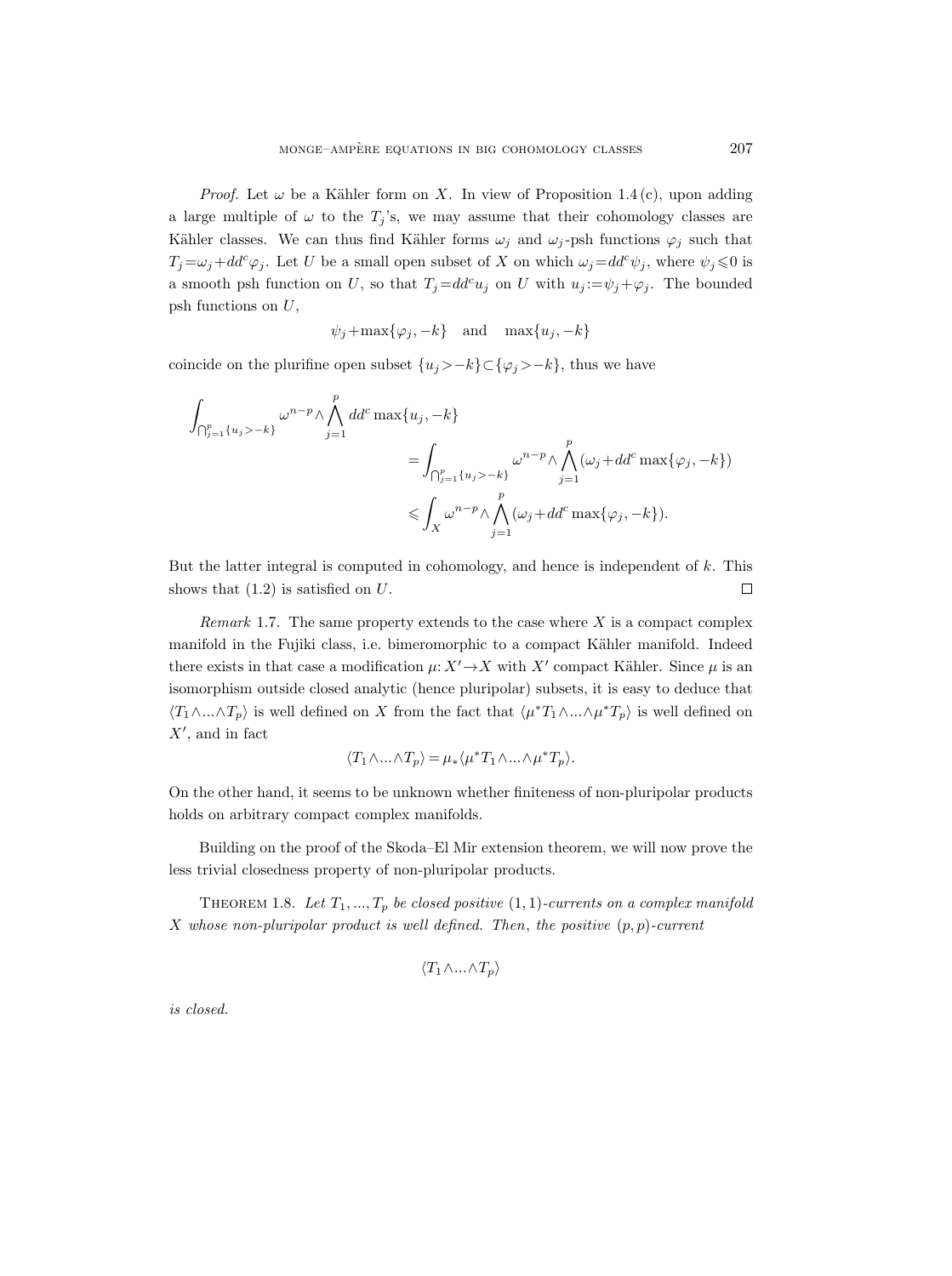*Proof.* The result is of course local, and we can assume that  $X$  is a small neighborhood of  $0 \in \mathbb{C}^n$ . The proof will follow rather closely Sibony's proof of the Skoda–El Mir theorem [35], cf. also [18, pp. 159–161]. Let  $u_j \leq 0$  be a local potential of  $T_j$  near  $0 \in \mathbb{C}^n$ , and for each  $k$  consider the closed positive current of bidimension  $(1, 1)$ ,

$$
\Theta_k := \varrho \wedge \bigwedge_{j=1}^p dd^c \max\{u_j, -k\}
$$

and the plurifine open subset

$$
O_k := \bigcap_{j=1}^p \{u_j > -k\}
$$

so that  $\mathbf{1}_{O_k}\Theta_k$  converges towards

$$
\varrho \wedge \langle T_1 \wedge \ldots \wedge T_p \rangle
$$

by (1.1). Here  $\varrho$  is a positive  $(n-p-1, n-p-1)$ -form with constant coefficients, so that  $\Theta_k$  has bidimension (1, 1). It is enough to show that

$$
\lim_{k \to \infty} d(\mathbf{1}_{O_k} \Theta_k) = 0
$$

for any choice of such a form  $\rho$ .

Let also  $u:=\sum_{j=1}^p u_j$ , so that  $u\leqslant -k$  outside  $O_k$ , and set

$$
w_k := \chi(e^{u/k}),
$$

where  $\chi(t)$  is a smooth convex and non-decreasing function of  $t \in \mathbb{R}$  such that  $\chi(t)=0$  for  $t\leqslant\frac{1}{2}$  and  $\chi(1)=1$ . We thus see that  $0\leqslant w_k\leqslant 1$  is a non-decreasing sequence of bounded psh functions defined near  $0 \in \mathbb{C}^n$  with  $w_k = 0$  outside  $O_k$  and  $w_k \to 1$  pointwise outside the pluripolar set  $\{u=-\infty\}$ . Finally let  $0 \le \theta(t) \le 1$  be a smooth non-decreasing function of  $t \in \mathbb{R}$  such that  $\theta(t) = 0$  for  $t \leq \frac{1}{2}$  and  $\theta \equiv 1$  near  $t = 1$ . The functions  $\theta(w_k)$  are bounded, non-decreasing in  $k$  and we have

$$
\theta(w_k)\leqslant {\bf 1}_{O_k}
$$

since  $\theta(w_k) \leq 1$  vanishes outside  $O_k$ . Note also that  $\theta'(w_k)$  vanishes outside  $O_k$ , and converges to 0 pointwise outside  $\{u=-\infty\}.$ 

Our goal is to show that

$$
\lim_{k \to \infty} d(\mathbf{1}_{O_k} \Theta_k) = 0.
$$

But we have

$$
0\!\leqslant\! (\mathbf{1}_{O_k}\!-\!\theta(w_k)) \Theta_k \!\leqslant\! (1\!-\!\theta(w_k)) \langle T_1\!\wedge\! \dots \!\wedge\! T_p\rangle,
$$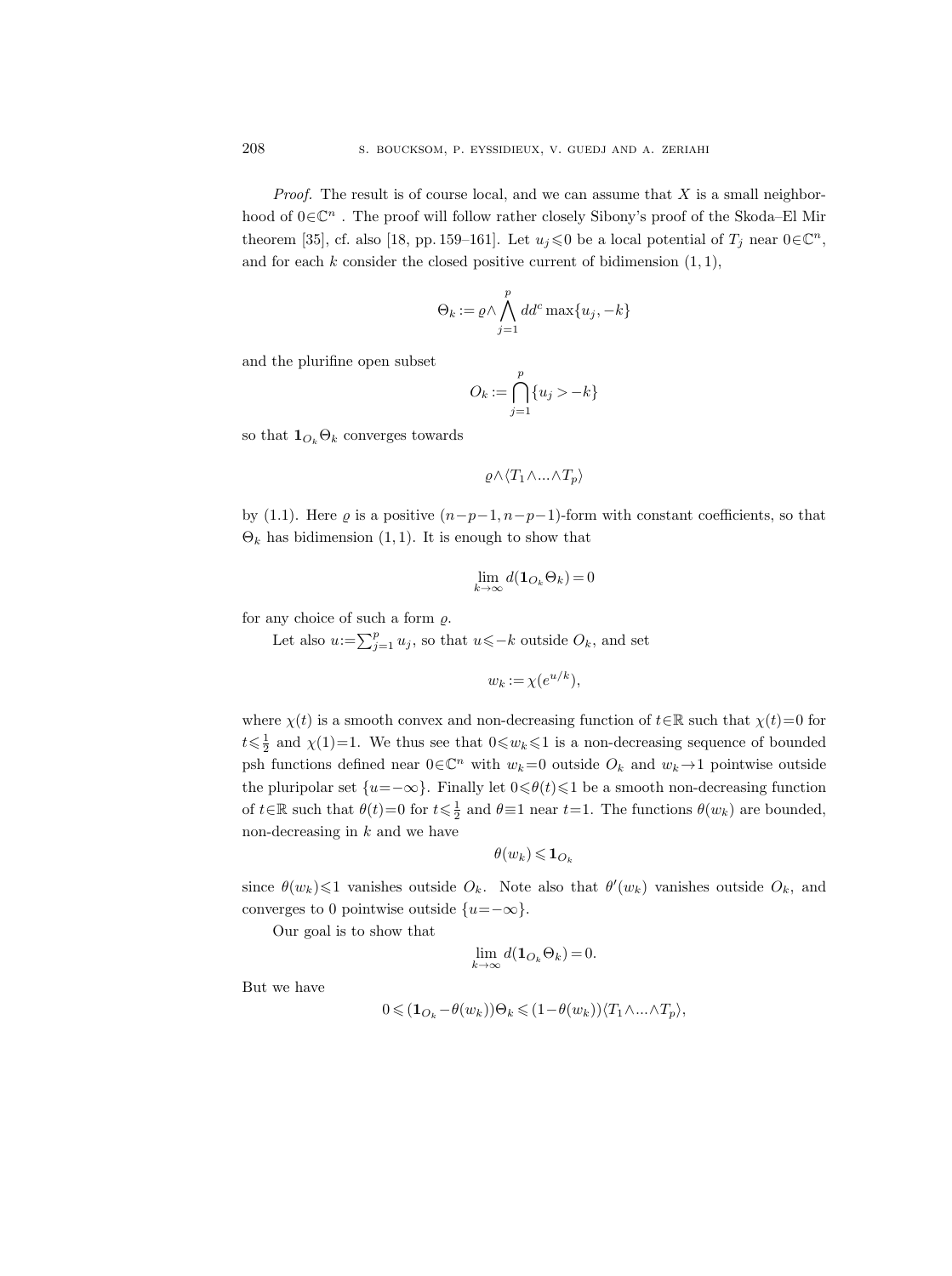and the latter converges to 0 by dominated convergence since  $\theta(w_k) \rightarrow 1$  pointwise outside the polar set of u, which is negligible for  $\langle T_1 \wedge ... \wedge T_p \rangle$ . It is thus equivalent to show that

$$
\lim_{k \to \infty} d(\theta(w_k)\Theta_k) = 0.
$$

Since  $w_k$  is a bounded psh function, Lemma 1.9 below shows that the chain rule applies, that is

$$
d(\theta(w_k)\Theta_k) = \theta'(w_k) \, dw_k \wedge \Theta_k.
$$

Recall that  $dw_k \wedge \Theta_k$  has order 0 by the Bedford–Taylor theorem, so that the right-hand side makes sense. Now let  $\psi$  be a given smooth 1-form compactly supported near 0 and let  $\tau \geq 0$  be a smooth cut-off function with  $\tau \equiv 1$  on the support of  $\psi$ . The Cauchy–Schwarz inequality implies that

$$
\left| \int_X \theta'(w_k) \psi \wedge dw_k \wedge \Theta_k \right|^2 \leqslant \left( \int_X \tau dw_k \wedge d^c w_k \wedge \Theta_k \right) \left( \int_X \theta'(w_k)^2 \psi \wedge \overline{\psi} \wedge \Theta_k \right).
$$

But we have

$$
2\int_X \tau \, dw_k \wedge d^c w_k \wedge \Theta_k \leq \int_X \tau \, dd^c w_k^2 \wedge \Theta_k = \int_X w_k^2 \, dd^c \tau \wedge \Theta_k = \int_{O_k} w_k^2 \, dd^c \tau \wedge \Theta_k,
$$

since  $w_k$  vanishes outside  $O_k$ , and the last integral is uniformly bounded, as  $0 \leq w_k \leq 1$ and  $\mathbf{1}_{O_k}\Theta_k$  has uniformly bounded mass by (1.2). On the other hand, we have

$$
\theta'(w_k)^2 \Theta_k = \theta'(w_k)^2 \mathbf{1}_{O_k} \Theta_k \leqslant \theta'(w_k)^2 \langle T_1 \wedge \ldots \wedge T_p \rangle,
$$

since  $\theta'(w_k)$  also vanishes outside  $O_k$ , and we conclude that

$$
\lim_{k \to \infty} \int_X \theta'(w_k)^2 \psi \wedge \overline{\psi} \wedge \Theta_k = 0
$$

by dominated convergence as  $\theta'(w_k) \to 0$  pointwise outside the polar set of u, which is negligible for  $\langle T_1 \wedge ... \wedge T_p \rangle$ . The proof is thus complete.  $\Box$ 

LEMMA 1.9. Let  $\Theta$  be a closed positive  $(p, p)$ -current on a complex manifold X, f be a smooth function on  $\mathbb R$  and  $v$  be a bounded psh function. Then we have

$$
d(f(v)\Theta) = f'(v) dv \wedge \Theta.
$$

*Proof.* This is a local result, and we can thus assume that  $\Theta$  has bidimension  $(1, 1)$ by multiplying it by constant forms as above. The result is of course true when  $v$  is smooth. As we shall see the result holds true in our case basically because  $v$  belongs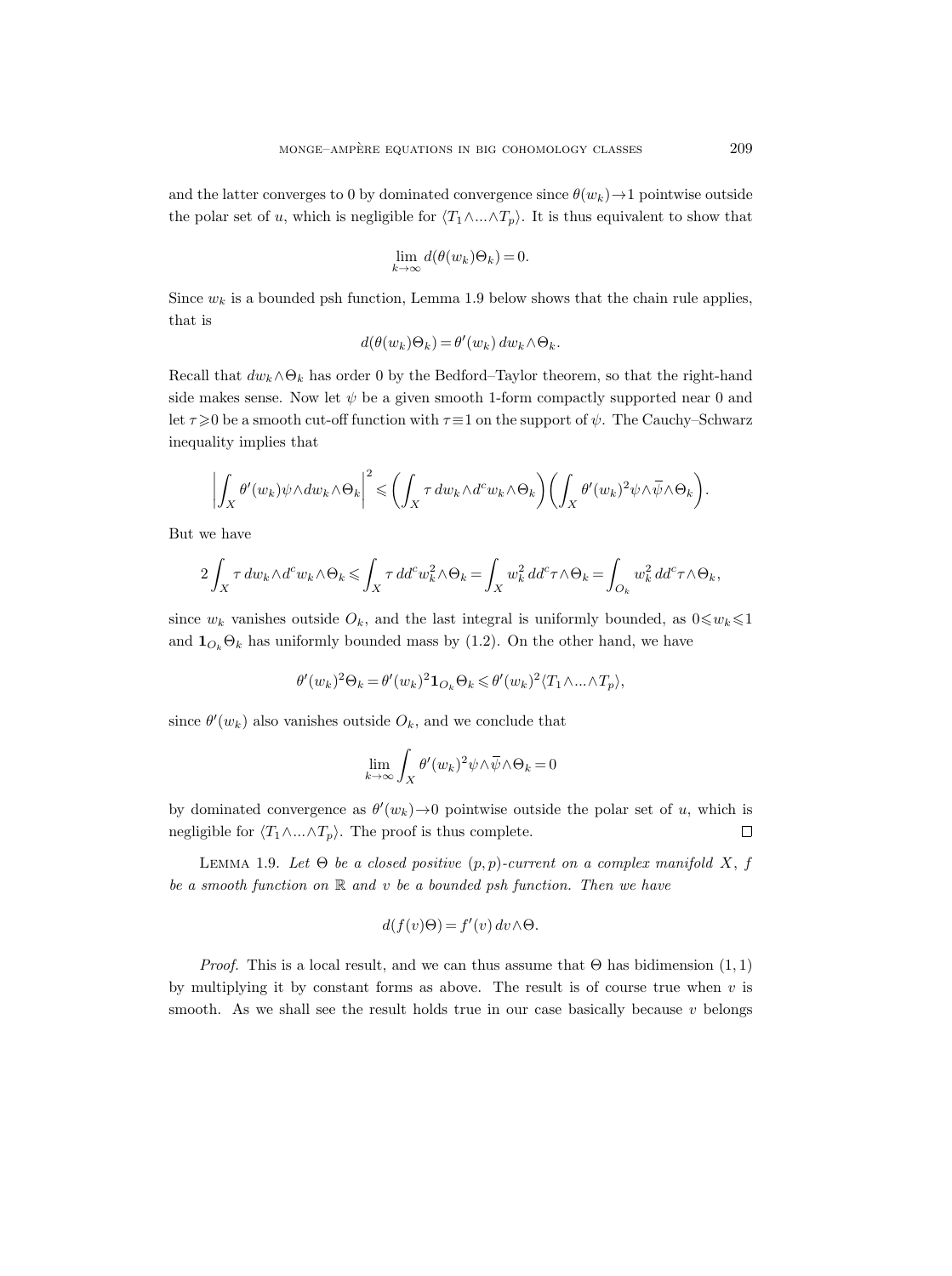to the Sobolev space  $L_1^2(\Theta)$ , in the sense that  $dv \wedge d^c v \wedge \Theta$  is well defined. Indeed the result is standard when  $\Theta = [X]$ , and proceeds by approximation. Here we let  $v_k$  be a decreasing sequence of smooth psh functions converging pointwise to v. We then have  $f(v_k)\theta \rightarrow f(v)\Theta$  by dominated convergence. Thus it suffices to show that

$$
\lim_{k \to \infty} f'(v_k) dv_k \wedge \Theta = f'(v) dv \wedge \Theta.
$$

We write

$$
f'(v_k) dv_k \wedge \Theta - f'(v) dv \wedge \Theta = (f'(v_k) - f'(v)) dv_k \wedge \Theta + f'(v) (dv_k - dv) \wedge \Theta.
$$

Let  $\psi$  be a test 1-form and  $\tau \geq 0$  be a smooth cut-off function with  $\tau \equiv 1$  on the support of  $\psi$ . The Cauchy–Schwarz inequality implies that

$$
\left| \int_X (f'(v_k) - f'(v)) \psi \wedge dv_k \wedge \Theta \right|^2 \leqslant \left( \int_X (f'(v_k) - f'(v))^2 \psi \wedge \overline{\psi} \wedge \Theta \right) \left( \int_X \tau dv_k \wedge d^c v_k \wedge \Theta \right).
$$

The second factor is bounded since  $dv_k \wedge d^c v_k \wedge \Theta$  converges to  $dv \wedge d^c v \wedge \Theta$  by Bedford– Taylor's monotone convergence theorem, and the first one converges to 0 by dominated convergence. We similarly have

$$
\left| \int_X f'(v) (dv_k - dv) \wedge \psi \wedge \Theta \right|^2 \leqslant \left( \int_X f'(v)^2 \psi \wedge \overline{\psi} \wedge \Theta \right) \left( \int_X \tau \, d(v_k - v) \wedge d^c(v_k - v) \wedge \Theta \right),
$$

where now the first factor is bounded while the second one tends to 0 by Bedford–Taylor's theorem once again, and the proof is complete.  $\Box$ 

Remark 1.10. Injecting as above Lemma 1.9 in the proof of Skoda–El Mir's extension theorem presented in [18, pp. 159–161] shows that Skoda–El Mir's result remains true for complete pluripolar subsets that are not necessarily closed, in the following sense: let Θ be a closed positive  $(p, p)$ -current and let A be a complete pluripolar subset of X. Then  $\mathbf{1}_{X\setminus A}\Theta$  and thus also  $\mathbf{1}_A\Theta$  are closed.

We conclude this section with a log-concavity property of non-pluripolar products. Let  $T_1, ..., T_n$  be closed positive  $(1, 1)$ -currents with locally bounded potentials near  $0 \in \mathbb{C}^n$ and let  $\mu$  be a positive measure. Suppose also given non-negative measurable functions  $f_j$  such that

$$
T_j^n \ge f_j \mu, \quad j = 1, \dots n. \tag{1.3}
$$

Theorem 1.3 of [21] then implies that

$$
T_1 \wedge \ldots \wedge T_n \ge (f_1 \ldots f_n)^{1/n} \mu. \tag{1.4}
$$

It is in fact a standard variation of the Brunn–Minkowski inequality that (1.3) implies (1.4) when the whole data is smooth, and [21] reduces to this case by an adequate regularization process. As an easy consequence of Dinew's result, we get the following version for non-pluripolar products.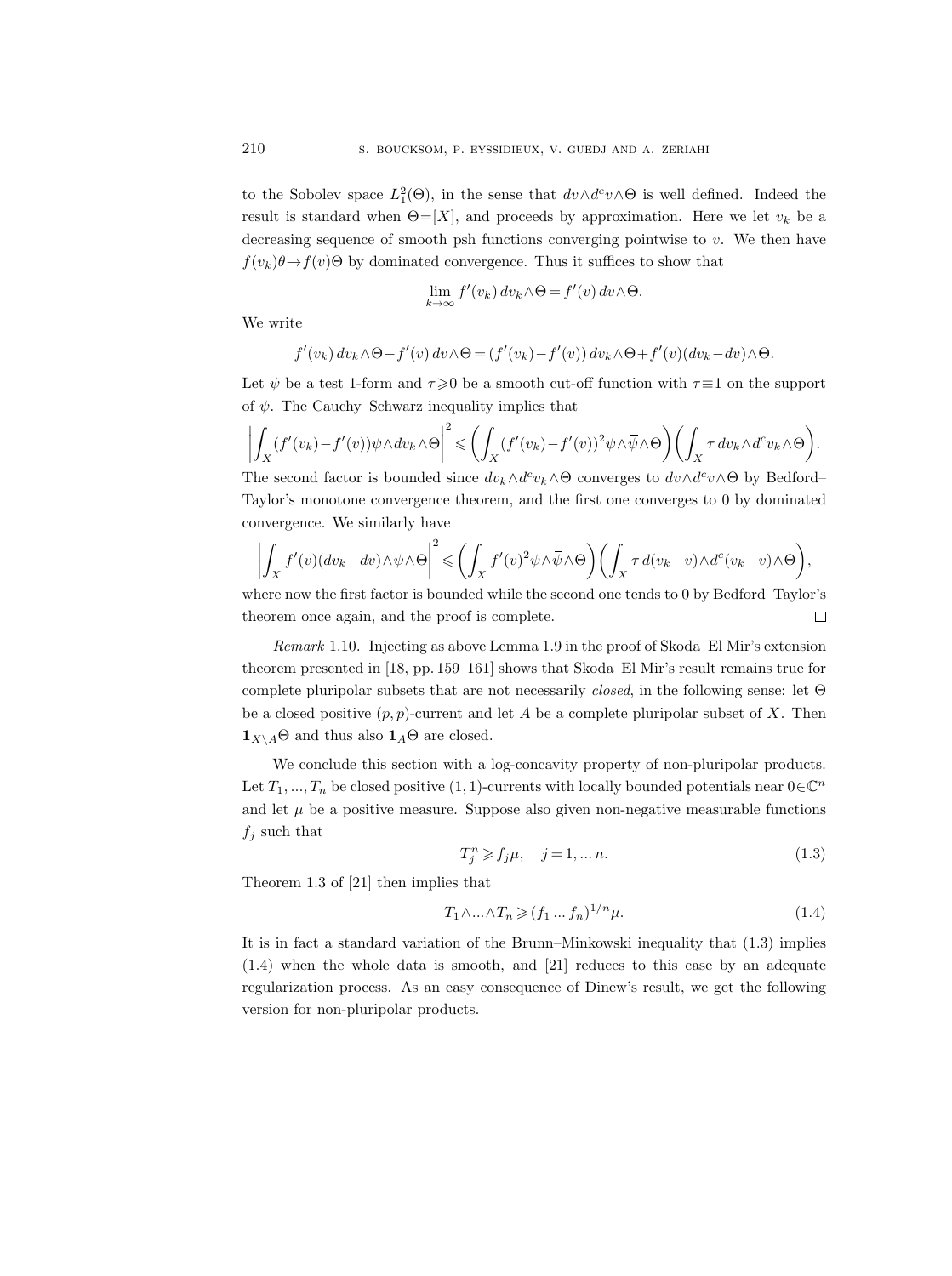PROPOSITION 1.11. Let  $T_1, ..., T_n$  be closed positive  $(1, 1)$ -currents, let  $\mu$  be a positive measure and assume given for each  $j=1,...,n$  a non-negative measurable function  $f_i$  such that

$$
\langle T_j^n\rangle\geqslant f_j\mu.
$$

Then we have

$$
\langle T_1 \wedge \ldots \wedge T_n \rangle \geqslant (f_1 \ldots f_n)^{1/n} \mu.
$$

Here non-pluripolar products are considered as (possibly locally infinite) positive Borel measures.

*Proof.* Write  $T_j = dd^c u_j$ , with  $u_j$  psh, and consider the plurifine open subset

$$
O_k := \bigcap_{j=1}^n \{u_j > -k\}.
$$

Since non-pluripolar products are local in plurifine topology, we get for each  $j$  and  $k$ ,

$$
(dd^c\max\{u_j,-k\})^n\geqslant {\bf 1}_{O_k}f_j\mu.
$$

Hence

$$
dd^c \max\{u_1, -k\} \wedge \ldots \wedge dd^c \max\{u_n, -k\} \geq \mathbf{1}_{O_k}(f_1 \ldots f_n)^{1/n} \mu
$$

by Dinew's result, or equivalently by plurifine locality

$$
\langle dd^c u_1 \wedge \ldots \wedge dd^c u_n \rangle \geqslant \mathbf{1}_{O_k}(f_1 \ldots f_n)^{1/n} \mu.
$$

Since this is valid for all k and since the complement of  $\bigcup_{k=1}^{\infty} O_k$  is pluripolar, the result follows.  $\Box$ 

From now on we will work in the global setting where  $X$  is a compact Kähler manifold.

## 1.3. Positive cohomology classes

Let X be a compact Kähler manifold and let  $\alpha \in H^{1,1}(X,\mathbb{R})$  be a real  $(1,1)$ -cohomology class.

Recall that  $\alpha$  is said to be *pseudo-effective* (*psef* for short) if it can be represented by a closed positive (1, 1)-current T. If  $\theta$  is a given smooth representative of  $\alpha$ , then any such current can be written as  $T = \theta + dd^c \varphi$ , where  $\varphi$  is thus a  $\theta$ -psh function by definition, and will sometimes be referred to as a global potential of T. Global potentials only depend on the choice of  $\theta$  up to a smooth function on X.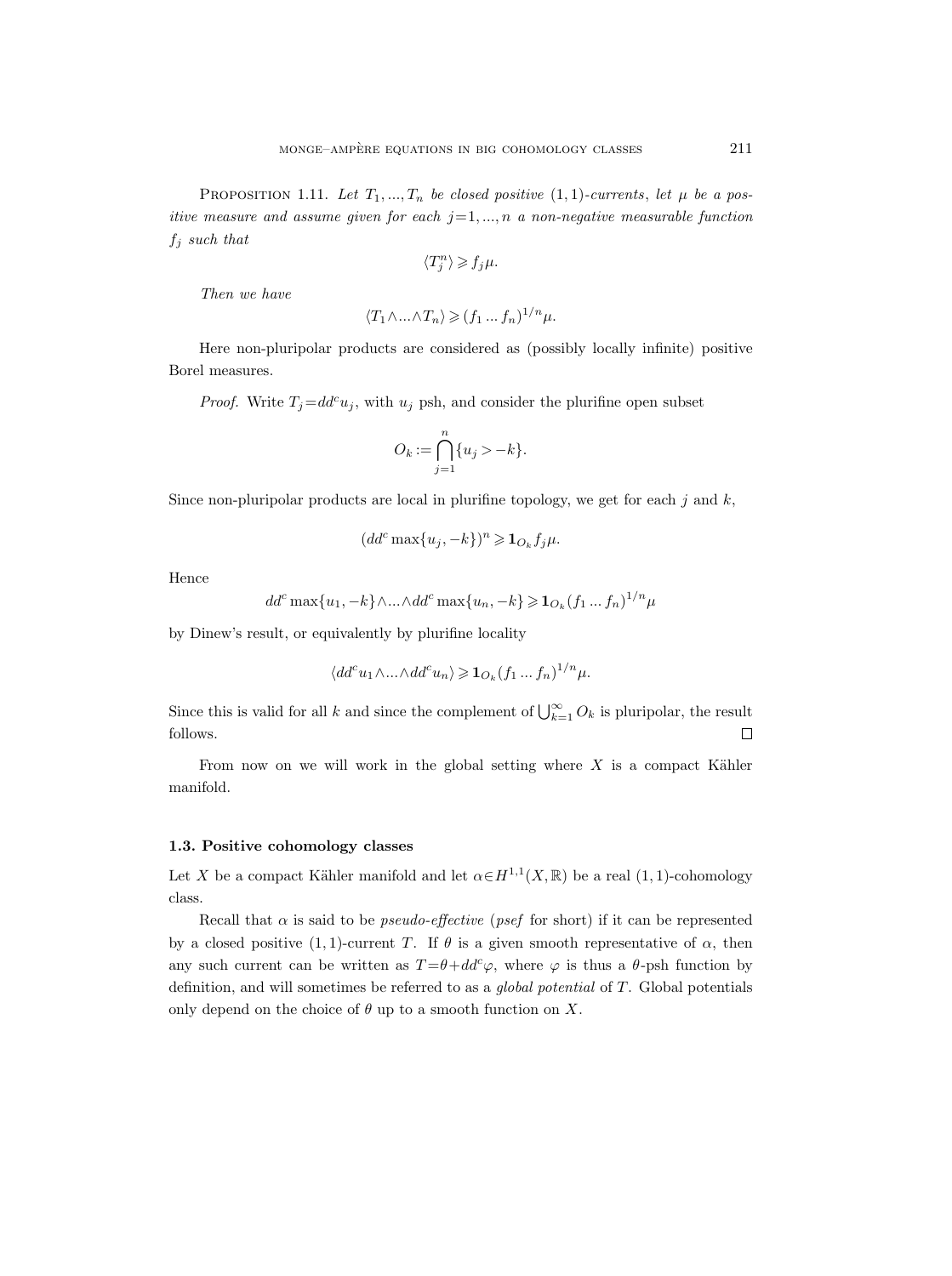On the other hand,  $\alpha$  is nef if it lies in the closure of the Kähler cone. Such a class can thus be represented by smooth forms with arbitrarily small negative parts, and a compactness argument then shows that  $\alpha$  contains a positive current, i.e. nef implies psef. Note however that the negative part of smooth representatives cannot be taken to be 0 in general. In fact, Demailly, Peternell and Schneider have shown in [20] that a classical construction of Serre yields an example of a smooth curve C on a projective surface whose cohomology class is nef but contains only one positive current, to wit (the integration current on)  $C$  itself.

The set of all nef classes is by definition a closed convex cone in  $H^{1,1}(X,\mathbb{R})$ , whose interior is none but the Kähler cone. The set of all psef classes also forms a closed convex cone, and its interior is by definition the set of all big cohomology classes. In other words, a class  $\alpha$  is big if and only if it can be represented by a *strictly positive* current, i.e. a closed current T that dominates some (small enough) smooth strictly positive form on  $X$ .

#### 1.4. Comparison of singularities

If T and T' are two closed positive currents on X, then T is said to be more singular than T' if their global potentials satisfy  $\varphi \leq \varphi' + O(1)$ . By the *singularity type* of T, we will mean its equivalence class with respect to the above notion of comparison of singularities.

A positive current T in a given psef class  $\alpha$  is now said to have minimal singularities (inside its cohomology class) if it is less singular than any other positive current in  $\alpha$ , and its  $\theta$ -psh potentials  $\varphi$  will correspondingly be said to have minimal singularities. Such  $\theta$ -psh functions with minimal singularities always exist, as was observed by Demailly. Indeed, the upper envelope

$$
V_{\theta} := \sup \{ \varphi \, \theta\text{-psh} : \varphi \leq 0 \text{ on } X \}
$$

of all non-positive  $\theta$ -psh functions obviously yields a positive current

$$
\theta+dd^c V_\theta
$$

with minimal singularities (note that  $V_{\theta}$  is upper semi-continuous since  $V_{\theta}^*$  is a candidate in the envelope).

We stress that currents with minimal singularities in a given class  $\alpha$  are in general far from unique. Indeed currents with minimal singularities in a class  $\alpha$  admitting a smooth non-negative representative  $\theta \geqslant 0$  (for instance a Kähler class) are exactly those with bounded potentials.

Currents with minimal singularities are stable under pull-back.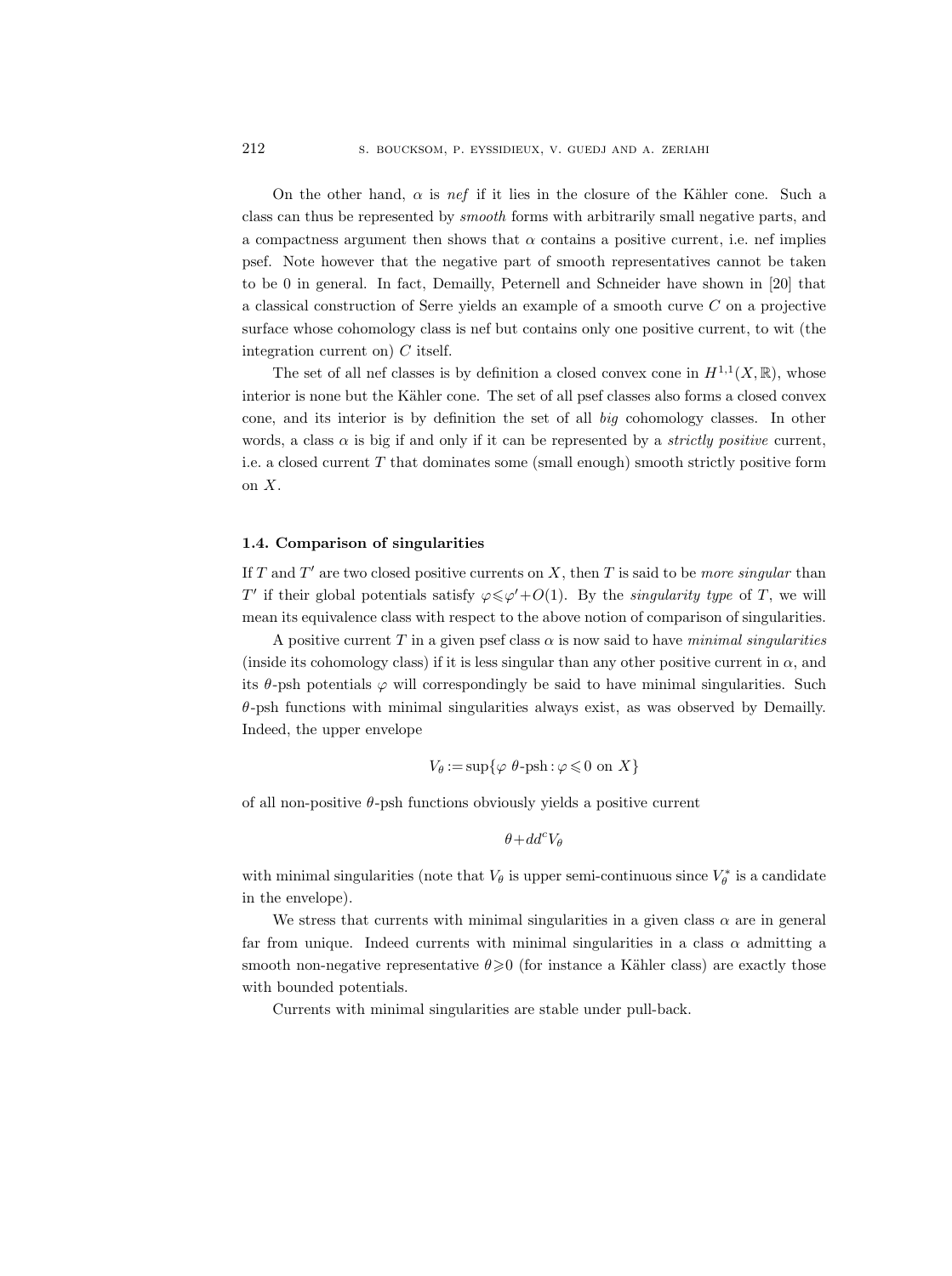PROPOSITION 1.12. Let  $\pi: Y \to X$  be a surjective morphism between compact Kähler manifolds and  $\theta$  be a smooth closed (1, 1)-form on X. If  $\varphi$  is a  $\theta$ -psh function with minimal singularities on X, then the  $\pi^*\theta$ -psh function  $\varphi \circ \pi$  also has minimal singularities.

*Proof.* Let  $\psi$  be a  $\pi^*\theta$ -psh function. For a regular value  $x \in X$  of  $\pi$  we set

$$
\tau(x):=\sup_{\pi(y)=x}\psi(y).
$$

It is standard to show that  $\tau$  uniquely extends to a  $\theta$ -psh function on X, so that  $\tau \leq \varphi+O(1)$ . But this clearly implies that  $\psi \leq \varphi \circ \pi+O(1)$  as was to be shown.  $\Box$ 

If  $\pi$  furthermore has connected fibers then any  $\pi^*\theta$ -psh function on Y is of the form  $\varphi \circ \pi$ , where  $\varphi$  is a  $\theta$ -psh function on X.

A positive current  $T = \theta + dd^c \varphi$  and its global potential  $\varphi$  are said to have analytic singularities if there exists  $c>0$  such that (locally on X)

$$
\varphi = \frac{c}{2} \log \sum_{j=1}^{N} |f_j|^2 + u,
$$

where u is smooth and  $f_1, ..., f_N$  are local holomorphic functions. The coherent ideal sheaf  $\mathcal I$  locally generated by these functions (in fact, its integral closure) is then globally defined, and the singularity type of T is thus encoded by the data formally denoted by  $\mathcal{I}^c$ .

Demailly's fundamental regularization theorem [16] states that a given  $\theta$ -psh function  $\varphi$  can be approximated from above by a sequence  $\varphi_k$  of  $(\theta + \varepsilon_k \omega)$ -psh functions with analytic singularities,  $\omega$  denoting some auxiliary Kähler form. In fact the singularity type of  $\varphi_k$  is decribed by the kth root of the multiplier ideal sheaf of  $k\varphi$ .

This result implies in particular that a big class  $\alpha$  always contains strictly positive currents with analytic singularities. It follows that there exists a Zariski open subset  $\Omega$ of X on which global potentials of currents with minimal singularities in  $\alpha$  are all locally bounded. The following definition is extracted from [11].

Definition 1.13. If  $\alpha$  is a big class, we define its ample locus Amp( $\alpha$ ) as the set of points  $x \in X$  such that there exists a strictly positive current  $T \in \alpha$  with analytic singularities which is smooth around  $x$ .

The ample locus  $\text{Amp}(\alpha)$  is a Zariski open subset by definition, and it is non-empty thanks to Demaillly's regularization result. In fact it is shown in [11] that there exists a strictly positive current  $T \in \alpha$  with analytic singularities whose smooth locus is precisely  $\text{Amp}(\alpha)$ . Note that  $\text{Amp}(\alpha)$  coincides with the complement of the so-called *augmented* base locus  $\mathbb{B}_+(\alpha)$  (see [23]) when  $\alpha = c_1(L)$  is the first Chern class of a big line bundle L.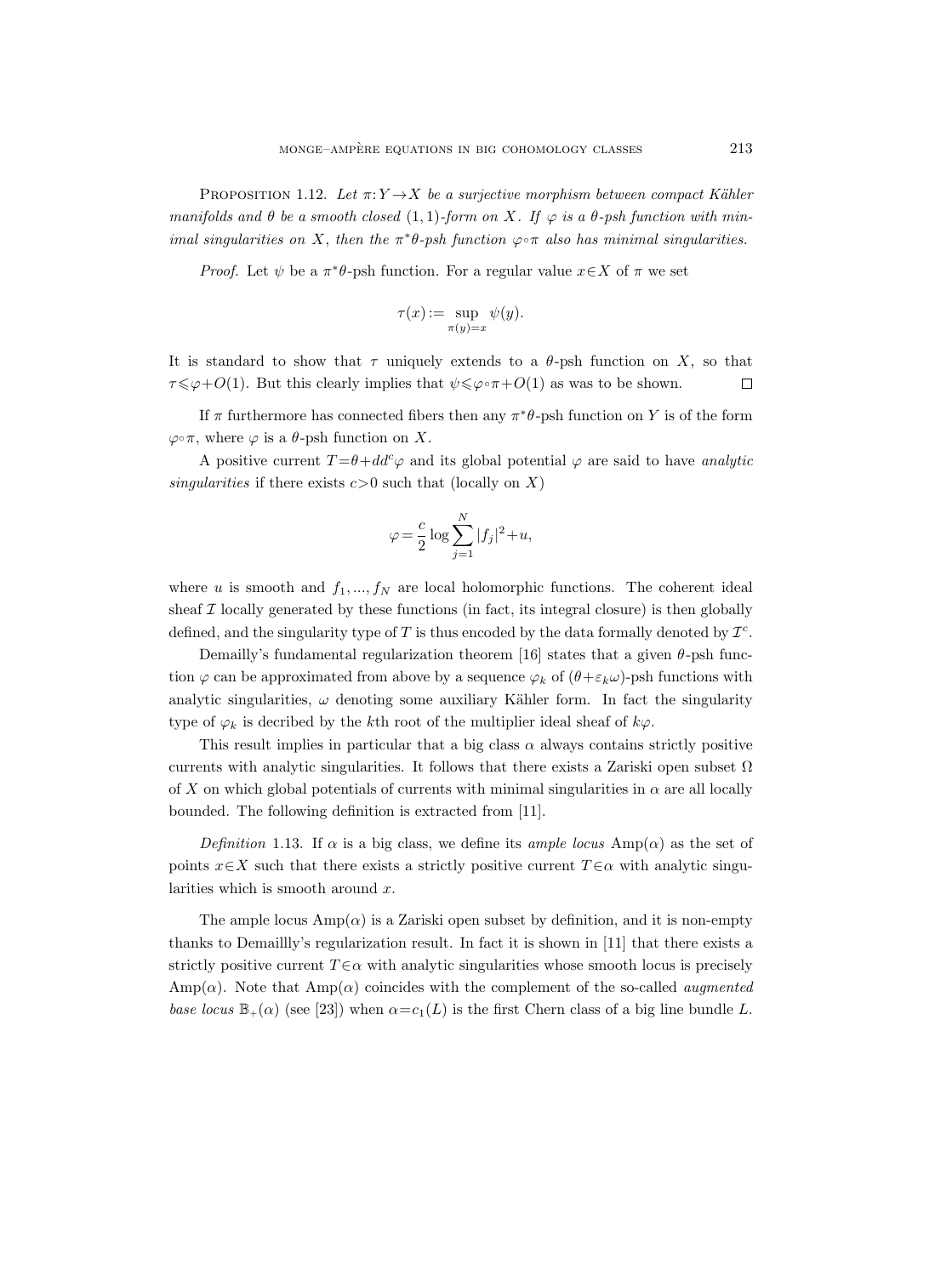#### 1.5. Global currents with small unbounded locus

Let X be a compact Kähler manifold, and let  $T_1, ..., T_p$  be closed positive  $(1, 1)$ -currents on  $X$  with small unbounded locus (see Definition 1.2). We can then find a closed complete pluripolar subset A such that each  $T_j$  has locally bounded potentials on  $X\setminus A$ . The content of Proposition 1.6 in this case is that the Bedford–Taylor product  $T_1 \wedge ... \wedge T_p$ , which is well defined on  $X\backslash A$ , has finite total mass on  $X\backslash A$ :

$$
\int_{X\setminus A} T_1 \wedge \ldots \wedge T_p \wedge \omega^{n-p} < \infty,
$$

for any Kähler form  $\omega$  on X.

We now establish a somewhat technical-looking integration-by-parts theorem in this context that will be crucial in order to establish the basic properties of weighted energy functionals in Proposition 2.8.

THEOREM 1.14. Let  $A \subset X$  be a closed complete pluripolar subset, and let  $\Theta$  be a closed positive current on X of bidimension  $(1,1)$ . Let  $\varphi_i$  and  $\psi_i$ ,  $i=1,2$ , be quasi-psh functions on X that are locally bounded on  $X\setminus A$ . If  $u:=\varphi_1-\varphi_2$  and  $v:=\psi_1-\psi_2$  are globally bounded on X, then

$$
\int_{X\backslash A} u\,dd^c v \wedge \Theta = \int_{X\backslash A} v\,dd^c u \wedge \Theta = -\int_{X\backslash A} dv \wedge d^c u \wedge \Theta.
$$

Note that the (signed) measure  $dd^c\varphi_i\wedge\Theta$  defined on  $X\setminus A$  has finite total mass, hence so does  $dd^c u \wedge \Theta$ , and  $\int_{X\setminus A} v \, dd^c u \wedge \Theta$  is therefore well defined since v is bounded (and defined everywhere). The last integral is also well defined by Lemma 1.15 below and the Cauchy–Schwarz inequality.

*Proof.* As is well known, if  $\varphi \geq 0$  is a bounded psh function, the identity

$$
dd^c \varphi^2 = 2 d\varphi \wedge d^c \varphi + 2\varphi dd^c \varphi
$$

enables one to define  $d\varphi \wedge d^c\varphi \wedge \Theta$  as a positive measure, which shows that

$$
d^c \varphi \wedge \Theta := d^c(\varphi \Theta)
$$

is a current of order 0 by the Cauchy–Schwarz inequality. By linearity, we can therefore make sense of  $v d^c u \wedge \Theta$  and  $du \wedge d^c u \wedge \Theta$  as currents of order 0 on  $X \setminus A$ . By Lemma 1.15 below, the positive measure  $du \wedge d^c u \wedge \Theta$  on  $X\setminus A$  has finite total mass, and hence so does  $v d^c u \wedge \Theta$ , by the Cauchy–Schwarz inequality.

We claim that

$$
d[v d^c u \wedge \Theta] = dv \wedge d^c u \wedge \Theta + v d d^c u \wedge \Theta \quad \text{on } X \backslash A. \tag{1.5}
$$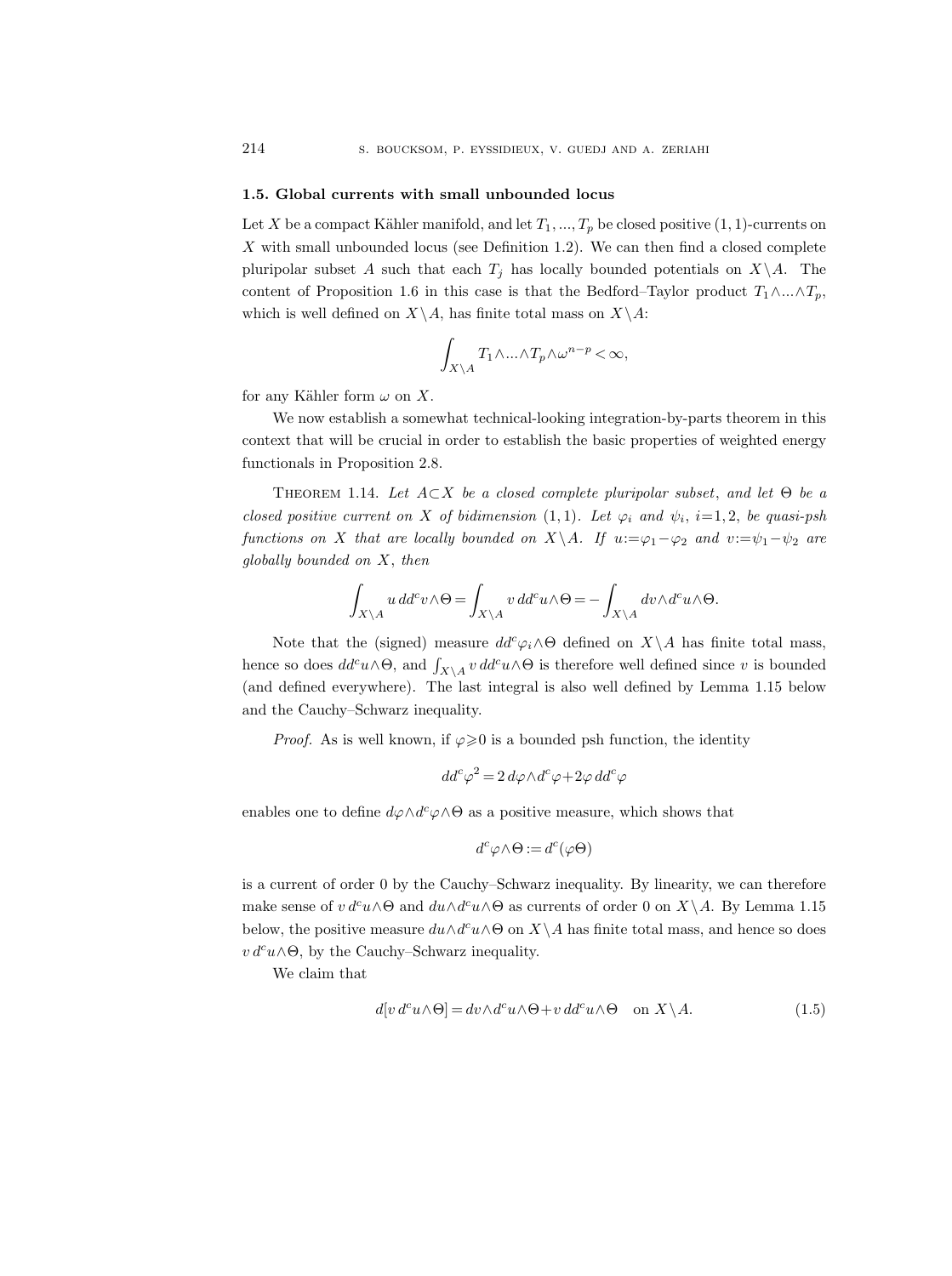To show this, we argue locally. We can then assume that  $u$  and  $v$  are locally bounded psh functions by bilinearity. Let  $u_k$  and  $v_k$  be smooth psh functions decreasing towards u and v, respectively. Since  $d^c u \wedge \Theta$  has order 0, we see that  $v_k d^c u \wedge \Theta$  converges to  $v d^c u \wedge \Theta$  by monotone convergence. As the right-hand side of the desired formula is continuous along decreasing sequences of bounded psh functions by Bedford–Taylor's theorem, we can thus assume that v is smooth and psh. Now  $u_k\Theta$  converges to  $u\Theta$ , and thus  $v d^c u_k \wedge \Theta \to v d^c u_k \wedge \Theta$ , and we are done by another application of Bedford–Taylor's theorem to the right-hand side.

In particular (1.5) shows that  $d[v d^c u \wedge \Theta]$  is a current of order 0 on  $X \setminus A$ . Let us somewhat abusively denote by  $\mathbf{1}_{X\setminus A}v d^c u \wedge \Theta$  and  $\mathbf{1}_{X\setminus A} d[v d^c u \wedge \Theta]$  the trivial extensions to  $X$ . We are going to show that

$$
d[\mathbf{1}_{X\setminus A}v\,d^c u \wedge \Theta] = \mathbf{1}_{X\setminus A} d[v\,d^c u \wedge \Theta]
$$
\n(1.6)

as currents on  $X$ . By Stokes' theorem we will thus have

$$
\int_{X \setminus A} d[v \, d^c u \wedge \Theta] = 0,
$$

and the desired formulae will follow by (1.5).

The proof of (1.6) will again follow rather closely Sibony's proof of the Skoda– El Mir extension theorem as presented in  $[18, pp. 159-161]$ . Note that  $(1.6)$  is a local equality, and that it clearly holds on  $X\backslash A$ . We will thus focus on a fixed small enough neighborhood U of a given point  $0 \in A$ . Since A is complete pluripolar around 0, we may by definition find a psh function  $\tau$  on U such that  $\{\tau = -\infty\} = A$  near 0. Pick a smooth non-decreasing convex function  $\chi$  on  $\mathbb R$  such that  $\chi(t)=0$  for  $t \leq \frac{1}{2}$  and  $\chi(1)=1$ , and set

$$
w_k := \chi(e^{\tau/k}).
$$

Then  $0 \leq w_k \leq 1$  is a bounded psh function on U vanishing on A, and the sequence  $w_k$ increases to 1 pointwise on  $U\setminus A$  as  $k\to\infty$ . Now choose a smooth non-decreasing function  $0 \le \theta(t) \le 1$ ,  $t \in \mathbb{R}$ , such that  $\theta \equiv 0$  near 0 and  $\theta \equiv 1$  near 1 (we of course cannot require  $\theta$  to be convex here). It then follows that  $\theta(w_k)$  vanishes near A and  $\theta(w_k) \rightarrow 1$  pointwise on  $U \backslash A$ , whereas  $\theta'(w_k) \rightarrow 0$  pointwise on U. As a consequence we get

$$
\theta(w_k)v\,d^cu\wedge\Theta\to\mathbf{1}_{U\backslash A}v\,d^cu\wedge\Theta
$$

and

$$
\theta(w_k) d[v d^c u \wedge \Theta] \to \mathbf{1}_{U \setminus A} d[v d^c u \wedge \Theta]
$$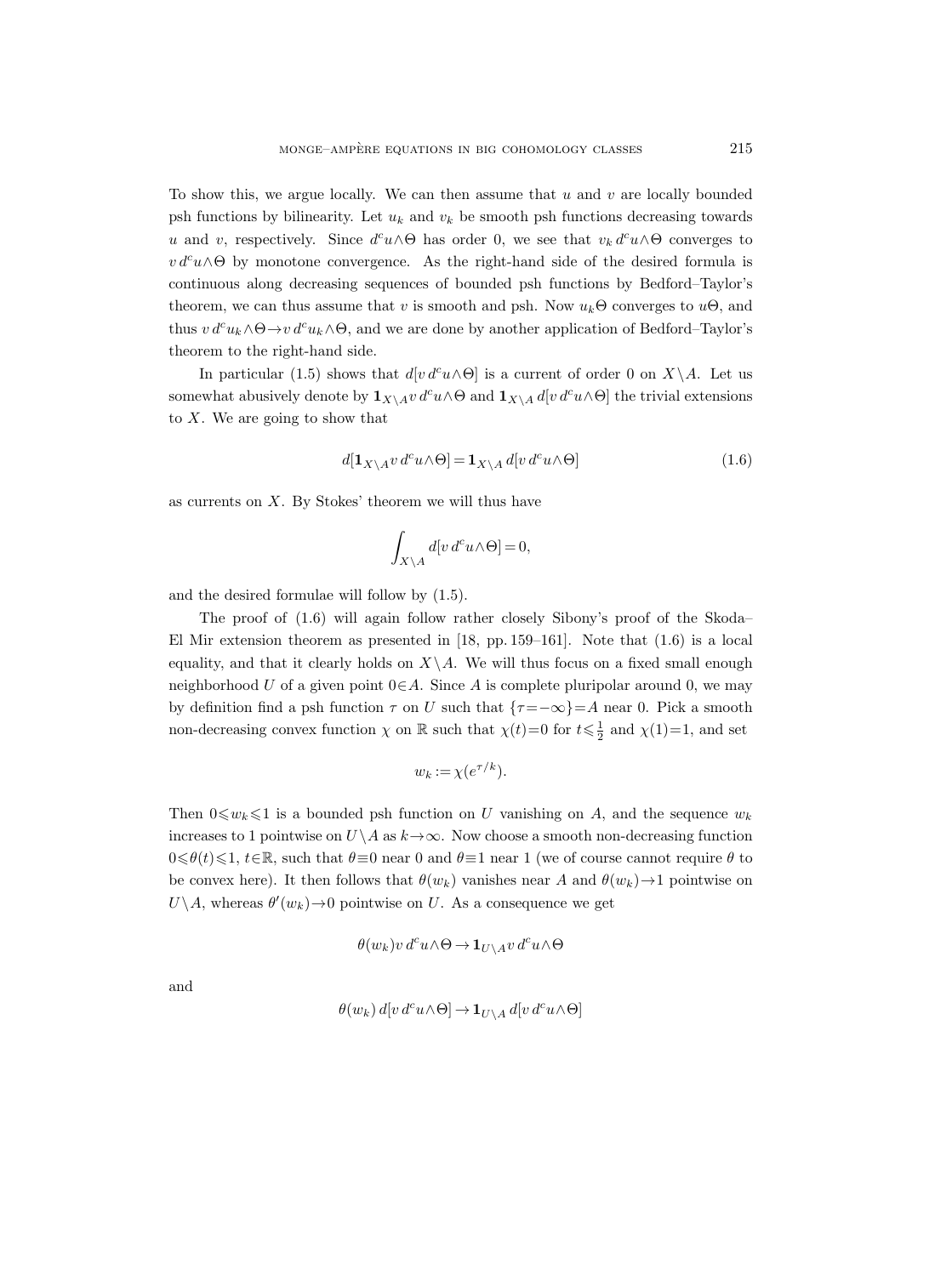on U as  $k \rightarrow \infty$ . Since

$$
d[\theta(w_k)v d^c u \wedge \Theta] = \theta'(w_k)v dw_k \wedge d^c u \wedge \Theta + \theta(w_k) d[v d^c u \wedge \Theta],
$$

by Lemma 1.9, we are thus reduced to showing that

$$
\theta'(w_k)v \, dw_k \wedge d^c u \wedge \Theta \to 0
$$

on U as  $k \rightarrow \infty$ . But if  $\psi \geq 0$  is a given smooth function on U with compact support, the Cauchy–Schwarz inequality implies that

$$
\left| \int_X \psi \theta'(w_k) v \, dw_k \wedge d^c u \wedge \Theta \right|^2 \leqslant \left( \int_X \psi \, dw_k \wedge d^c w_k \wedge \Theta \right) \left( \int_X \psi \theta'(w_k)^2 v^2 \, du \wedge d^c u \wedge \Theta \right).
$$

Since

$$
2\int_X \psi \, dw_k \wedge d^c w_k \wedge \Theta \leq \int_X \psi \, dd^c w_k^2 \wedge \Theta = \int_X w_k^2 \, dd^c \psi \wedge \Theta
$$

is bounded, whereas

$$
\int_X \psi \, \theta'(w_k)^2 v^2 \, du \wedge d^c u \wedge \Theta \to 0
$$

by dominated convergence, as  $\theta'(w_k)^2 \to 0$  pointwise, one concludes the proof.

 $\Box$ 

LEMMA 1.15. Let  $\varphi_1$  and  $\varphi_2$  be two quasi-psh functions on X that are locally bounded on an open subset U. If the difference  $u:=\varphi_1-\varphi_2$  is globally bounded on X, then

$$
\int_U du \wedge d^c u \wedge \Theta < \infty.
$$

Proof. By Demailly's approximation theorem [16] we can find decreasing sequences of smooth functions  $\varphi_i^{(k)}$  decreasing towards  $\varphi_i$ , as  $k \to \infty$ , and such that  $dd^c \varphi_i^{(k)} \geqslant -\omega$ for some fixed large enough Kähler form  $\omega$  (see also [9]). Since  $u=\varphi_1-\varphi_2$  is bounded by assumption, it follows that  $u_k := \varphi_1^{(k)} - \varphi_2^{(k)}$  can be taken to be uniformly bounded with respect to k. We can thus assume that  $0 \le u_k \le C$  for all k.

Now the formula  $dd^c v^2 = 2v dd^c v + 2 dv \wedge d^c v$  and Bedford–Taylor's continuity theorem imply by polarization identities that

$$
\lim_{k \to \infty} d\varphi_i^{(k)} \wedge d^c \varphi_j^{(k)} \wedge \Theta = d\varphi_i \wedge d^c \varphi_j \wedge \Theta
$$

weakly on  $U$  for any two indices  $i$  and  $j$ . Hence also

$$
du_k\wedge d^cu_k\wedge\Theta\to du\wedge d^cu\wedge\Theta
$$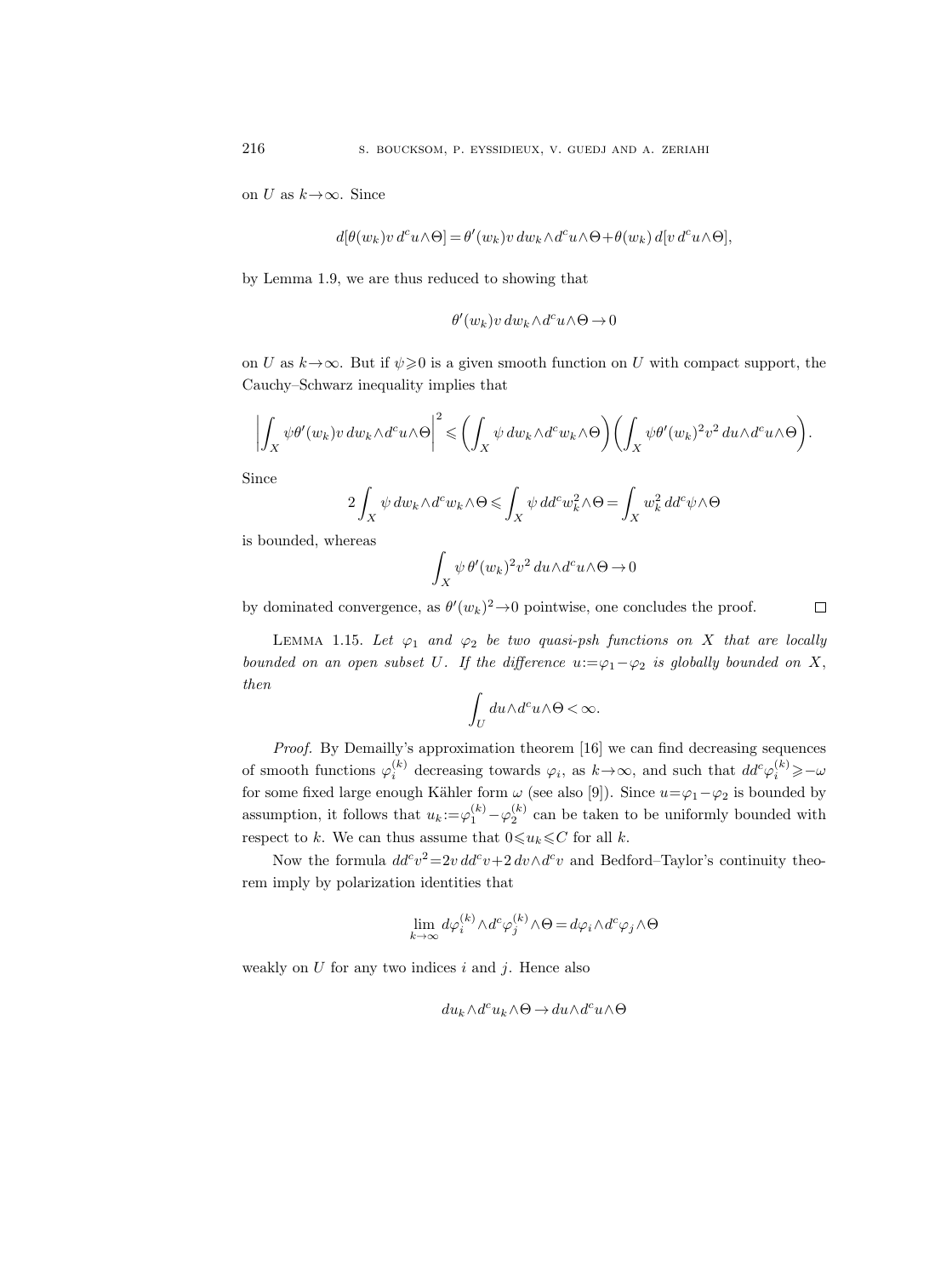weakly on  $U$ . We thus get

$$
\int_U du \wedge d^c u \wedge \Theta \leqslant \liminf_{k\to\infty} \int_X du_k \wedge d^c u_k \wedge \Theta,
$$

and our goal is to show that the right-hand integrals are uniformly bounded. Now Stokes' theorem yields

$$
\int_X du_k \wedge d^c u_k \wedge \Theta = -\int_X u_k \, dd^c u_k \wedge \Theta = \int_X u_k \, dd^c \varphi_2^{(k)} \wedge \Theta - \int_X u_k \, dd^c \varphi_1^{(k)} \wedge \Theta.
$$

For each  $i=1, 2$  we have

$$
0 \leq u_k(\omega + dd^c \varphi_i^{(k)}) \leq C(\omega + dd^c \varphi_i^{(k)}).
$$

Hence

$$
0 \leqslant \int_X u_k \big( \omega + dd^c \varphi_i^{(k)} \big) \wedge \Theta \leqslant C \int_X \omega \wedge \Theta
$$

so that

$$
-C\int_X \omega \wedge \Theta \leqslant \int_X u_k \, dd^c \varphi_i^{(k)} \wedge \Theta \leqslant C\int_X \omega \wedge \Theta
$$

for all k, and the uniform boundedness of  $\int_X du_k \wedge d^c u_k \wedge \Theta$  follows.

The following crucial result shows that non-pluripolar masses are basically nonincreasing with singularities, at least for currents with small unbounded locus.

THEOREM 1.16. For  $j=1,...,p$ , let  $T_j$  and  $T'_j$  be two cohomologous closed positive  $(1, 1)$ -currents with small unbounded locus, and assume also that  $T_j$  is less singular than  $T'_{j}$ . Then the cohomology classes of their non-pluripolar products satisfy

$$
\{\langle T_1\wedge...\wedge T_p\rangle\}\geqslant \{\langle T'_1\wedge...\wedge T'_p\rangle\}
$$

in  $H^{p,p}(X,\mathbb{R})$ , with  $\geq$  meaning that the difference is pseudo-effective, i.e. representable by a closed positive  $(p, p)$ -current.

The statement of course makes sense for arbitrary closed positive  $(1, 1)$ -currents, and we certainly expect it to hold true in general, but we are only able for the moment to prove it in the special case of currents with small unbounded locus.

Proof. By duality, this is equivalent to showing that

$$
\int_{X\backslash A} T_1\wedge...\wedge T_p \wedge \tau \geqslant \int_{X\backslash A} T'_1\wedge...\wedge T'_p \wedge \tau
$$

for every positive smooth  $dd^c$ -closed  $(n-p, n-p)$ -form  $\tau$ , where A is a closed complete pluripolar set outside of which all currents  $T_i$  and  $T'_i$  have locally bounded potentials.

 $\Box$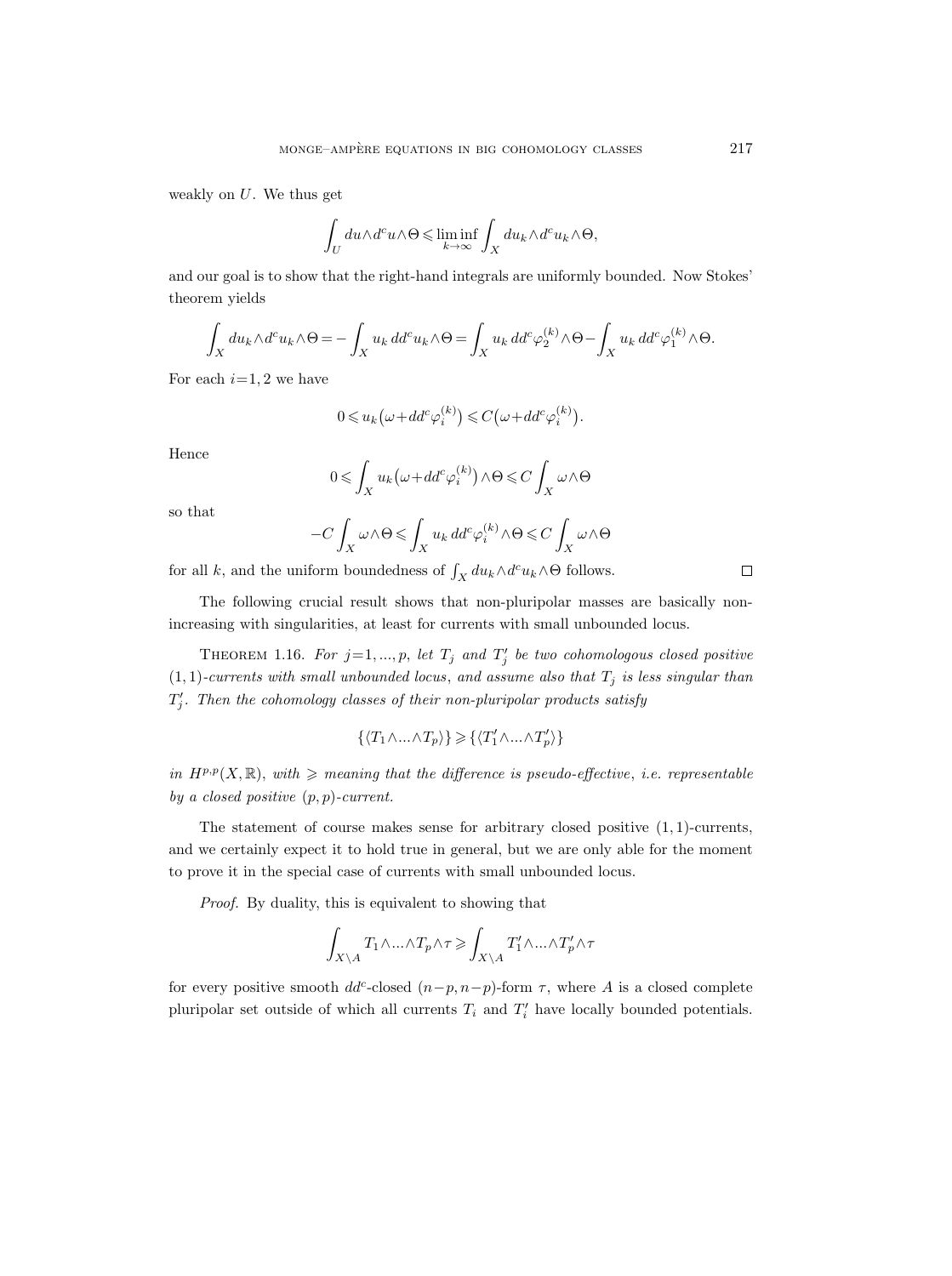Replacing successively  $T_i$  by  $T'_i$ , we can assume that  $T_i = T'_i$  for  $i > 1$ . The bidimension- $(1, 1)$  current

$$
\Theta:=\langle T_2\wedge...\wedge T_p\rangle\wedge \tau
$$

is  $dd^c$ -closed and positive. Writing  $T_1 = \theta + dd^c \varphi$  and  $T_1' = \theta + dd^c \varphi'$ , where  $\theta$  is a smooth form in their common cohomology class, we are reduced to showing that

$$
\int_{X\backslash A} dd^c \varphi \wedge \Theta \geqslant \int_{X\backslash A} dd^c \varphi' \wedge \Theta
$$

if  $\varphi \geq \varphi'$  are quasi-psh functions on X, locally bounded on  $X \setminus A$ , and  $\Theta$  is a  $dd^c$ -closed positive bidimension-(1, 1) current on X. Let  $\psi$  be a quasi-psh function such that  $A=$  $\{\psi = -\infty\}$ . Replacing  $\varphi'$  by  $\varphi' + \varepsilon \psi$  and letting  $\varepsilon \to 0$  in the end, we may further assume that  $\varphi' - \varphi \to -\infty$  near A. For each k the function  $\psi_k := \max{\lbrace \varphi', \varphi - k \rbrace}$  thus coincides with  $\varphi - k$  in some neighborhood of A, so that

$$
\int_{X\backslash A} dd^c \psi_k \wedge \Theta = \int_{X\backslash A} dd^c \varphi \wedge \Theta
$$

by Stokes' theorem, since (the trivial extension of)  $dd^c(\varphi-\psi_k)\wedge\Theta$  is the exterior derivative of a current with compact support on  $X\setminus A$ . On the other hand

$$
\lim_{k \to \infty} dd^c \psi_k \wedge \Theta = dd^c \varphi' \wedge \Theta
$$

weakly on  $X \backslash A$ , and the result follows.

As a consequence, we can give the following definition.

Definition 1.17. Let  $\alpha_1, \dots \alpha_p \in H^{1,1}(X,\mathbb{R})$  be big cohomology classes, and for all  $i=1, ..., p$ , let  $T_{i,\min} \in \alpha_i$  be a positive current with minimal singularities. Then the cohomology class of the non-pluripolar product  $\langle T_{1,\min} \wedge ... \wedge T_{p,\min} \rangle$  is independent of the choice of  $T_{i,\min} \in \alpha_i$  with minimal singularities. It will be denoted by

$$
\langle \alpha_1 \dots \alpha_p \rangle \in H^{p,p}(X,\mathbb{R})
$$

and called the *positive product* of the  $\alpha_i$ . If  $\alpha_1, ..., \alpha_n$  are merely psef, we set

$$
\langle \alpha_1 \ldots \alpha_p \rangle := \lim_{\varepsilon \to 0} \langle (\alpha_1 + \varepsilon \beta) \ldots (\alpha_p + \varepsilon \beta) \rangle,
$$

where  $\beta \in H^{1,1}(X,\mathbb{R})$  is an arbitrary Kähler class.

As a special case, given a big class  $\alpha$ , the positive number

$$
vol(\alpha) := \langle \alpha^n \rangle
$$

is called the *volume* of  $\alpha$ .

| ŗ |  | ۰ |  |
|---|--|---|--|
|   |  |   |  |
|   |  |   |  |
|   |  |   |  |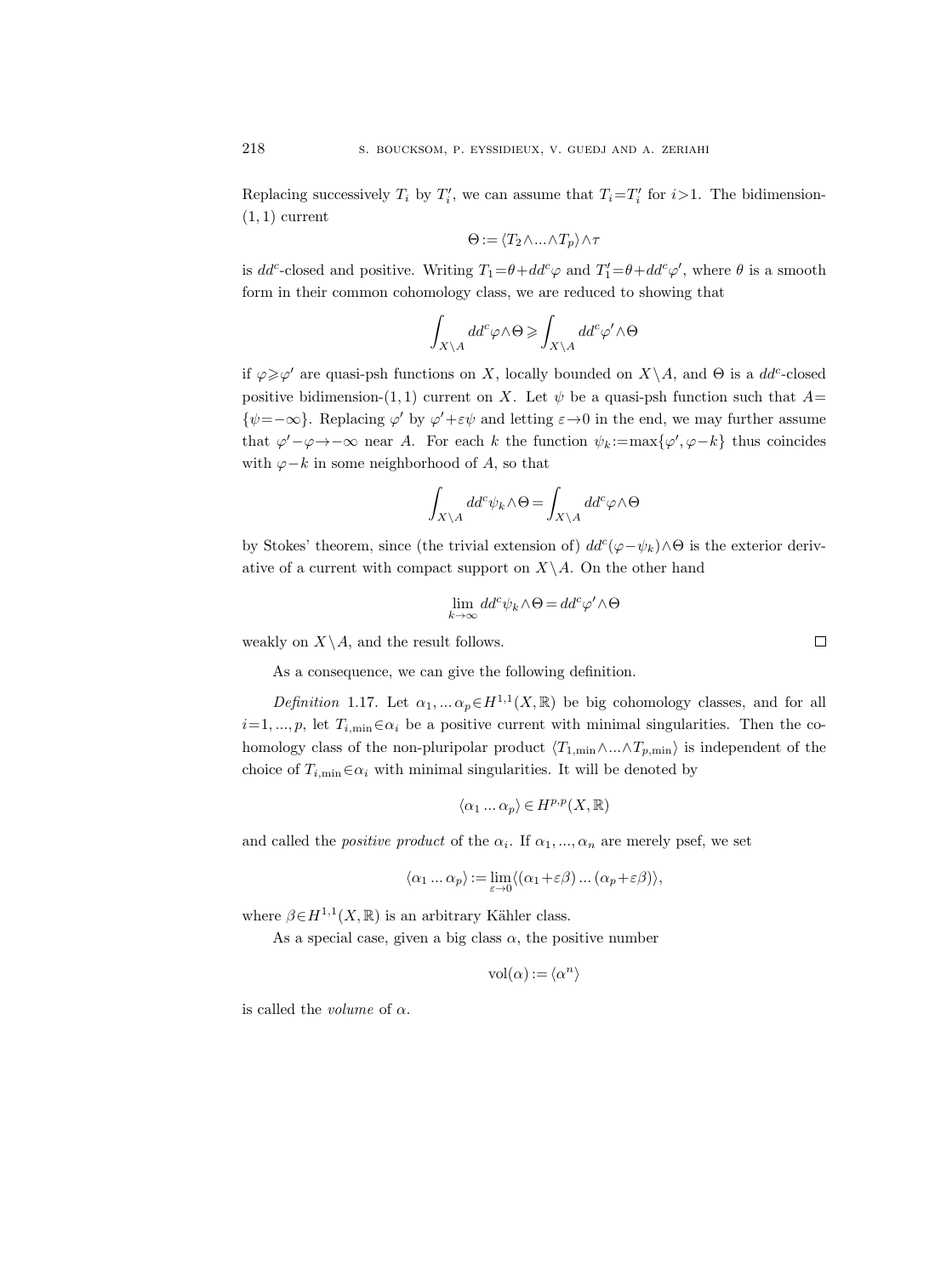Some explanations are in order. The positive product  $\langle \alpha_1 ... \alpha_p \rangle$  is not multilinear, since the fact that  $T \in \alpha$  and  $T' \in \alpha'$  both have minimal singularities (in their respective cohomology classes) does not imply that  $T+T'$  has minimal singularities in  $\alpha+\alpha'$ . Positive products are however homogeneous and non-decreasing in each variable  $\alpha_i$  due to Theorem 1.16 when the  $\alpha_i$ 's are big (with respect to the partial order on cohomology induced by positive currents). These two properties imply in a completely formal way (cf. [13, Proposition 2.9]) that  $\langle \alpha_1 ... \alpha_p \rangle$  depends *continuously* on the p-tuple  $(\alpha_1, ..., \alpha_p)$ of big classes. We can thus extend positive products to psef classes  $\alpha_i$  as indicated, the existence of the limit and its independence on  $\beta$  being easy to check by monotonicity of positive products.

As an important special case, note that the positive product of nef classes  $\alpha_i$  coincides with their ordinary cup product, that is

$$
\langle \alpha_1 \dots \alpha_p \rangle = \alpha_1 \dots \alpha_p.
$$

The volume  $vol(\alpha)$  considered here coincides (as it should!) with the one introduced in [10]. In fact, the following result holds.

PROPOSITION 1.18. Let  $\alpha_1, ..., \alpha_p$  be big cohomology classes. Then there exist sequences  $T_j^{(k)} \in \alpha_j$  of strictly positive currents with analytic singularities such that

$$
\lim_{k \to \infty} \{ \langle T_1^{(k)} \wedge \ldots \wedge T_p^{(k)} \rangle \} = \langle \alpha_1 \wedge \ldots \wedge \alpha_p \rangle
$$

in  $H^{p,p}(X,\mathbb{R})$ .

*Proof.* To keep notation simple we assume that  $\alpha_1 = ... = \alpha_p$ . Let  $T_{\min} \in \alpha$  be a positive current with minimal singularities, let  $T_+ \in \alpha$  be a given strictly positive current with analytic singularities, and let  $\omega$  be a Kähler form such that  $T_{+} \geq \omega$ . By Demailly's regularization theorem, there exists a sequence  $S_k \in \alpha$  of currents with analytic singularities whose global potentials decrease to that of  $T_{\min}$  and such that  $S_k \geq -\varepsilon_k \omega$ . Now let

$$
T_k := (1 - \varepsilon_k) S_k + \varepsilon_k T_+,
$$

so that  $T_k \geqslant \varepsilon_k^2 \omega$  is indeed strictly positive with analytic singularities. It is clear that  $T_k$  converges to  $T_{\min}$  as  $k \rightarrow \infty$ . By continuity of mixed Monge–Ampère operators along decreasing sequences of locally bounded psh functions, we get

$$
T^p_k\to T^p_{\min}
$$

weakly on  $X \backslash A$  with A as above. We infer that

$$
\int_{X\backslash A} T_{\min}^p \wedge \omega^{n-p} \leqslant \liminf_{k\to\infty} \int_{X\backslash A} T_k^p \wedge \omega^{n-p}.
$$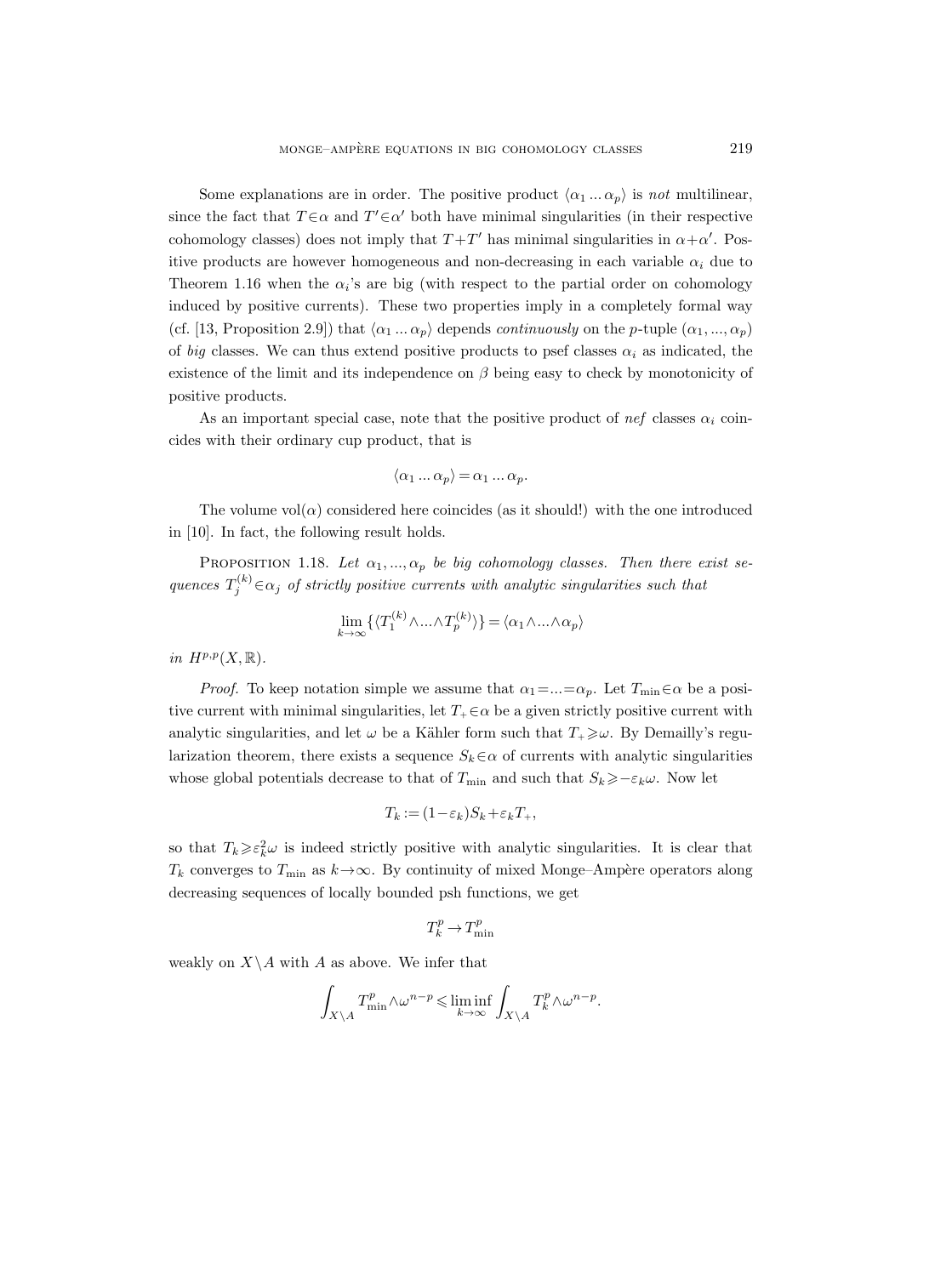On the other hand, Theorem 1.16 yields

$$
\int_{X\backslash A} T_{\min}^p \wedge \omega^{n-p}\geqslant \int_{X\backslash A} T_{k}^p \wedge \omega^{n-p},
$$

since  $T_{\min}$  has minimal singularities, and we thus get

$$
\lim_{k \to \infty} \langle T_k^p \rangle = \langle T_{\min}^p \rangle
$$

as  $(p, p)$ -currents on X. The result follows.

The next result corresponds to [10, Theorem 4.15], which generalizes Fujita's approximation theorem to arbitrary  $(1, 1)$ -classes. We reprove it here for convenience of the reader.

PROPOSITION 1.19. Let  $\alpha$  be a big class on X. Then, for each  $\varepsilon > 0$ , there exist a modification  $\pi: X' \to X$ , where  $X'$  is a compact Kähler manifold, a Kähler class  $\beta$  on  $X'$ and an effective R-divisor E such that

- (a)  $\pi^*\alpha = \beta + \{E\};$
- (b) vol $(\alpha) \varepsilon \leq \text{vol}(\beta) \leq \text{vol}(\alpha)$ .

*Proof.* By Proposition 1.18, there exists a positive current  $T \in \alpha$  with analytic singularities described by  $\mathcal{I}^c$  for some  $c>0$  and some coherent ideal sheaf  $\mathcal I$  and a Kähler form  $ω$  such that  $\int_X \langle T^n \rangle > vol(α) - ε$  and  $T \geq ω$ . By Hironaka's theorem, there exists a finite sequence of blow-ups with smooth centers  $\pi: X' \to X$  such that  $\pi^{-1} \mathcal{I} \cdot \mathcal{O}_{X'}$  is a principal ideal sheaf. The Siu decomposition of  $\pi^*T$  thus is

$$
\pi^*T = \theta + [D],
$$

where D is an effective R-divisor and  $\theta \geqslant 0$  is a smooth form. It is also straightforward to see that  $\int_X \langle T^n \rangle = \int_{X'} \theta^n$ . The condition  $T \geq \omega$  yields  $\theta \geq \pi^* \omega$ , but this is not quite enough to conclude that the class of  $\theta$  is Kähler, in which case we would be done. However, since  $\pi$  is a finite composition of blow-ups with smooth centers, it is well known that there exists a  $\pi$ -exceptional effective R-divisor F such that  $\pi^*{\{\omega\}}-{F}$  is a Kähler class (which shows by the way that X' is indeed Kähler). It follows that  $\gamma:=\{\theta\}-\{F\}$  is also a Kähler class. It remains to set  $\beta := (1 - \varepsilon) \{\theta\} + \varepsilon \gamma$  and  $E := D + \varepsilon F$  with  $\varepsilon > 0$  small enough so that  $(1-\varepsilon)$  vol $(\alpha) \le \text{vol}(\alpha) \le \text{vol}(\alpha)$  also holds (recall that vol is continuous on big classes).  $\Box$ 

As a final remark, if  $\alpha = c_1(L)$  is the first Chern class of a big line bundle L, then it follows from a theorem of Fujita that  $vol(\alpha)$  as defined above coincides with the volume of  $L$  (see [10]), defined by

$$
\text{vol}(L) = \lim_{k \to \infty} \frac{n!}{k^n} \dim H^0(X, L^{\otimes k}).
$$

 $\Box$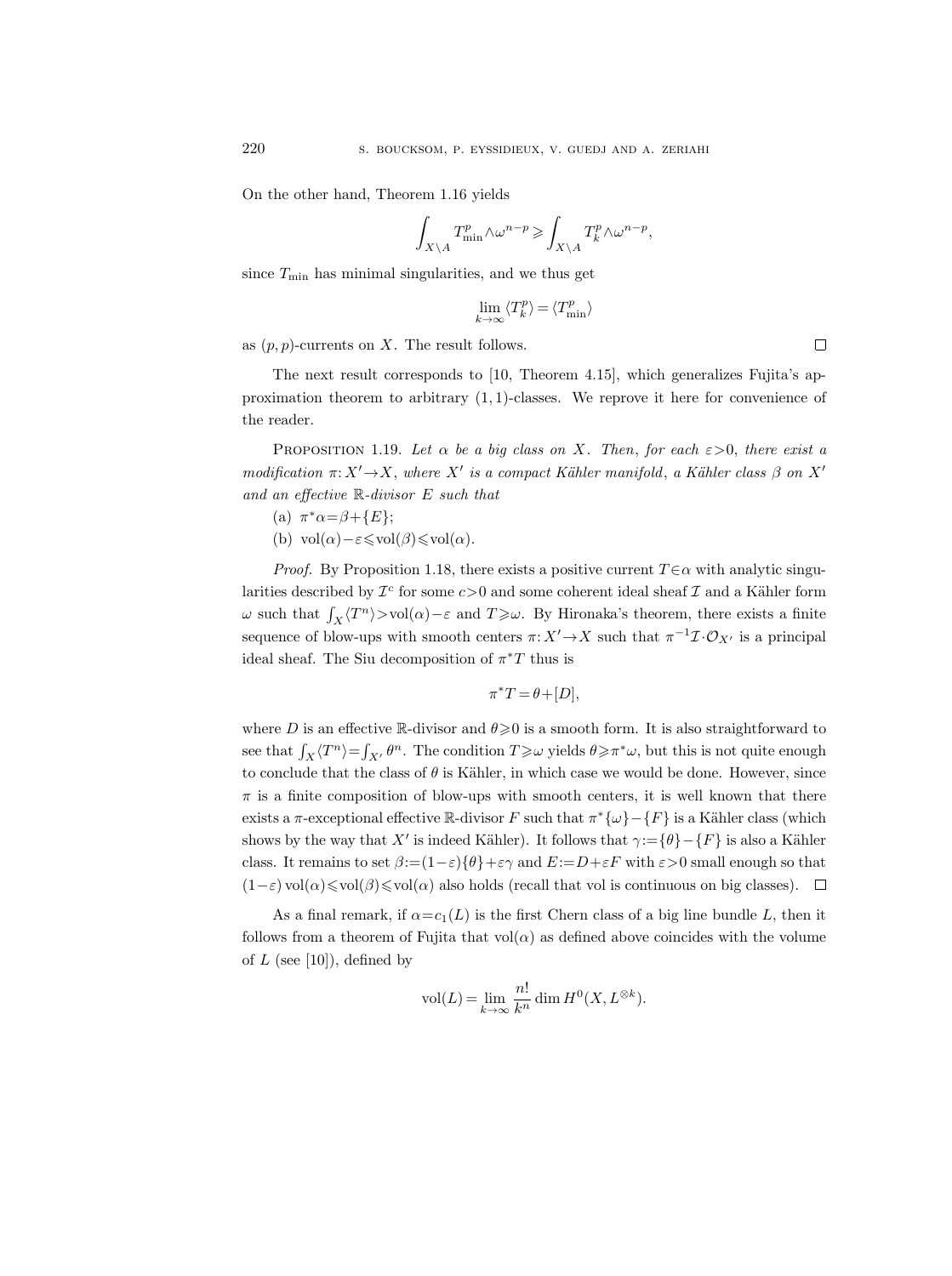## 1.6. Currents with full Monge–Ampère mass

As we saw in Proposition 1.6, if  $T_1, ..., T_p$  are arbitrary closed positive  $(1, 1)$ -currents on X, their non-pluripolar product  $\langle T_1 \wedge ... \wedge T_p \rangle$  is always well defined. We want to give here a more convenient description of such global non-pluripolar products.

As a first observation, note that for any Kähler form  $\omega$  on X we have

$$
\langle T_1\wedge\ldots\wedge T_p\rangle=\lim_{\varepsilon\to 0}\bigg\langle\bigwedge_{j=1}^p(T_j+\varepsilon\omega)\bigg\rangle,
$$

simply by multilinearity of non-pluripolar products.

We can thus assume that the cohomology classes  $\alpha_j := \{T_j\}$  are big. Let  $T_{j,\min} \in \alpha_j$ be a positive current with minimal singularities, and recall that  $T_{j,\text{min}}$  has small unbounded locus by Demailly's regularization theorem, since  $\alpha_j$  is big. If we pick a smooth representative  $\theta_j \in \alpha_j$  and write

$$
T_j = \theta_j + dd^c \varphi_j
$$

and

$$
T_{j,\min} = \theta_j + dd^c \varphi_{j,\min},
$$

then we have the following useful description of the non-pluripolar product:

$$
\langle T_1 \wedge \ldots \wedge T_p \rangle = \lim_{k \to \infty} \mathbf{1}_{\bigcap_{j=1}^p \{\varphi_j > \varphi_{\min} - k\}} \bigg\langle \bigwedge_{j=1}^p (\theta_j + dd^c \max\{\varphi_j, \varphi_{j,\min} - k\}) \bigg\rangle, \tag{1.7}
$$

where the right-hand side is in fact non-decreasing, so that convergence holds against any bounded measurable function. This fact is a straightforward consequence of the local character of non-pluripolar products in the plurifine topology, which in fact yields

$$
\mathbf{1}_{\bigcap_{j=1}^p\{\varphi_j>\varphi_{\min}-k\}}\langle T_1\wedge\ldots\wedge T_p\rangle=\mathbf{1}_{\bigcap_{j=1}^p\{\varphi_j>\varphi_{\min}-k\}}\langle(\theta_j+dd^c\max\{\varphi_j,\varphi_{j,\min}-k\})\rangle.
$$

As a consequence, Theorem 1.16 yields the following result.

PROPOSITION 1.20. If  $\alpha_1, ..., \alpha_p \in H^{1,1}(X, \mathbb{R})$  are psef cohomology classes, then

$$
\{\langle T_1 \wedge ... \wedge T_p \rangle\} \leqslant \langle \alpha_1 ... \alpha_p \rangle
$$

in  $H^{p,p}(X,\mathbb{R})$  for all positive currents  $T_i \in \alpha_i$ .

*Proof.* We can assume that each  $\alpha_i$  is big. By duality, we have to show that

$$
\int_X \langle T_1 \wedge \ldots \wedge T_p \rangle \wedge \tau \leq \langle \alpha_1 \ldots \alpha_p \rangle \{ \tau \}
$$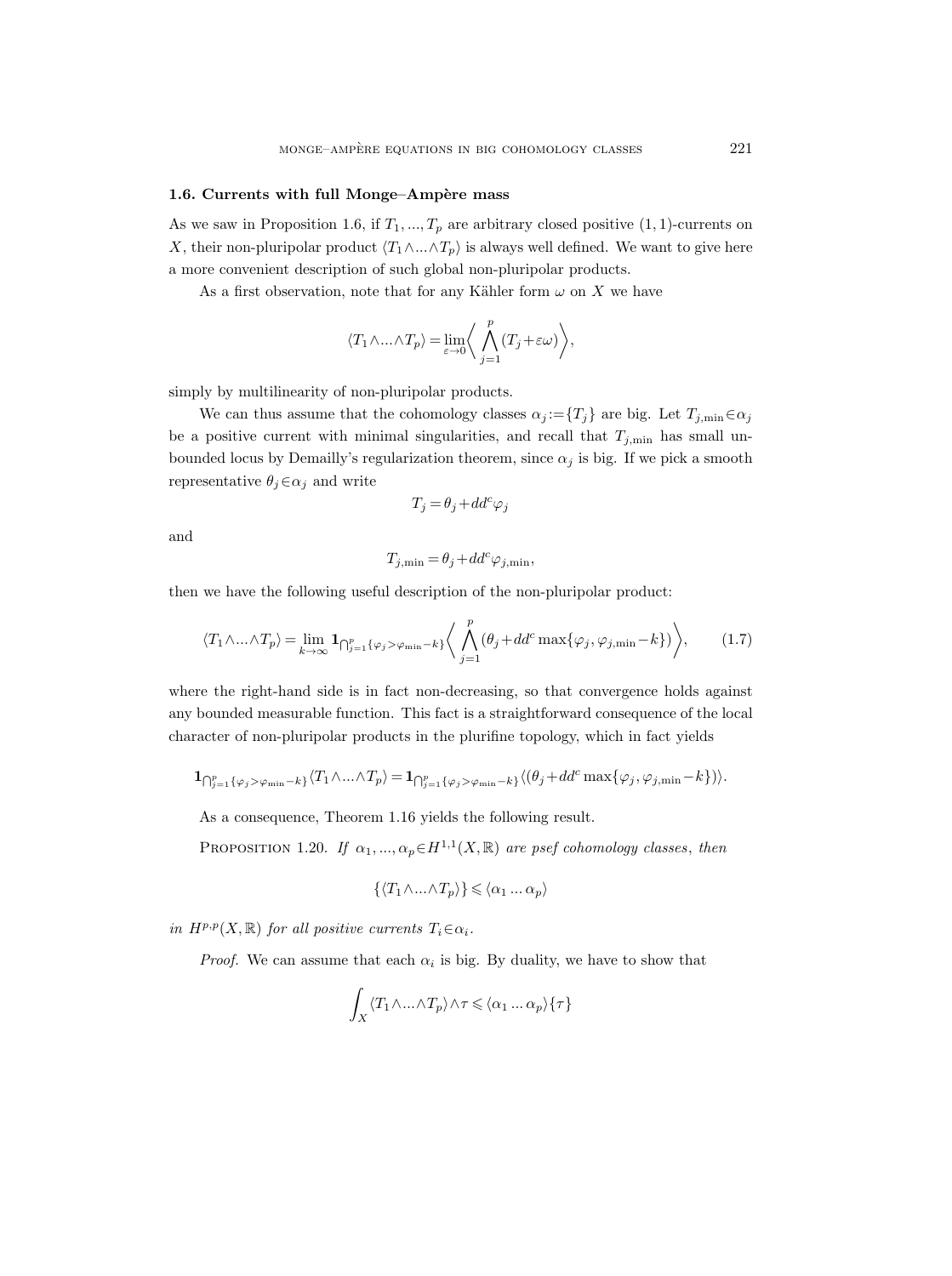for every positive  $dd^c$ -closed positive form  $\tau$ . But (1.7) shows that

$$
\int_X \langle T_1 \wedge \ldots \wedge T_p \rangle \wedge \tau = \lim_{k \to \infty} \int_{\bigcap_{j=1}^p \{\varphi_j > \varphi_{\min} - k\}} \langle \bigwedge_{j=1}^p (\theta_j + dd^c \max{\{\varphi_j, \varphi_{j, \min} - k\}}) \rangle \wedge \tau
$$
  

$$
\leq \lim_{k \to \infty} \int_X \langle \bigwedge_{j=1}^p (\theta_j + dd^c \max{\{\varphi_j, \varphi_{j, \min} - k\}}) \rangle \wedge \tau.
$$

The integrals in question are equal to

$$
\langle \alpha_1 \ldots \alpha_p \rangle \{ \tau \}
$$

for all  $k$ . Hence the result follows.

When the  $\alpha_i$ 's are big, equality holds in Proposition 1.20 when each  $T_i \in \alpha_i$  has minimal singularities. In the general psef case, there might however not exist positive currents achieving equality. Indeed [20] provides an exemple of a nef class  $\alpha$  on a surface such that the only closed positive current in the class is the integration current  $T$  on a curve. It follows that  $\langle T \rangle = 0$ , whereas  $\langle \alpha \rangle = \alpha$  is non-zero.

Definition 1.21. A closed positive (1, 1)-current T on X with cohomology class  $\alpha$ will be said to have full Monge-Ampère mass if

$$
\int_X \langle T^n \rangle = \text{vol}(\alpha).
$$

We will have a much closer look at such currents in the coming sections.

PROPOSITION 1.22. If T is a closed positive  $(1,1)$ -current on X such that  $\langle T^n \rangle \neq 0$ , then its cohomology class  $\alpha = \{T\}$  is big.

This follows immediately from [10, Theorem 4.8], which was itself an elaboration of the key technical result of [19].

We conjecture the following log-concavity property of total masses.

Conjecture 1.23. If  $T_1, ..., T_n$  are closed positive  $(1, 1)$ -currents on X, then

$$
\int_X \langle T_1 \wedge \ldots \wedge T_n \rangle \geqslant \left( \int_X \langle T_1^n \rangle \right)^{1/n} \ldots \left( \int_X \langle T_n^n \rangle \right)^{1/n}
$$

.

In particular, the function

$$
T \longmapsto \left(\int_X \left\langle T^n \right\rangle\right)^{\!1/n}
$$

is concave.

 $\Box$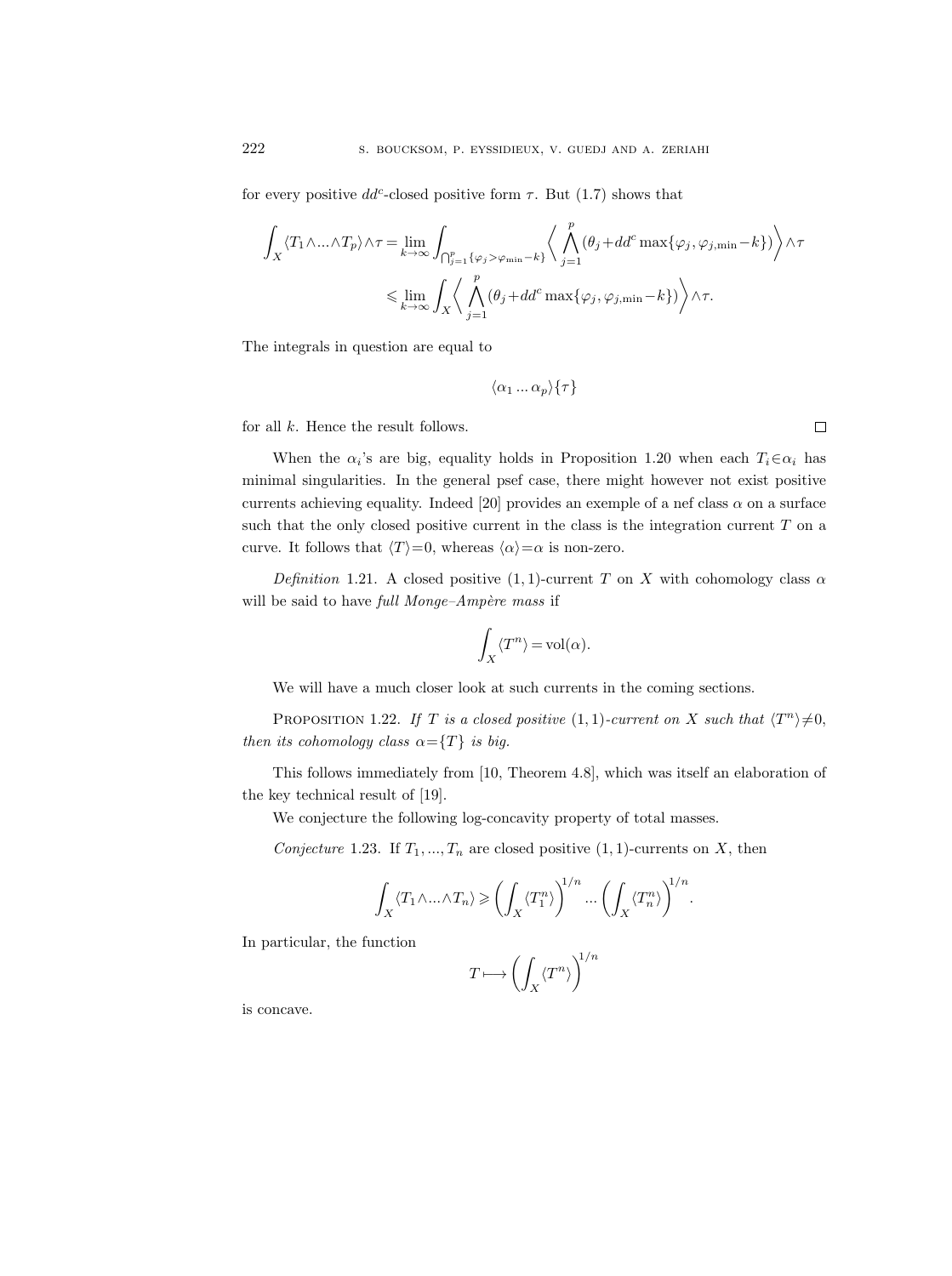Note that the conjecture holds true for currents with *analytic singularities*, since passing to a log-resolution of the singularities reduces it to the Khovanski–Teissier inequalities for nef classes proved in [17]. Reasoning as in [15, Theorem 5.5], the general case would follow from the Hodge index-type inequality

$$
\int_X \langle T_1 \wedge T_2 \wedge \Theta \rangle \geqslant \left( \int_X \langle T_1^2 \wedge \Theta \rangle \right)^{1/2} \left( \int_X \langle T_2^2 \wedge \Theta \rangle \right)^{1/2}
$$

with  $\Theta:=T_3\wedge...\wedge T_n$ . An important special case of the conjecture will be proved in Corollary 2.15 below.

## 2. Weighted energy classes

Let X be a compact Kähler manifold, and let T be a closed positive  $(1, 1)$ -current on X. We write  $T = \theta + dd^c \varphi$ , where  $\theta$  is a smooth representative of the cohomology class  $\alpha = \{T\}$ and  $\varphi$  is a  $\theta$ -psh function. Recall (Definition 1.21) that T is said to have full Monge– Ampère mass if

$$
\int_X \langle T^n \rangle = \text{vol}(\alpha).
$$

Note that this is always the case when  $\alpha$  is not big, since vol $(\alpha)=0$  in that case. Assuming from now on that  $\alpha$  is big, our goal will be to characterize the full Monge–Ampère mass property as a finite (weighted) energy condition for  $\varphi$  (Proposition 2.11). As a consequence we will prove continuity results for non-pluripolar products.

Since we focus on  $\varphi$  rather than T, we give the following definition.

Definition 2.1. Let  $\theta$  be a smooth closed (1, 1)-form on X and let  $\varphi$  be a  $\theta$ -psh function. The non-pluripolar Monge–Ampère measure of  $\varphi$  (with respect to  $\theta$ ) is

$$
MA(\varphi) := \langle (\theta + dd^c \varphi)^n \rangle.
$$

We say that  $\varphi$  has full Monge–Ampère mass if  $\theta + dd^c \varphi$  has full Monge–Ampère mass, that is if and only if the measure  $MA(\varphi)$  satisfies

$$
\int_X MA(\varphi) = \text{vol}(\alpha).
$$

Let us stress that  $MA(\varphi)$  is well defined for any  $\theta$ -psh function  $\varphi$ . Note that  $\theta$ -psh functions with minimal singularities have full Monge–Ampère mass.

From now on we fix a smooth closed (1,1)-form  $\theta$  whose cohomology class  $\alpha \in$  $H^{1,1}(X,\mathbb{R})$  is big. We also fix the choice of a  $\theta$ -psh function with minimal singularities  $\varphi_{\min}$ . If  $\varphi$  is a given  $\theta$ -psh function, we set

$$
\varphi^{(k)} := \max\{\varphi, \varphi_{\min} - k\}.
$$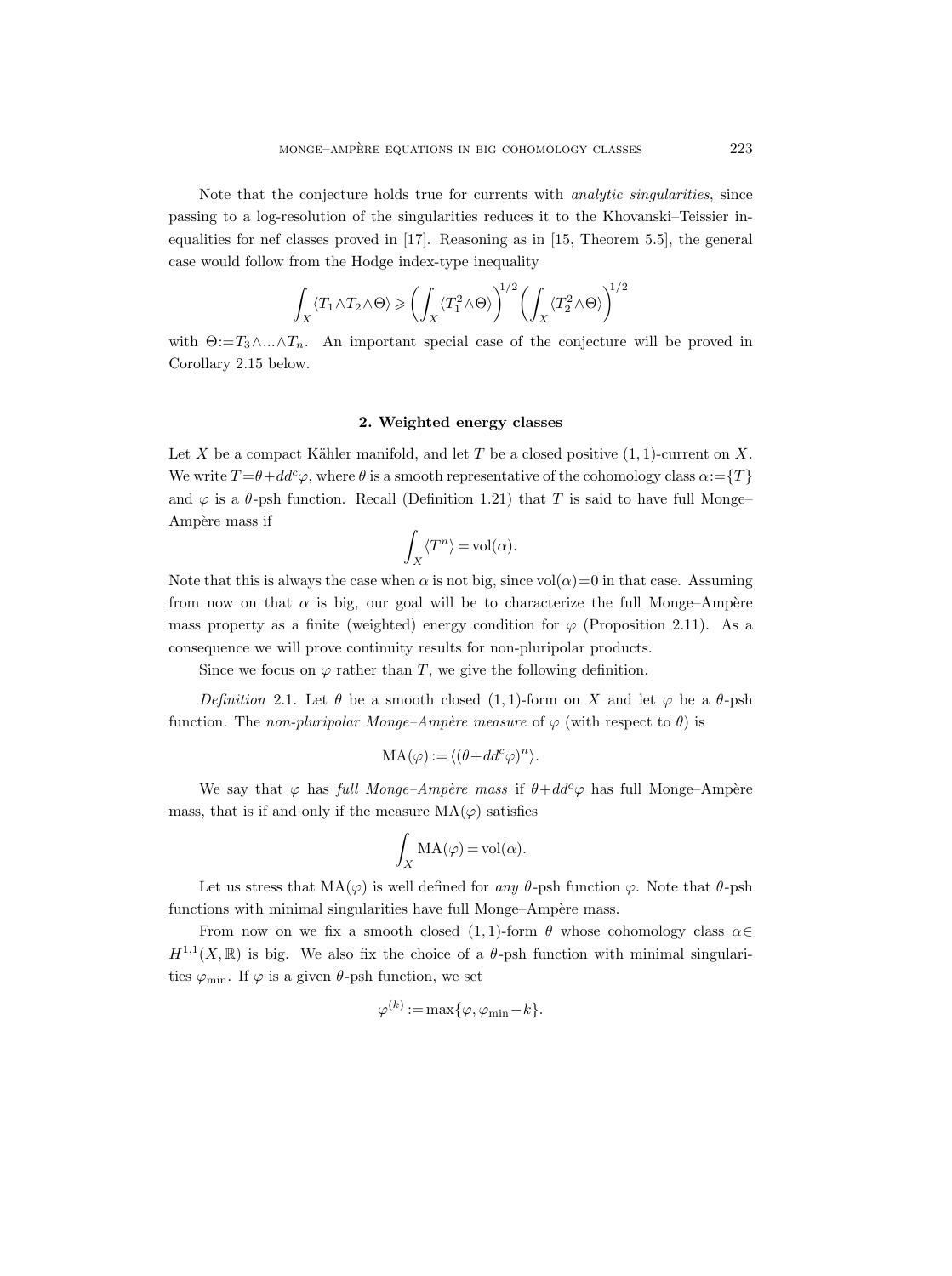The  $\theta$ -psh functions  $\varphi^{(k)}$  have minimal singularities, and they decrease pointwise to  $\varphi$ . We will call them the *canonical* approximants of  $\varphi$ . As was explained above, for each Borel subset  $E$  of  $X$  we have

$$
\int_E \mathrm{MA}(\varphi) := \lim_{k \to \infty} \int_{E \cap \{\varphi > \varphi_{\min} - k\}} \mathrm{MA}(\varphi^{(k)}),
$$

where the limit is increasing.

## 2.1. Comparison principles

We begin with the following generalized comparison principle, which will be a basic tool in what follows.

PROPOSITION 2.2. (Generalized comparison principle) Let  $T_j = \theta_j + dd^c \varphi_j$  be a closed positive (1, 1)-current with cohomology class  $\{T_j\} =: \alpha_j$ , for every  $j = 0, ..., p$ . Let also  $S_0 = \theta_0 + dd^c \psi_0$  be another positive current in  $\alpha_0$ . Then we have

$$
\int_{\{\varphi_0 < \psi_0\}} \langle S_0^{n-p} \wedge T_1 \wedge \ldots \wedge T_p \rangle \leq \int_{\{\varphi_0 < \psi_0\}} \langle T_0^{n-p} \wedge T_1 \wedge \ldots \wedge T_p \rangle + \langle \alpha_0^{n-p} \cdot \alpha_1 \ldots \alpha_p \rangle - \int_X \langle T_0^{n-p} \wedge T_1 \wedge \ldots \wedge T_p \rangle.
$$

Proof. Since non-pluripolar products are local in the plurifine topology, we have

$$
\langle \alpha_0^{n-p} \alpha_1 \dots \alpha_p \rangle \geq \int_X \langle (\theta_0 + dd^c \max \{ \varphi_0, \psi_0 - \varepsilon \})^{n-p} \wedge T_1 \wedge \dots \wedge T_p \rangle
$$
  
\n
$$
\geq \int_{\{ \varphi_0 < \psi_0 - \varepsilon \}} \langle S_0^{n-p} \wedge T_1 \wedge \dots \wedge T_p \rangle + \int_{\{ \varphi_0 > \psi_0 - \varepsilon \}} \langle T_0^{n-p} \wedge T_1 \wedge \dots \wedge T_p \rangle
$$
  
\n
$$
\geq \int_{\{ \varphi_0 < \psi_0 - \varepsilon \}} \langle S_0^{n-p} \wedge T_1 \wedge \dots \wedge T_p \rangle + \int_X \langle T_0^{n-p} \wedge T_1 \wedge \dots \wedge T_p \rangle
$$
  
\n
$$
- \int_{\{ \varphi_0 < \psi_0 \}} \langle T_0^{n-p} \wedge T_1 \wedge \dots \wedge T_p \rangle,
$$

and the result follows by letting  $\varepsilon \rightarrow 0$  by monotone convergence.

COROLLARY 2.3. For any two  $\theta$ -psh functions  $\varphi$  and  $\psi$  we have

$$
\int_{\{\varphi<\psi\}}\mathrm{MA}(\psi)\leqslant\int_{\{\varphi<\psi\}}\mathrm{MA}(\varphi)+\mathrm{vol}(\alpha)-\int_X\mathrm{MA}(\varphi).
$$

The main new feature of this generalized comparison principle is the additional "error term" vol( $\alpha$ ) –  $\int_X MA(\varphi)$ , which is non-negative by Proposition 1.20.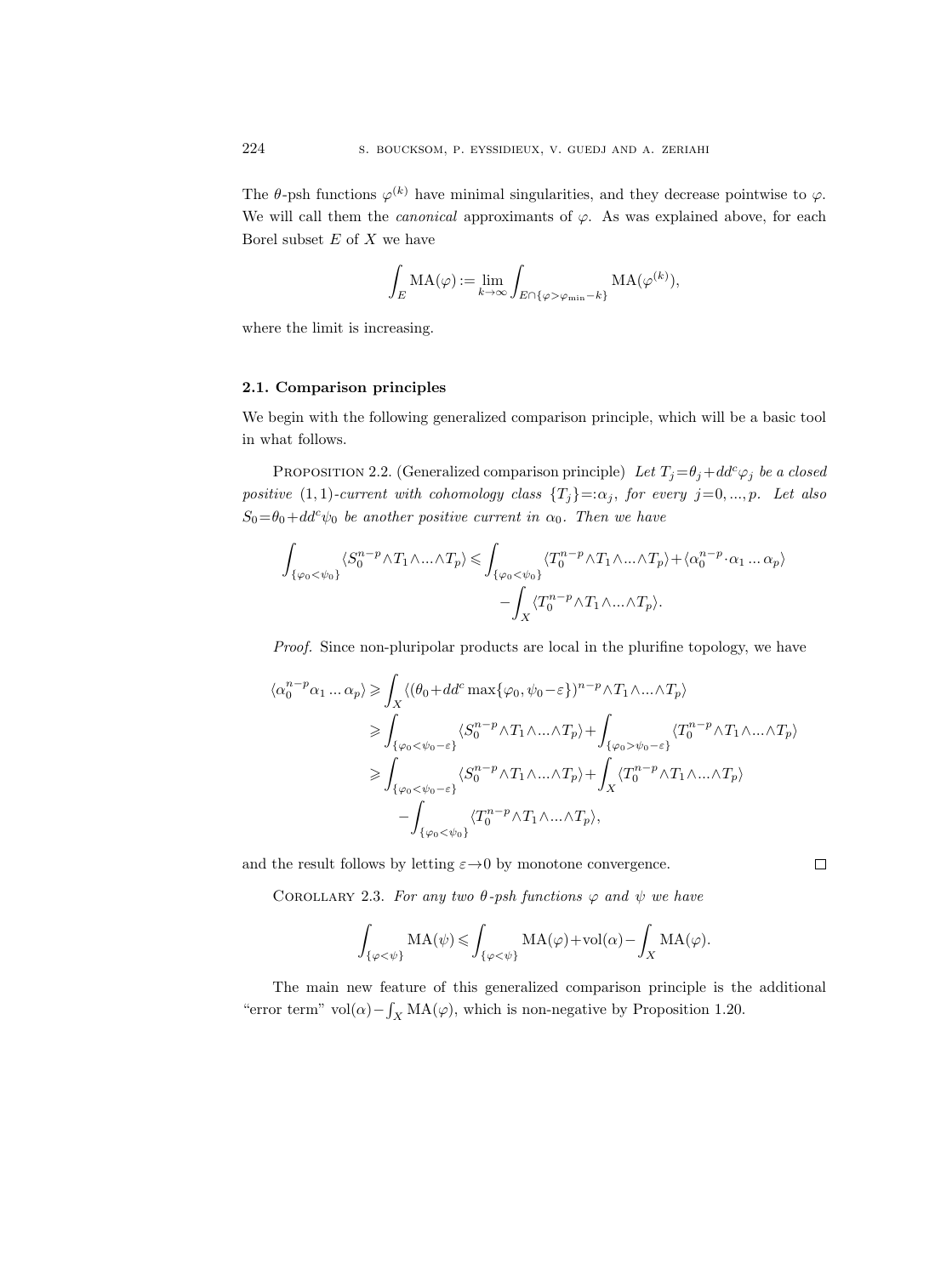Remark 2.4. If  $\varphi$  and  $\psi$  have small unbounded locus (and conjecturally for arbitrary  $\theta$ -psh functions), the same proof plus Theorem 1.16 yield

$$
\int_{\{\varphi<\psi\}}MA(\psi)\leqslant\int_{\{\varphi<\psi\}}MA(\varphi)
$$

as soon as  $\varphi$  is less singular than  $\psi$ , that is  $\varphi \geq \psi + O(1)$ . Indeed Theorem 1.16 implies

$$
\int_X \mathrm{MA}(\max\{\varphi,\psi-\varepsilon\}) = \int_X \mathrm{MA}(\varphi)
$$

in that case, and the result follows from the above proof.

We deduce from the comparison principle its usual companion.

COROLLARY 2.5. (Domination principle) Let  $\psi$  and  $\varphi$  be  $\theta$ -psh functions. If  $\varphi$ has minimal singularities and  $\psi \leq \varphi$  holds a.e. with respect to  $MA(\varphi)$ , then  $\psi \leq \varphi$  holds everywhere.

*Proof.* Since  $\{\theta\}$  is big by assumption, we can choose a  $\theta$ -psh function  $\rho$  such that  $\theta + dd^c \varrho \geq \omega$  for some (small enough) Kähler form  $\omega$ . It follows that  $MA(\varrho)$  dominates Lebesgue measure. We may also assume that  $\varrho \leq \varphi$ , as  $\varphi$  has minimal singularities.

Now let  $\varepsilon > 0$ . Since  $\varphi$  has minimal singularities, we have vol $(\alpha) = \int_X MA(\varphi)$  and the comparison principle thus yields

$$
\varepsilon^{n} \int_{\{\varphi < (1-\varepsilon)\psi + \varepsilon\varrho\}} \mathrm{MA}(\varrho) \leqslant \int_{\{\varphi < (1-\varepsilon)\psi + \varepsilon\varrho\}} \mathrm{MA}((1-\varepsilon)\psi + \varepsilon\varrho) \leqslant \int_{\{\varphi < (1-\varepsilon)\psi + \varepsilon\varrho\}} \mathrm{MA}(\varphi).
$$

But the latter integral is zero by assumption, as  $\varrho \leq \varphi$  implies that

$$
\{\varphi < (1 - \varepsilon)\psi + \varepsilon \varrho\} \subset \{\varphi < \psi\}.
$$

Since  $MA(\varrho)$  dominates Lebesgue measure, we conclude that for each  $\varepsilon > 0$  we have

$$
\varphi \geqslant (1-\varepsilon)\psi + \varepsilon\varrho
$$

a.e. with respect to Lebesgue measure, and the result follows.

Remark 2.6. We do not know whether the result still holds if we replace the assumption that  $\varphi$  has minimal singularities by  $\varphi \ge \psi + O(1)$ .

 $\Box$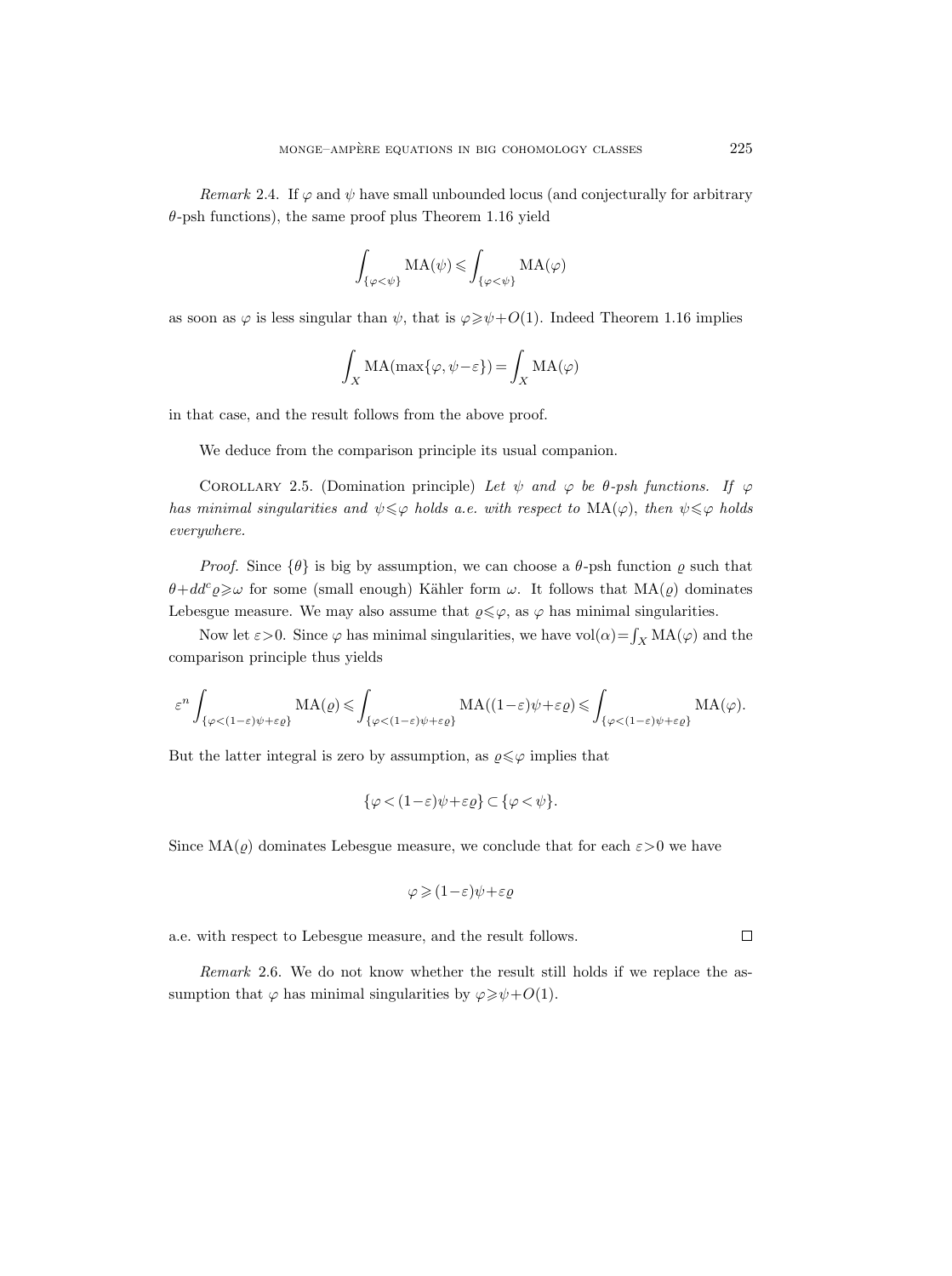## 2.2. Weighted energy functionals

By a weight function, we mean a smooth increasing function  $\chi: \mathbb{R} \to \mathbb{R}$  such that

$$
\chi(-\infty) = -\infty
$$
 and  $\chi(t) = t$  for  $t \ge 0$ .

In order to generalize to the present setting the energy classes defined in [14] and [27], we introduce the following weighted energy functionals.

Definition 2.7. Let  $\chi$  be a weight function. We define the  $\chi$ -energy of a  $\theta$ -psh function with minimal singularities  $\varphi$  as

$$
E_{\chi}(\varphi) := \frac{1}{n+1} \sum_{j=0}^{n} \int_{X} (-\chi)(\varphi - \varphi_{\min}) \langle T^{j} \wedge T^{n-j}_{\min} \rangle, \tag{2.1}
$$

with  $T = \theta + dd^c \varphi$  and  $T_{\min} = \theta + dd^c \varphi_{\min}$ .

Recall that we have fixed an arbitrary  $\theta$ -psh function  $\varphi_{\min}$  with minimal singularities on X. Note that the  $\chi$ -energy functional for  $\chi(t)=t$  is nothing but the Aubin–Mabuchi energy functional (up to a minus sign, cf. [2], [33], and [6] for the extension to the singular setting).

The next proposition contains important properties of the  $\chi$ -energy.

PROPOSITION 2.8. Let  $\chi$  be a convex weight function. Then the following properties hold.

(i) For any  $\theta$ -psh function  $\varphi$  with minimal singularities the sequence

$$
j\longmapsto \int_X (-\chi)(\varphi-\varphi_{\min})\langle T^j\wedge T^{n-j}_{\min}\rangle
$$

as in (2.1) is non-decreasing. In particular we have

$$
E_{\chi}(\varphi) \leq \int_{X} (-\chi)(\varphi - \varphi_{\min}) \, MA(\varphi) \leq (n+1) E_{\chi}(\varphi)
$$

if  $\varphi \leqslant \varphi_{\min}$ .

- (ii) The  $\chi$ -energy  $\varphi \mapsto E_{\chi}(\varphi)$  is non-increasing.
- (iii) If  $\varphi_k$  decreases to  $\varphi$  with minimal singularities, then  $E_\chi(\varphi_k) \to E_\chi(\varphi)$ .

*Proof.* Let  $u:=\varphi-\varphi_{\min}\leq0$ . Note that  $\chi(u)+\varphi_{\min}$  is also a  $\theta$ -psh function with minimal singularities, since

$$
dd^{c}\chi(u) = \chi'(u) \, dd^{c}u + \chi''(u) \, du \wedge d^{c}u \geq -(\theta + dd^{c}\varphi_{\min}).\tag{2.2}
$$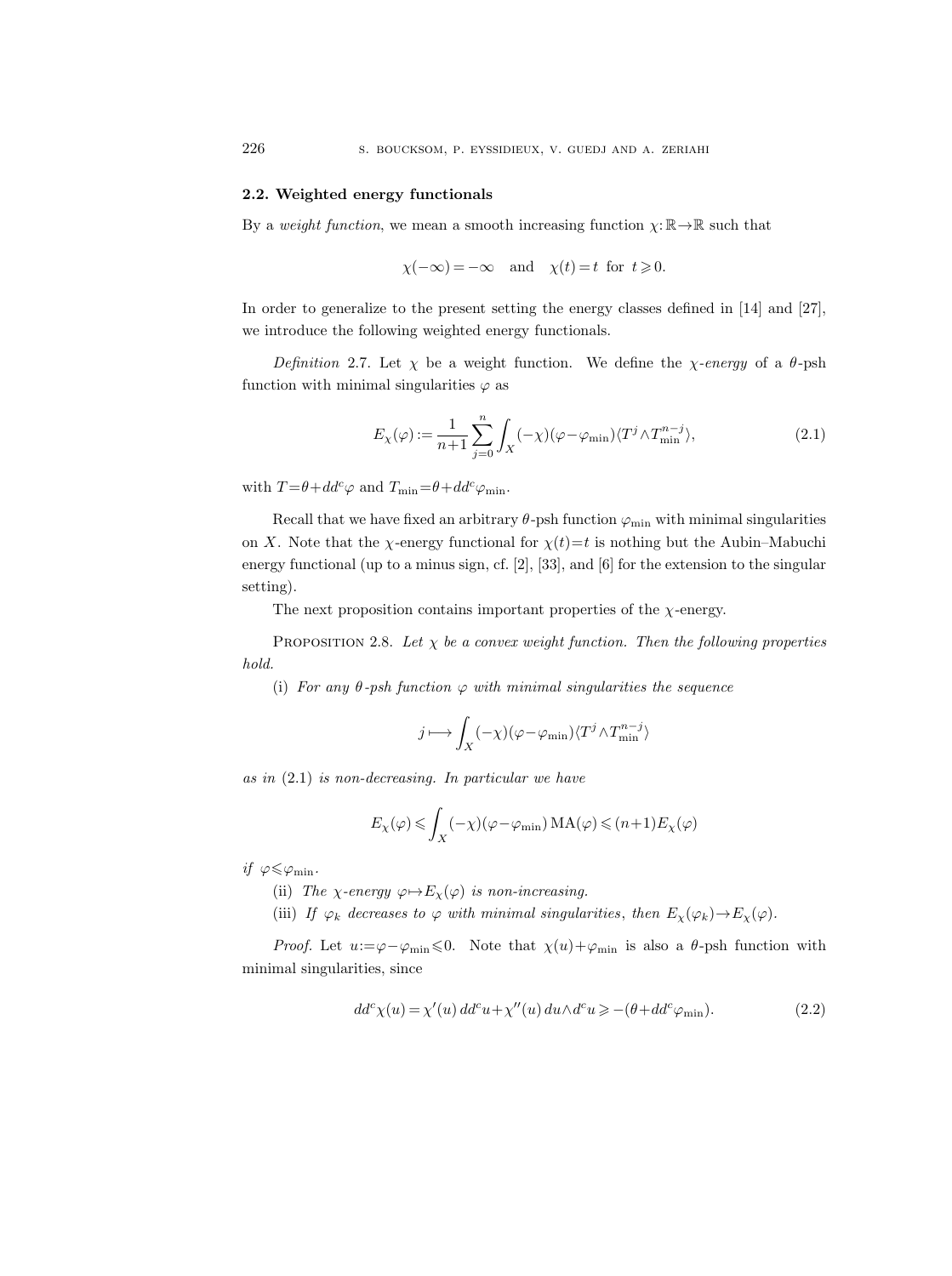It follows that the bounded functions u and  $\chi(u)$  are both differences of quasi-psh functions which are locally bounded on the complement  $X\setminus A$  of a closed complete pluripolar subset A. We can thus apply the integration-by-parts formula of Theorem 1.14 to get

$$
\begin{aligned} \int_X (-\chi) (\varphi - \varphi_{\rm min}) \langle T^{j+1} \wedge T^{n-j-1}_{\rm min} \rangle & = \int_{X \backslash A} (-\chi) (u) (T_{\rm min} + dd^c u) \wedge T^j \wedge T^{n-j-1}_{\rm min} \\ & = \int_{X \backslash A} (-\chi) (\varphi - \varphi_{\rm min}) T^j \wedge T^{n-j}_{\rm min} \\ & + \int_{X \backslash A} \chi'(u) \, du \wedge d^c u \wedge T^j \wedge T^{n-j-1}_{\rm min} \\ & \geqslant \int_X (-\chi) (\varphi - \varphi_{\rm min}) \langle T^j \wedge T^{n-j}_{\rm min} \rangle \end{aligned}
$$

for  $j=0, ..., n-1$ , and (i) follows.

In order to prove (ii), let  $v\geq 0$  be a bounded function such that  $\varphi+v$  is still  $\theta$ -psh. We will show that the derivative at  $t=0$  of the function  $t\mapsto e(t):=E_{\chi}(\varphi+tv)$  is  $\leq 0$ . Indeed integration by parts yields

$$
-e'(0) = \sum_{j=0}^{n} \int_{X \backslash A} (v\chi'(u)T^{j} \wedge T^{n-j}_{\min} + j\chi(u) d d^{c}v \wedge T^{j-1} \wedge T^{n-j}_{\min})
$$
  
\n
$$
= \sum_{j=0}^{n} \int_{X \backslash A} (v\chi'(u)T^{j} \wedge T^{n-j}_{\min} + jv d d^{c}\chi(u) \wedge T^{j-1} \wedge T^{n-j}_{\min})
$$
  
\n
$$
\geq \sum_{j=0}^{n} \int_{X \backslash A} (v\chi'(u)T^{j} \wedge T^{n-j}_{\min} + jv\chi'(u)(T - T_{\min}) \wedge T^{j-1} \wedge T^{n-j}_{\min})
$$
  
\n
$$
= (n+1) \int_{X \backslash A} v\chi'(u)T^{n}
$$
  
\n
$$
\geq 0,
$$

by (2.2).

Finally, let us prove (iii). If  $\varphi_k$  decreases to  $\varphi$ , then  $\chi(\varphi_k-\varphi_{\min})+\varphi_{\min}$  is a sequence of  $\theta$ -psh functions decreasing towards  $\chi(\varphi-\varphi_\mathrm{min})+\varphi_\mathrm{min}$ . Thus Bedford–Taylor's theorem implies that

$$
\lim_{k\to\infty} T_k^j \wedge T_{\min}^{n-j}=T^j \wedge T_{\min}^{n-j}
$$

and

$$
\lim_{k \to \infty} \chi(\varphi_k - \varphi_{\min}) T_k^j \wedge T_{\min}^{n-j} = \chi(\varphi - \varphi_{\min}) T^j \wedge T_{\min}^{n-j}
$$

weakly on  $X\backslash A$ . But Theorem 1.16 implies that the total masses also converge, since in fact

$$
\int_{X\backslash A} T_k^j \wedge T_{\min}^{n-j} = \int_{X\backslash A} T^j \wedge T_{\min}^{n-j}
$$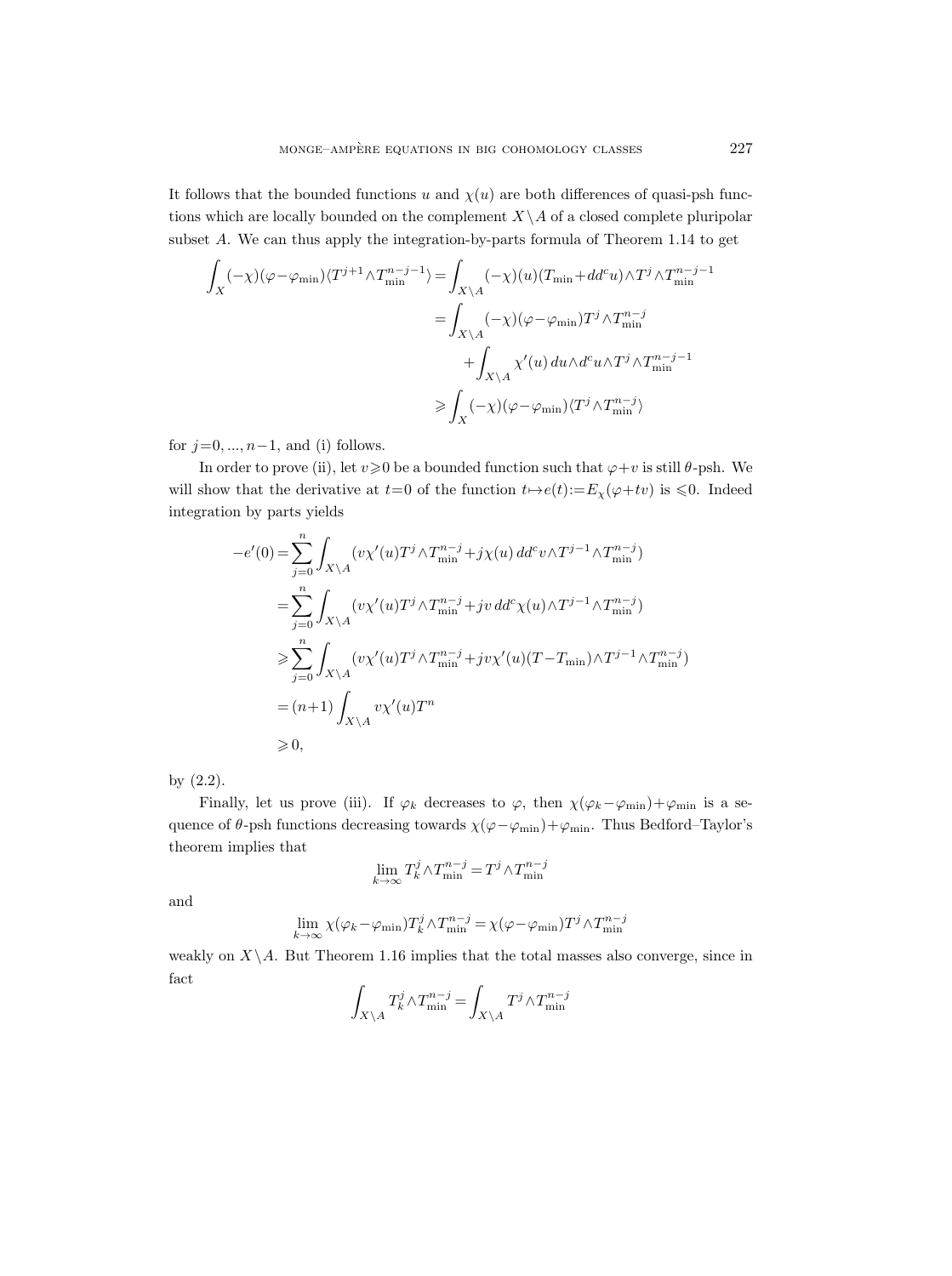for all  $k$ , the thus trivial extensions converge on the whole of  $X$ , i.e.

$$
\lim_{k \to \infty} \langle T_k^j \wedge T_{\min}^{n-j} \rangle = \langle T^j \wedge T_{\min}^{n-j} \rangle.
$$

As  $\chi(\varphi_k-\varphi_{\min})$  is uniformly bounded, it follows from Bedford–Taylor's monotone convergence theorem [4] that

$$
\lim_{k \to \infty} \int_X \chi(\varphi_k - \varphi_{\min}) \langle T_k^j \wedge T_{\min}^{n-j} \rangle = \int_X \chi(\varphi - \varphi_{\min}) \langle T^j \wedge T_{\min}^{n-j} \rangle
$$

for all  $j$ , which concludes the proof.

Definition 2.9. Let  $\chi$  be a convex weight function. If  $\varphi$  is an arbitrary  $\theta$ -psh function, its  $\chi$ -energy is defined as

$$
E_\chi(\varphi):=\sup_{\psi\geqslant\varphi}E_\chi(\psi)\,{\in}\,]-\infty,\infty]
$$

over all  $\psi \geq \varphi$  with minimal singularities. We say that  $\varphi$  has finite  $\chi$ -energy if

$$
E_{\chi}(\varphi)<\infty.
$$

We will see in Corollary 2.18 how to extend (2.1) to this more general picture.

PROPOSITION 2.10. Let  $\chi$  be a convex weight.

(i) The *χ*-energy functional  $\varphi \mapsto E_{\chi}(\varphi)$  is non-increasing and lower semi-continuous on  $\theta$ -psh functions for the  $L^1(X)$  topology.

(ii)  $\varphi \mapsto E_{\chi}(\varphi)$  is continuous along decreasing sequences.

(iii) If  $\varphi_j$  are  $\theta$ -psh functions converging to  $\varphi$  in the  $L^1(X)$  topology, then

$$
\sup_j E_\chi(\varphi_j)\!<\!\infty
$$

implies that  $\varphi$  has finite  $\chi$ -energy.

*Proof.* Statements (ii) and (iii) are trivial consequences of (i). Let  $\varphi_j \rightarrow \varphi$  be a convergent sequence of  $\theta$ -psh functions, and set  $\widetilde{\varphi}_j := (\sup_{k \geq j} \varphi_k)^*$ , so that  $\widetilde{\varphi}_j \geq \varphi_j$  decreases pointwise to  $\varphi$ . If  $\psi \geq \varphi$  is a given  $\theta$ -psh function with minimal singularities, then  $\max{\{\tilde{\varphi}_j, \psi\}} \ge \max{\{\varphi_j, \psi\}}$  decreases to  $\max{\{\varphi, \psi\}} = \psi$ . Hence

$$
E_{\chi}(\psi)=\lim_{j\rightarrow\infty}E_{\chi}(\max\{\widetilde{\varphi}_j,\psi\})\leqslant \liminf_{j\rightarrow\infty}E_{\chi}(\varphi_j),
$$

by Proposition 2.8, and the result follows by the definition of  $E_{\chi}(\varphi)$ .

 $\hfill\square$ 

 $\Box$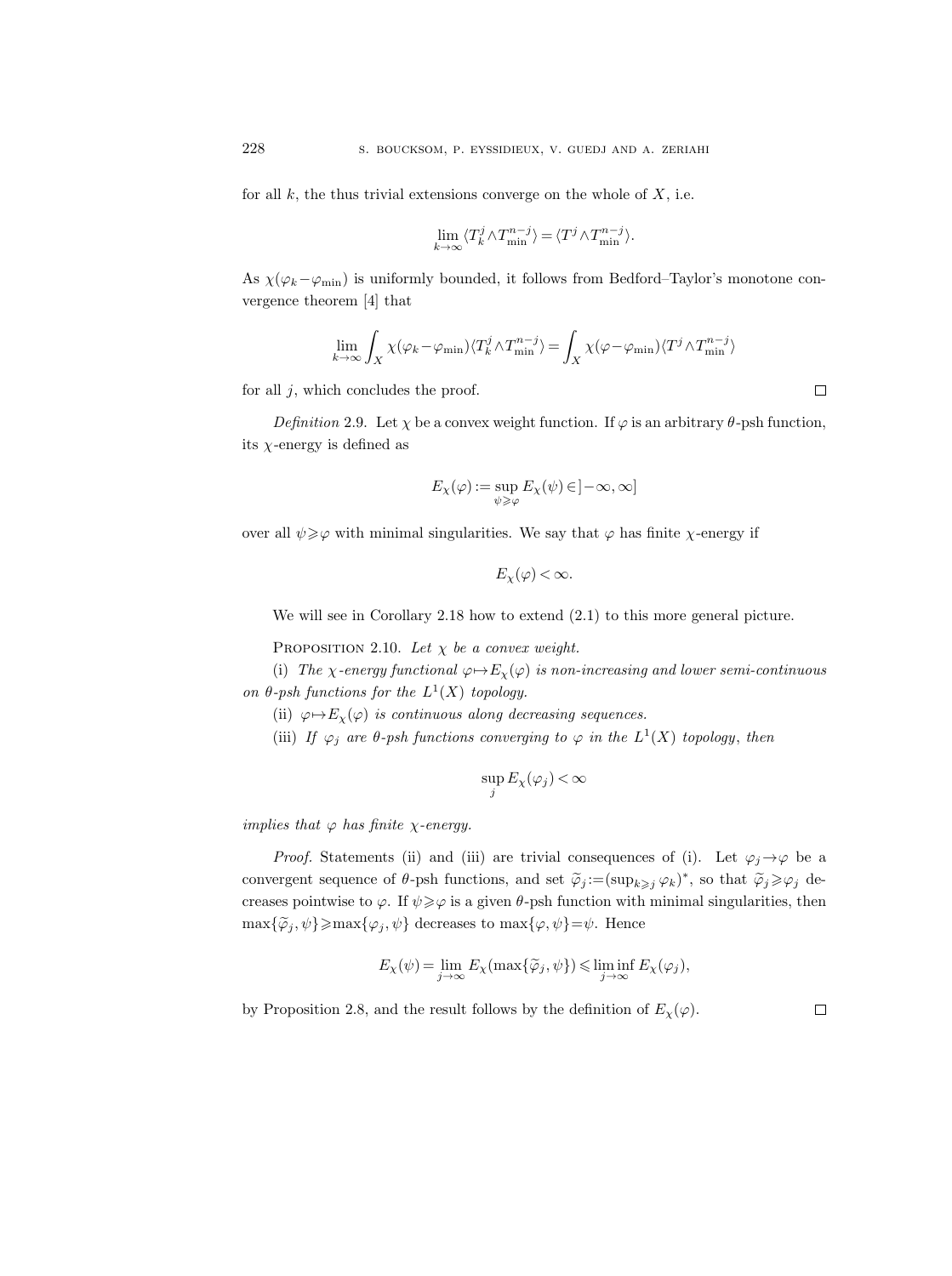As an important consequence, we get

$$
E_\chi(\varphi) = \sup_k E_\chi(\varphi^{(k)})
$$

for the "canonical" approximants  $\varphi^{(k)} := \max{\{\varphi, \varphi_{\min} - k\}}$  of  $\varphi$ . The connection between weighted energies and full Monge–Ampère mass is given by the following result.

PROPOSITION 2.11. Let  $\varphi$  be a  $\theta$ -psh function.

(i) The function  $\varphi$  has full Monge–Ampère mass if and only if  $E_{\chi}(\varphi) < \infty$  for some convex weight  $\chi$ .

(ii) If  $\varphi$  has full Monge-Ampère mass and  $\chi$  is a given convex weight, then

$$
E_{\chi}(\varphi) < \infty
$$
 if and only if  $\int_X (-\chi)(\varphi - \varphi_{\min}) MA(\varphi) < \infty$ .

*Proof.* Upon subtracting a constant, we may assume that  $\varphi \leq \varphi_{\min}$ . Let

$$
\varphi^{(k)} := \max\{\varphi, \varphi_{\min} - k\}.
$$

In view of Proposition 2.8, we have to show that

$$
m_k := \int_{\{\varphi \leqslant \varphi_{\min} - k\}} \text{MA}(\varphi^{(k)})
$$

tends to 0 if and only if

$$
\sup_{k} \int_{X} (-\chi)(\varphi^{(k)} - \varphi_{\min}) \, MA(\varphi^{(k)}) < \infty \tag{2.3}
$$

for some convex weight  $\chi$ . But we have

$$
\int_X (-\chi)(\varphi^{(k)} - \varphi_{\min}) MA(\varphi^{(k)}) = |\chi(-k)|m_k + \int_{\{\varphi > \varphi_{\min} - k\}} (-\chi)(\varphi - \varphi_{\min}) MA(\varphi)
$$

$$
= |\chi(-k)|m_k + O(1)
$$

for some convex weight  $\chi$ . Indeed we may always choose  $\chi$  such that

$$
\int_X (-\chi)(\varphi - \varphi_{\min})\, MA(\varphi) < \infty,
$$

simply because  $MA(\varphi)$  puts no mass on the pluripolar set  $\{\varphi = -\infty\}$ . It follows that  $(2.3)$  holds for some convex weight if and only if there exists a convex weight  $\chi$  such that  $\chi(-k) = O(1/m_k)$ , which is indeed the case if and only if  $m_k \to 0$ .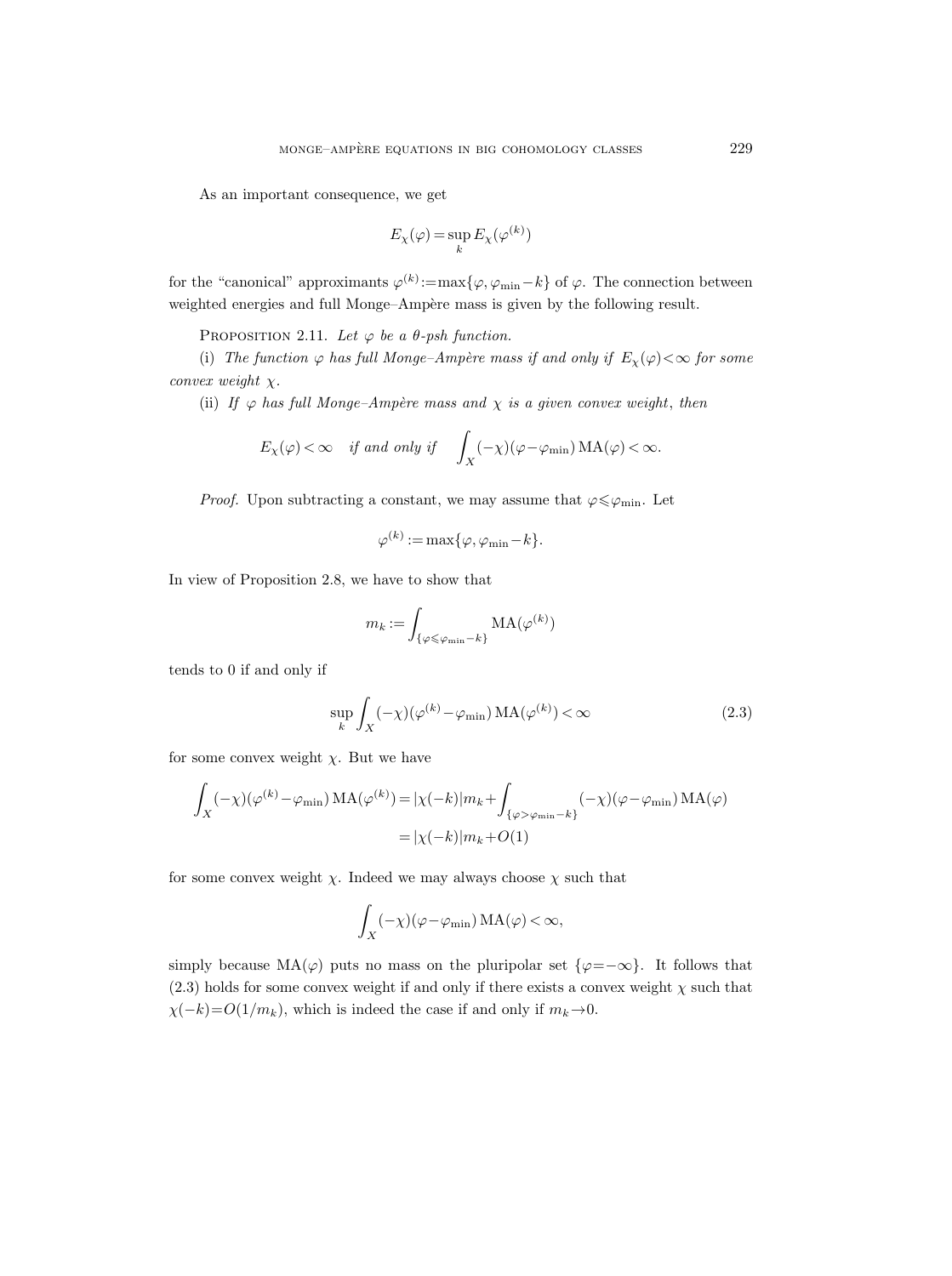Let us now prove (ii). Assume that  $E_{\chi}(\varphi) < \infty$ . Since  $MA(\varphi)$  is the increasing limit in the strong Borel topology of

$$
\mathbf{1}_{\{\varphi > \varphi_{\min} - k\}} \operatorname{MA}(\varphi^{(k)}),
$$

and since  $\chi(\varphi^{(l)} - \varphi_{\min})$  is a bounded measurable function, we infer that

$$
\int_X (-\chi)(\varphi^{(l)} - \varphi_{\min}) MA(\varphi) = \lim_{k \to \infty} \int_{\{\varphi > \varphi_{\min} - k\}} (-\chi)(\varphi^{(l)} - \varphi_{\min}) MA(\varphi^{(k)})
$$
  

$$
\leq \lim_{k \to \infty} \int_{\{\varphi > \varphi_{\min} - k\}} (-\chi)(\varphi^{(k)} - \varphi_{\min}) MA(\varphi^{(k)})
$$
  

$$
\leq E_\chi(\varphi),
$$

as  $\varphi^{(k)} \leq \varphi^{(l)}$  for  $k \geq l$ , and we infer that

$$
\int_X (-\chi) (\varphi - \varphi_{\rm min}) \, MA(\varphi) < \infty
$$

by monotone convergence as desired.

Conversely, if  $(-\chi)(\varphi - \varphi_{\min}) \in L^1(\text{MA}(\varphi))$  and  $\varphi$  has full Monge–Ampère mass, then Lemma 2.12 below implies that  $E_{\chi}(\varphi) = \sup_{k} E_{\chi}(\varphi^{(k)}) < \infty$ .  $\Box$ 

LEMMA 2.12. Let  $\varphi$  be a  $\theta$ -psh function with canonical approximants  $\varphi^{(k)}$ . Then for every weight function  $\chi$  we have

$$
\int_X (-\chi)(\varphi^{(k)} - \varphi_{\min}) MA(\varphi^{(k)}) \le \int_X (-\chi)(\varphi - \varphi_{\min}) MA(\varphi)
$$

$$
+ (-\chi)(-k) \bigg(\text{vol}(\alpha) - \int_X MA(\varphi)\bigg).
$$

Proof. We have

$$
\begin{split} \int_X (-\chi) (\varphi^{(k)} - \varphi_{\min}) \, \mathrm{MA}(\varphi^{(k)}) & = (-\chi)(-k) \int_{\{\varphi \leqslant \varphi^{(k)}\}} \mathrm{MA}(\varphi^{(k)}) \\ & \qquad \qquad + \int_{\{\varphi > \varphi_{\min} - k\}} \chi(\varphi - \varphi_{\min}) \, \mathrm{MA}(\varphi) \end{split}
$$

(since  $\mathbf{1}_{\{\varphi > \varphi_{\min} - k\}} \text{MA}(\varphi^{(k)}) = \mathbf{1}_{\{\varphi > \varphi_{\min} - k\}} \text{MA}(\varphi)$  by plurifine locality)

$$
\leq (\!-\chi)(-k) \int_{\{\varphi \leq \varphi^{(k)}\}} \mathrm{MA}(\varphi)
$$
  
+ 
$$
+(-\chi)(-k) \bigg( \mathrm{vol}(\alpha) - \int_X \mathrm{MA}(\varphi) \bigg)
$$
  
+ 
$$
\int_{\{\varphi > \varphi_{\min} - k\}} \chi(\varphi - \varphi_{\min}) \mathrm{MA}(\varphi),
$$

by the generalized comparison principle, and the result follows.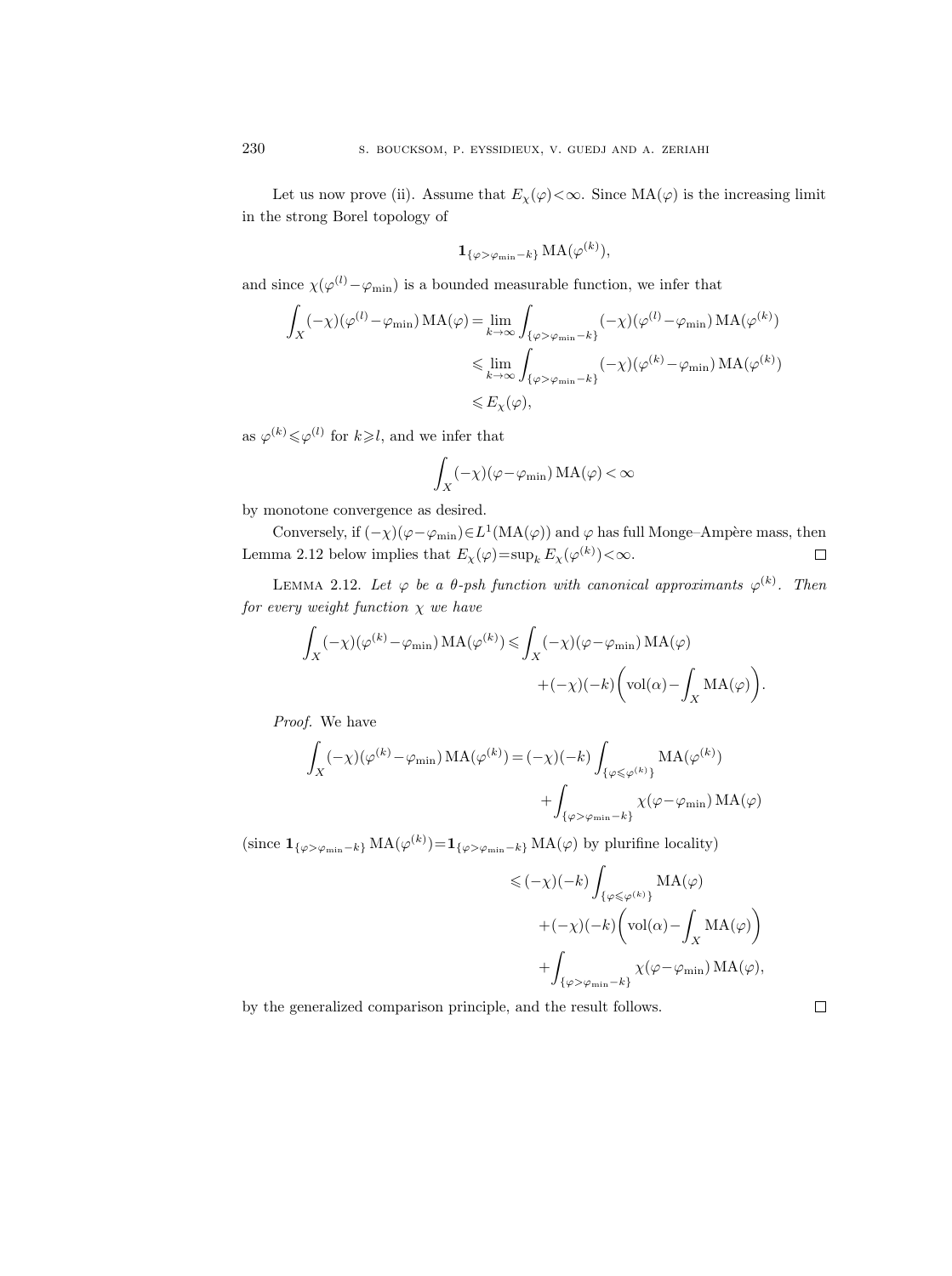#### 2.3. Energy classes of positive currents

Since  $\chi$  is convex with  $0 \leq \chi' \leq 1$ , we have

$$
\chi(t) \leq \chi(t+C) \leq \chi(t)+C
$$

for all  $C>0$ , and it easily follows that the condition that  $\varphi$  has finite  $\chi$ -energy does not depend on the choice of the function with minimal singularities  $\varphi_{\rm min}$  with respect to which  $E_{\chi}$  is defined.

Definition 2.13. Given a convex weight  $\chi$ , we denote by  $\mathcal{E}_{\chi}(\alpha)$  the set of positive currents  $T \in \alpha$  with finite  $\chi$ -energy, and by  $\mathcal{E}(\alpha)$  the set of positive currents with full Monge–Ampère mass.

Proposition 2.11 can thus be reformulated by saying that

$$
\mathcal{E}(\alpha) = \bigcup_{\chi} \mathcal{E}_{\chi}(\alpha),
$$

where  $\chi$  ranges over all convex weights.

PROPOSITION 2.14. The energy classes satisfy the following properties:

(i) If  $T \in \mathcal{E}_\chi(\alpha)$ , then also  $S \in \mathcal{E}_\chi(\alpha)$  for all positive currents  $S \in \alpha$  which are less singular than T.

(ii) The set  $\mathcal{E}(\alpha)$  is an extremal face (in particular a convex subset) of the closed convex set of all positive currents in  $\alpha$ .

Recall that an *extremal face*  $F$  of a convex set  $C$  is a convex subset of  $C$  such that for all  $x, y \in C$ ,  $tx+(1-t)y\in F$  for some  $0 < t < 1$  implies that  $x, y \in F$ .

*Proof.* Statement (i) follows by Proposition 2.11 above, since  $E_\chi$  is non-increasing. To prove (ii), we first take care of the extremality property. Let  $T, T' \in \alpha$  be two closed positive currents and  $0 < t < 1$  be such that  $tT + (1-t)T'$  has finite energy. We have to show that T also has finite energy (then exchange the roles of T and T'). If  $T_{\min} \in \alpha$  is a positive current with minimal singularities, then  $tT+(1-t)T_{\min}$  is less singular than  $tT+(1-t)T'$ , thus it a fortiori has finite energy, i.e. we can assume that  $T'=T_{\min}$  has minimal singularities. Now write  $T = \theta + dd^c \varphi$  and  $T_{\min} = \theta + dd^c \varphi_{\min}$ , and set  $\varphi_t := t\varphi + dt$  $(1-t)\varphi_{\min}$ . The assumption is that

$$
\lim_{k \to \infty} \int_{\{\varphi_t \leqslant \varphi_{\min} - k\}} \text{MA}(\max\{\varphi_t, \varphi_{\min} - k\}) = 0,
$$

and we are to show that the same holds with  $\varphi$  in place of  $\varphi_t$ . But note that

$$
\max\{\varphi_t,\varphi_{\min}-k\}=\max\{t(\varphi-\varphi_{\min}),-k\}+\varphi_{\min}=t\max\{\varphi,\varphi_{\min}-k/t\}+(1-t)\varphi_{\min}.
$$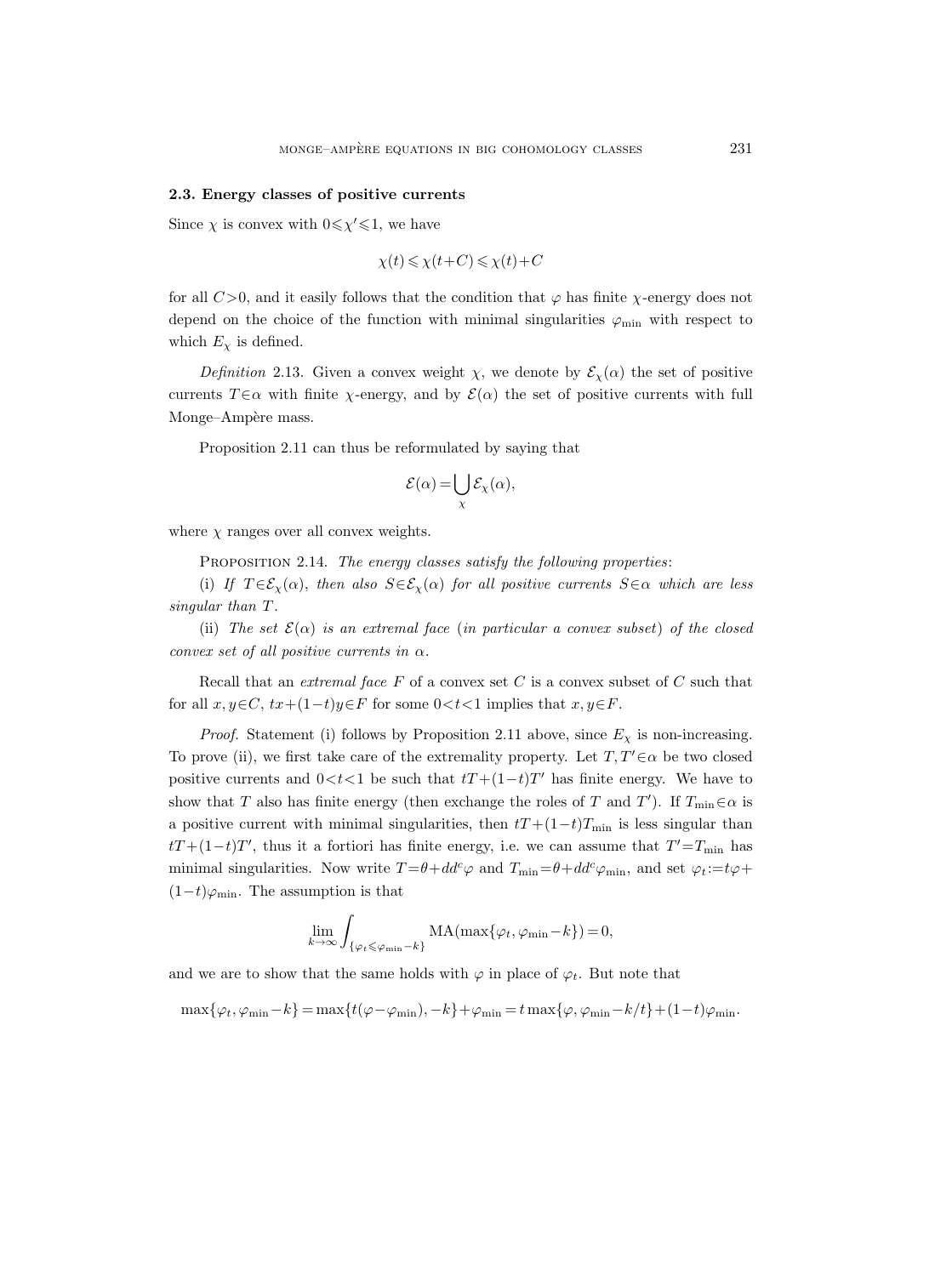Hence

$$
\int_{\{\varphi_t \leqslant \varphi_{\min} - k\}} \mathrm{MA}(\max\{\varphi_t, \varphi_{\min} - k\}) \geqslant t^n \int_{\{\varphi \leqslant \varphi_{\min} - k/t\}} \mathrm{MA}(\max\{\varphi, \varphi_{\min} - k/t\}),
$$

and the extremality follows.

The convexity of  $\mathcal{E}(\alpha)$  now follows exactly as in the proof of [27, Proposition 1.6].  $\Box$ 

The convexity of  $\mathcal{E}(\alpha)$  would also follow from Conjecture 1.23 above. Conversely the following important special case of the conjecture can be settled using convexity.

COROLLARY 2.15. Let  $\alpha$  be a big class, and let  $T_1, ..., T_n \in \alpha$  be positive currents with full Monge-Ampère mass. Then

$$
\int_X \langle T_1 \wedge \ldots \wedge T_n \rangle = \langle \alpha^n \rangle.
$$

*Proof.* Upon scaling  $\alpha$ , we may assume that  $\langle \alpha^n \rangle = 1$ . For any  $t = (t_1, ..., t_n) \in \mathbb{R}_+^n$  set

$$
P(t_1, ..., t_n) := \int_X \langle (t_1 T_1 + ... + t_n T_n)^n \rangle,
$$

which defines a homogeneous polynomial of degree  $n$  by multilinearity of non-pluripolar products. Since  $T_i \in \mathcal{E}(\alpha)$  for each i, convexity implies that  $t_1T_1 + ... + t_nT_n \in \mathcal{E}(\alpha)$  when the  $t_i$ 's lie on the simplex

$$
\Delta := \{ t \in \mathbb{R}_+^n : t_1 + \ldots + t_n = 1 \}.
$$

We thus see that the polynomial

$$
P(t_1, ..., t_n) - (t_1 + ... + t_n)^n
$$

vanishes identically on  $\Delta$ . Since this polynomial is homogeneous of degree n, it therefore vanishes on  $\mathbb{R}^n_+$ , and this implies that

$$
P(t_1, ..., t_n) = (t_1 + ... + t_n)^n
$$

for all t. Identifying the coefficients of the monomial  $t_1 \dots t_n$  on both sides now yields the result.  $\Box$ 

Remark 2.16. It is quite plausible that each  $\mathcal{E}_{\chi}(\alpha)$  is itself convex, and indeed for  $\chi(t)=t$  it simply follows from the convexity of the Aubin–Mabuchi energy functional  $E_1$ (cf. [6] for a proof in this singular situation). The functional  $E_{\chi}$  is however not convex when  $\chi$  is not affine, since  $E_{\chi}(\varphi + c)$  is rather a concave function of  $c \in \mathbb{R}$ .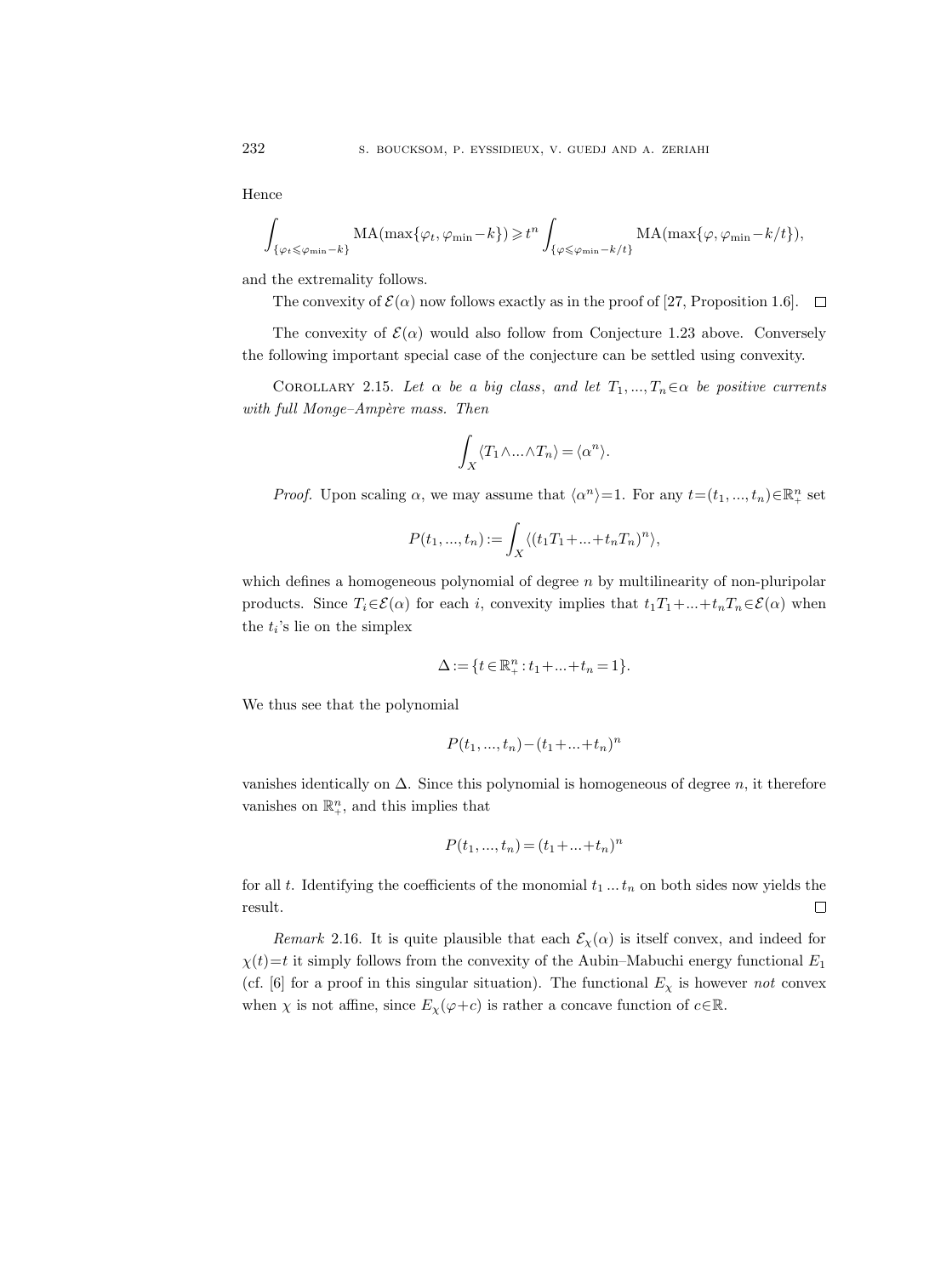#### 2.4. Continuity properties of Monge–Ampère operators

The Monge–Ampère operator on functions of full Monge–Ampère mass satisfies the usual continuity properties along monotonic sequences, as shown in the following result.

THEOREM 2.17. If  $\varphi$  is a  $\theta$ -psh function with full Monge–Ampère mass and  $\varphi_j$  is a sequence of  $\theta$ -psh functions with full Monge–Ampère mass decreasing (resp. increasing a.e.) to  $\varphi$ , then

$$
MA(\varphi_j) \to MA(\varphi)
$$

as  $j \rightarrow \infty$ . If  $\varphi$  furthermore has finite  $\chi$ -energy for a given convex weight  $\chi$ , then

$$
\chi(\varphi_j - \varphi_{\min}) MA(\varphi_j) \to \chi(\varphi - \varphi_{\min}) MA(\varphi)
$$

weakly as  $j \rightarrow \infty$ .

Proof. Theorem 2.17 has already been proved for functions with minimal singularities during the proof of Proposition 2.8. Let us first prove the first point in the general case. Choose  $\chi$  such that  $\varphi$  and  $\varphi_1$  both have finite  $\chi$ -energy, so that  $E_\chi(\varphi_j) \leq C$  uniformly by the monotonicity of  $E_\chi$ . Let h be a continuous function on X. For each k we have

$$
\lim_{j \to \infty} \int_X h \, MA(\varphi_j^{(k)}) = \int_X h \, MA(\varphi^{(k)})
$$

by the minimal singularities case. Thus it is enough to establish that

$$
\lim_{k \to \infty} \int_X h \, MA(\psi^{(k)}) = \int_X h \, MA(\psi)
$$

uniformly for all  $\psi \geqslant \varphi$ . We have

$$
\left|\int_X h(\mathrm{MA}(\psi^{(k)}) - \mathrm{MA}(\psi))\right| \leq \sup_X |h| \left(\int_{\{\psi \leq \varphi_{\min} - k\}} \mathrm{MA}(\psi^{(k)}) + \int_{\{\psi \leq \varphi_{\min} - k\}} \mathrm{MA}(\psi)\right),
$$

since  $MA(\psi^{(k)}) = MA(\psi)$  on  $\{\psi > \varphi_{\min} - k\}$ . The first term is controlled by

$$
|\chi|(-k)^{-1} \int_X (-\chi)(\psi^{(k)}) \, \text{MA}(\psi^{(k)}) \leq |\chi|(-k)^{-1} E_\chi(\varphi),
$$

and hence tends to 0 uniformly with respect to  $\psi \geq \varphi$ . On the other hand, since  $MA(\psi)$ is the monotone and thus *strong* limit of  $\mathbf{1}_{\{\psi > \varphi_{\min} - l\}} \text{MA}(\psi^{(l)})$ , the second term can be written as

$$
\int_{\{\psi \leq \varphi_{\min} - k\}} \mathrm{MA}(\psi) = \lim_{l \to \infty} \int_{\{\varphi_{\min} - l < \psi \leq \varphi_{\min} - k\}} \mathrm{MA}(\psi^{(l)}),
$$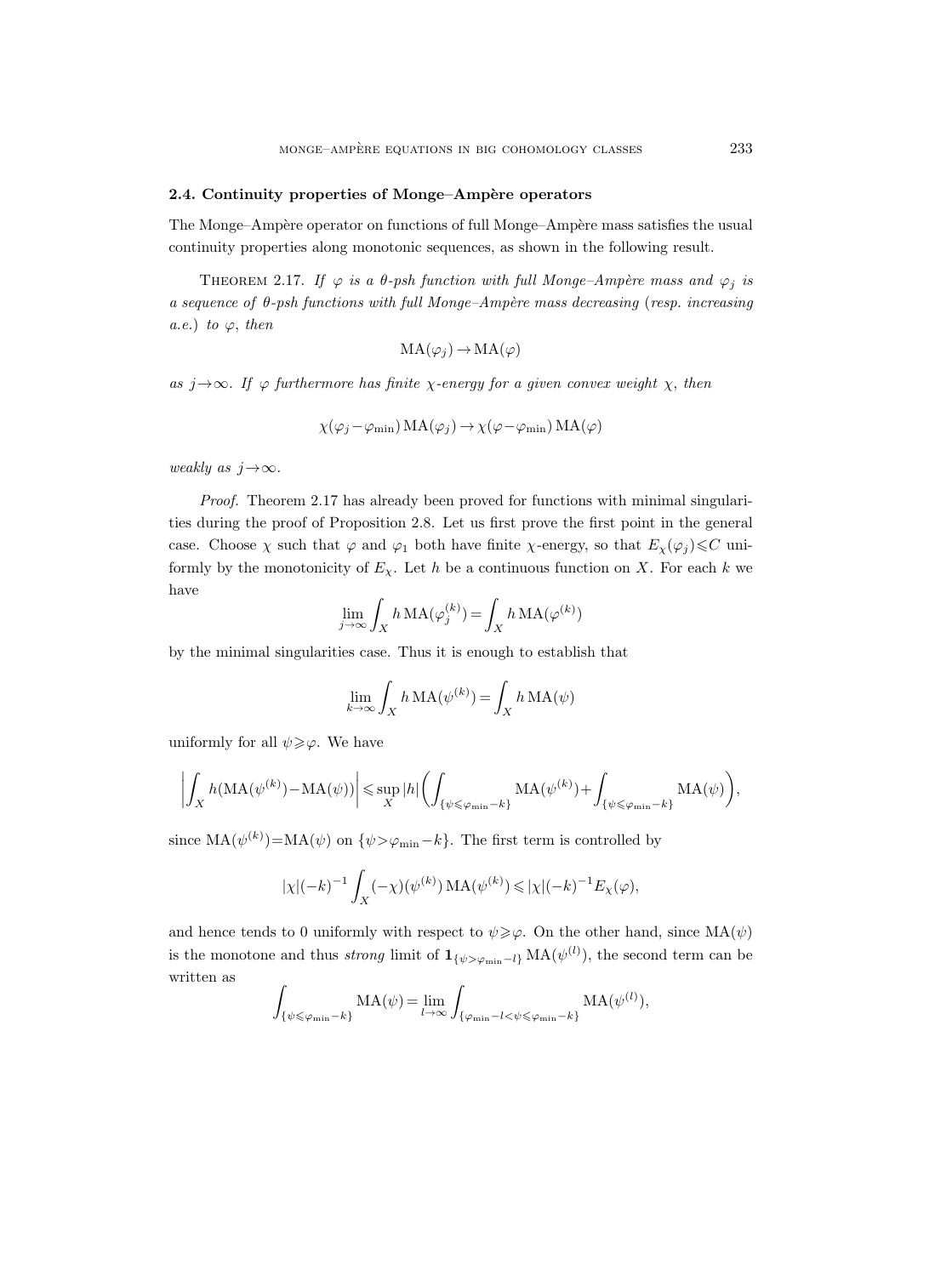which is similarly controlled by

$$
\limsup_{l \to \infty} |\chi|(-k)^{-1} E_{\chi}(\psi^{(l)}) \leq |\chi|(-k)^{-1} E_{\chi}(\varphi),
$$

and the first part is thus proved. The same reasoning shows that

 $\chi(\varphi_j-\varphi_{\min})\text{MA}(\varphi_j)\to \chi(\varphi-\varphi_{\min}) \text{MA}(\varphi)$ 

as soon as  $\varphi$  has finite  $\tilde{\chi}$ -energy for some convex weight  $\tilde{\chi} \gg \chi$ . But this is in fact automatic, since  $E_\chi(\varphi) < \infty$  is equivalent to  $(-\chi)(\varphi - \varphi_{\rm min}) \in L^1(\text{MA}(\varphi))$  by Proposition 2.11, as  $\varphi$  has full Monge–Ampère mass, and this integrability condition can always be improved to  $\tilde{\chi}(\varphi - \varphi_{\min}) \in L^1(\text{MA}(\varphi))$  for  $\tilde{\chi} \gg \chi$ , by a standard measure-theoretic result (see [27] for more details on such properties).

As a consequence, we get a more explicit formula for the  $\chi$ -energy.

COROLLARY 2.18. If  $\varphi$  has full Monge-Ampère mass and  $\chi$  is a given convex weight, then setting  $T = \theta + dd^c \varphi$  and  $T_{\min} = \theta + dd^c \varphi_{\min}$  we have

$$
E_{\chi}(\varphi) = \int_X (-\chi) (\varphi - \varphi_{\rm min}) \sum_{j=0}^n \langle T^j \wedge T_{\rm min}^{n-j} \rangle,
$$

in the sense that the left-hand side is finite if and only if the right-hand side is, and equality holds in this case.

## 2.5. A useful asymptotic criterion

In the continuity theorem above, it is crucial that the functions dealt with have finite energy in order to ensure that no mass is lost towards the polar set in the limit process. For an arbitrary  $\theta$ -psh function, the condition  $\chi(\varphi-\varphi_{\rm min})\in L^1(\rm MA(\varphi))$  alone does not imply that  $\varphi$  has finite energy. For instance, if  $\omega$  denotes the Fubini–Study form on  $\mathbb{P}^1$ , a global potential of the current  $T := \delta_0$  yields a counterexample since  $\langle T \rangle = 0!$  This example is in fact a simple instance of the type of currents we will have to handle in the proof of Theorem 3.1.

It is a consequence of Proposition 2.10 that any  $L^1(X)$ -limit  $\varphi = \lim_{j \to \infty} \varphi_j$  of functions  $\varphi_j$  with full Monge-Ampère mass and such that

$$
\sup_{j} \int_{X} (-\chi)(\varphi_j - \varphi_{\min}) \, MA(\varphi_j) < \infty
$$

has finite  $\chi$ -energy. This still holds for sequences with asymptotically full Monge–Ampère mass as shown by our next result which yields a practical criterion to check the finiteenergy condition.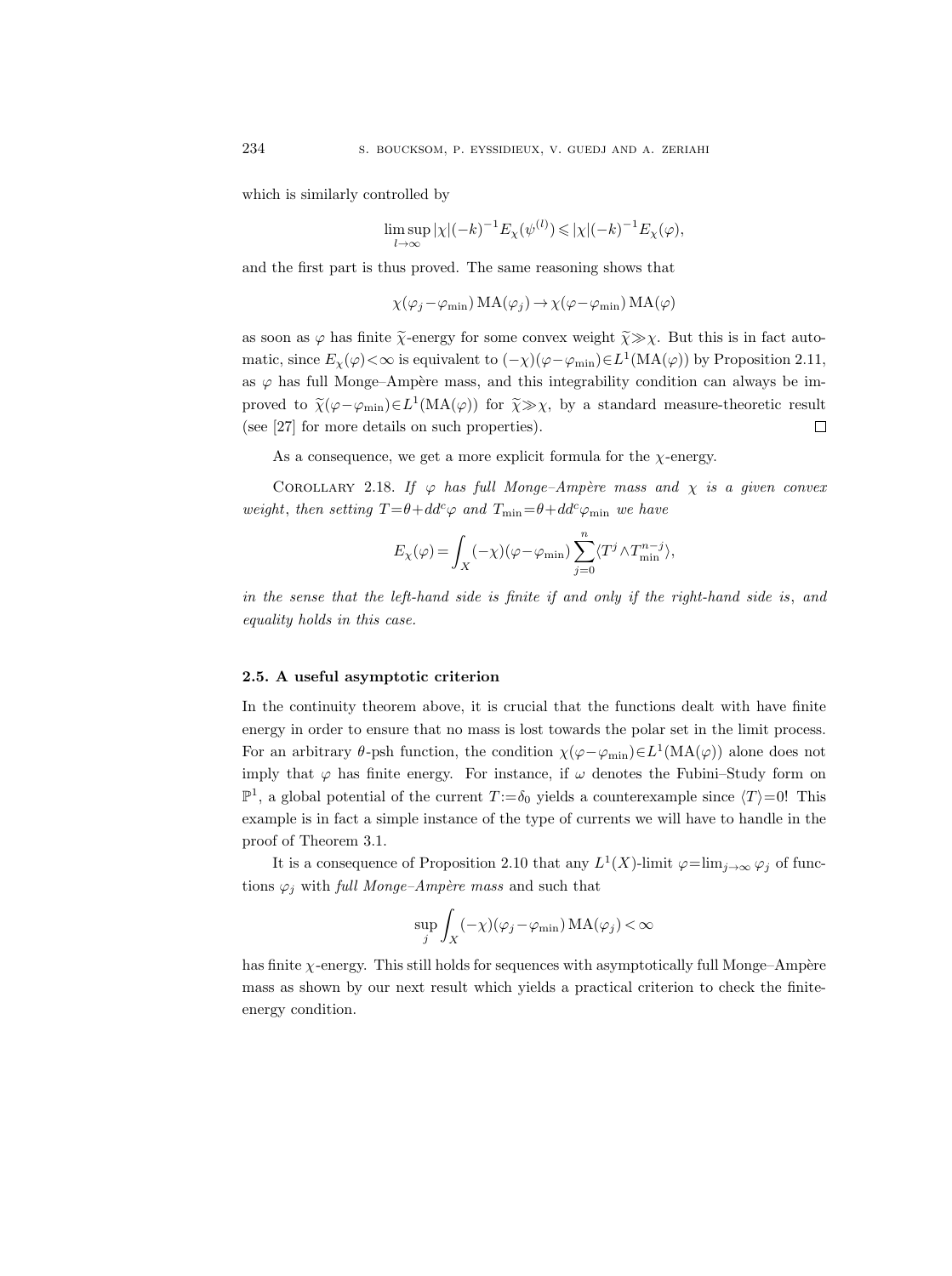PROPOSITION 2.19. Let  $\chi$  be a convex weight and  $\varphi_i \rightarrow \varphi$  be a sequence of  $\theta$ -psh functions converging in  $L^1(X)$  to a  $\theta$ -psh function  $\varphi$ . Assume that

- (1)  $\int_X MA(\varphi_j) \to vol(\alpha);$
- (2)  $\sup_j \int_X (-\chi)(\varphi_j \varphi_{\min}) \, MA(\varphi_j) < \infty.$ Then  $\varphi$  has finite  $\chi$ -energy.

*Proof.* Lemma 2.12 above yields two constants  $A, B > 0$  such that

$$
E_{\chi}(\varphi_j^{(k)}) \le A + B(-\chi)(-k) \bigg(\text{vol}(\alpha) - \int_X \text{MA}(\varphi_j)\bigg).
$$

Hence

$$
E_{\chi}(\varphi^{(k)}) \leq \liminf_{j \to \infty} E_{\chi}(\varphi_j^{(k)}) \leq A
$$

for all  $k$ , by Proposition 2.10, and the result follows.

PROPOSITION 2.20. Let  $\varphi_j$  be a sequence of arbitrary  $\theta$ -psh functions uniformly bounded above, and let  $\varphi := (\sup_j \varphi_j)^*$ . Suppose that  $\mu$  is a positive measure such that  $MA(\varphi_j) \geq \mu$  for all j. If  $\varphi$  has full Monge-Ampère mass, then  $MA(\varphi) \geq \mu$ .

*Proof.* Set  $\psi_j := \max_{1 \leq i \leq j} \varphi_i$ , so that  $\psi_j$  increases a.e. to  $\varphi$ . It is a standard matter to show that  $MA(\psi_j) \geq \mu$  using plurifine locality (cf. [27, Corollary 1.10]). The desired result does however not follow directly from Theorem 2.17, since  $\psi_i$  does not a priori have full Monge–Ampère mass. But since  $MA(\psi_j)$  and  $MA(\psi_j^{(k)})$  coincide on  $\{\psi_j > \varphi_{\min} - k\}$ as Borel measures, we get

$$
MA(\psi_j^{(k)}) \geq \mathbf{1}_{\{\psi_j > \varphi_{\min} - k\}} MA(\psi_j) \geq \mathbf{1}_{\{\psi_j > \varphi_{\min} - k\}} \mu \geq \mathbf{1}_{\{\psi_1 > \varphi_{\min} - k\}} \mu.
$$

For each fixed k, Theorem 2.17 (in fact simply Beford–Taylor's theorem on a Zariski open subset plus preservation of total masses) yields

$$
\lim_{j \to \infty} \text{MA}(\psi_j^{(k)}) = \text{MA}(\varphi^{(k)}).
$$

Hence

$$
MA(\varphi^{(k)}) \geqslant \mathbf{1}_{\{\psi_1 > \varphi_{\min} - k\}} \mu.
$$

Now the left-hand side converges to  $MA(\varphi)$  weakly as  $k \rightarrow \infty$ , since  $\varphi$  is assumed to have finite Monge–Ampère energy, whereas the right-hand side tends to  $\mu$ , as the latter puts no mass on the pluripolar set  $\{\psi_1 = -\infty\}$ , being dominated by non-pluripolar measures  $MA(\varphi_i)$ .  $\Box$ 

 $\Box$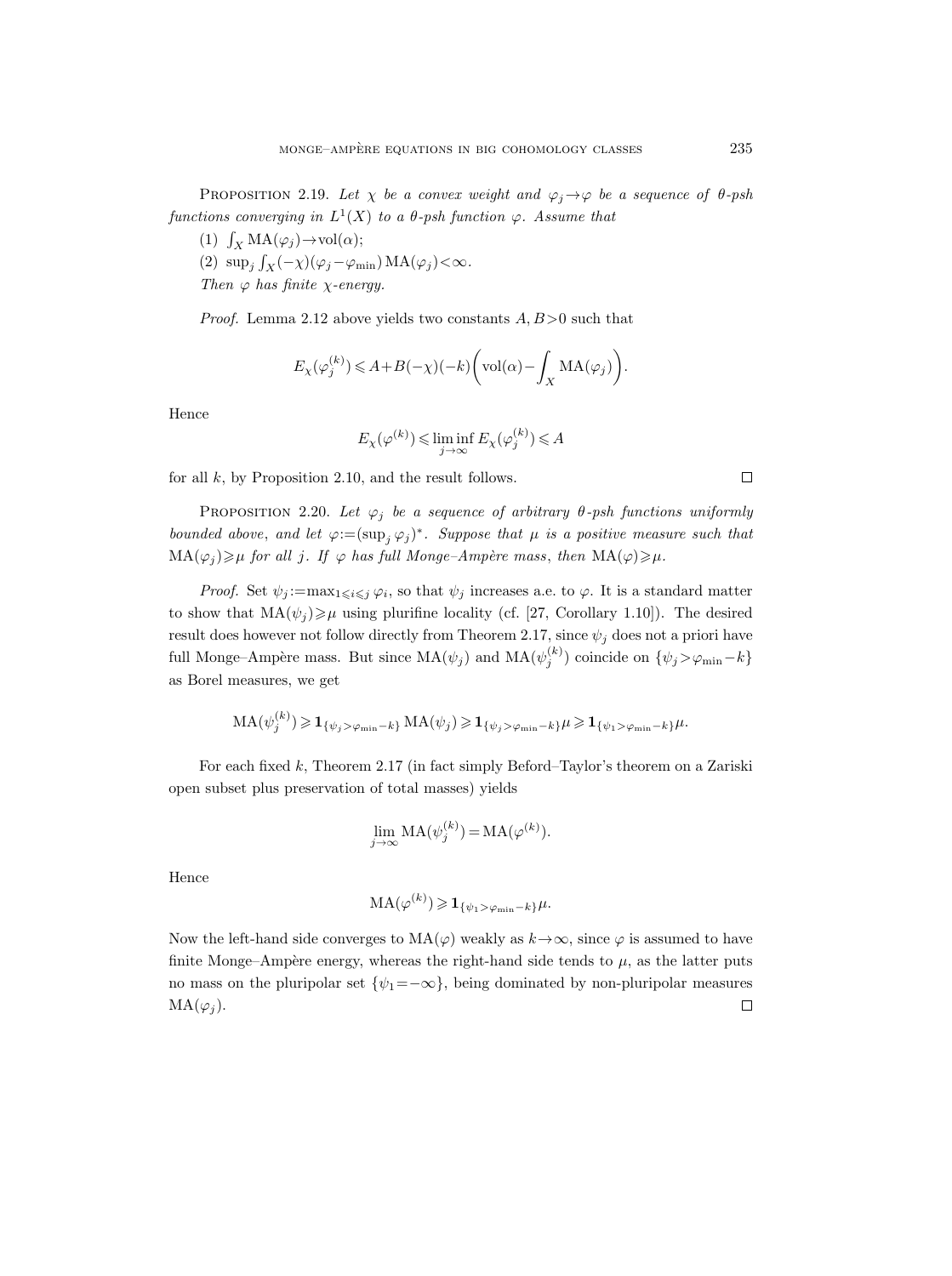COROLLARY 2.21. Let  $T_i \rightarrow T$  be a convergent sequence of positive currents in a given cohomology class  $\alpha$ , and assume that the limit current T has full Monge-Ampère mass. Assume that a positive measure  $\mu$  and non-negative functions  $f_j$  are given such that

$$
\langle T_j^n\rangle\geqslant f_j\mu
$$

holds for all j. Then we have

$$
\langle T^n \rangle \geqslant \left( \liminf_{j \to \infty} f_j \right) \mu.
$$

*Proof.* Write  $T_j = \theta + dd^c \varphi_j$ , with  $\varphi_j$  normalized in some fixed way, and set

$$
\widetilde{\varphi}_j:=\Big(\sup_{k\geqslant j}\varphi_k\Big)^{\!\!*},
$$

so that  $\tilde{\varphi}_j$  decreases pointwise to  $\varphi$  with  $T = \theta + dd^c \varphi$ . Since  $\varphi$  has full Monge–Ampère mass, so does each  $\tilde{\varphi}_j \geq \varphi$ , and hence  $MA(\tilde{\varphi}_j) \geq (\inf_{k \geq j} f_k) \mu$ , by Proposition 2.20. The result now follows by Theorem 2.17.  $\Box$ 

## 3. Non-pluripolar measures are Monge–Ampère

We will say for convenience that a positive measure  $\mu$  is non-pluripolar if it puts no mass on pluripolar subsets. The range of the non-pluripolar Monge–Ampère operator is described by the following result.

THEOREM 3.1. Let X be a compact Kähler manifold and let  $\alpha \in H^{1,1}(X,\mathbb{R})$  be a big cohomology class. Then for any non-pluripolar measure  $\mu$  such that  $\mu(X)=\text{vol}(\alpha)$ , there exists a unique closed positive current  $T \in \alpha$  such that

$$
\langle T^n \rangle = \mu.
$$

Note that  $T$  automatically has full Monge–Ampère mass since

$$
\int_X \langle T^n \rangle = \mu(X) = \text{vol}(\alpha)
$$

by assumption.

In the sequel  $\theta$  denotes a smooth representative of  $\alpha$ . As before, we denote the non-pluripolar Monge–Ampère measure of a  $\theta$ -psh function  $\varphi$  by  $MA(\varphi) := \langle (\theta + dd^c \varphi)^n \rangle$ . We also choose once and for all a  $\theta$ -psh function  $\varphi_{\min}$  with minimal singularities.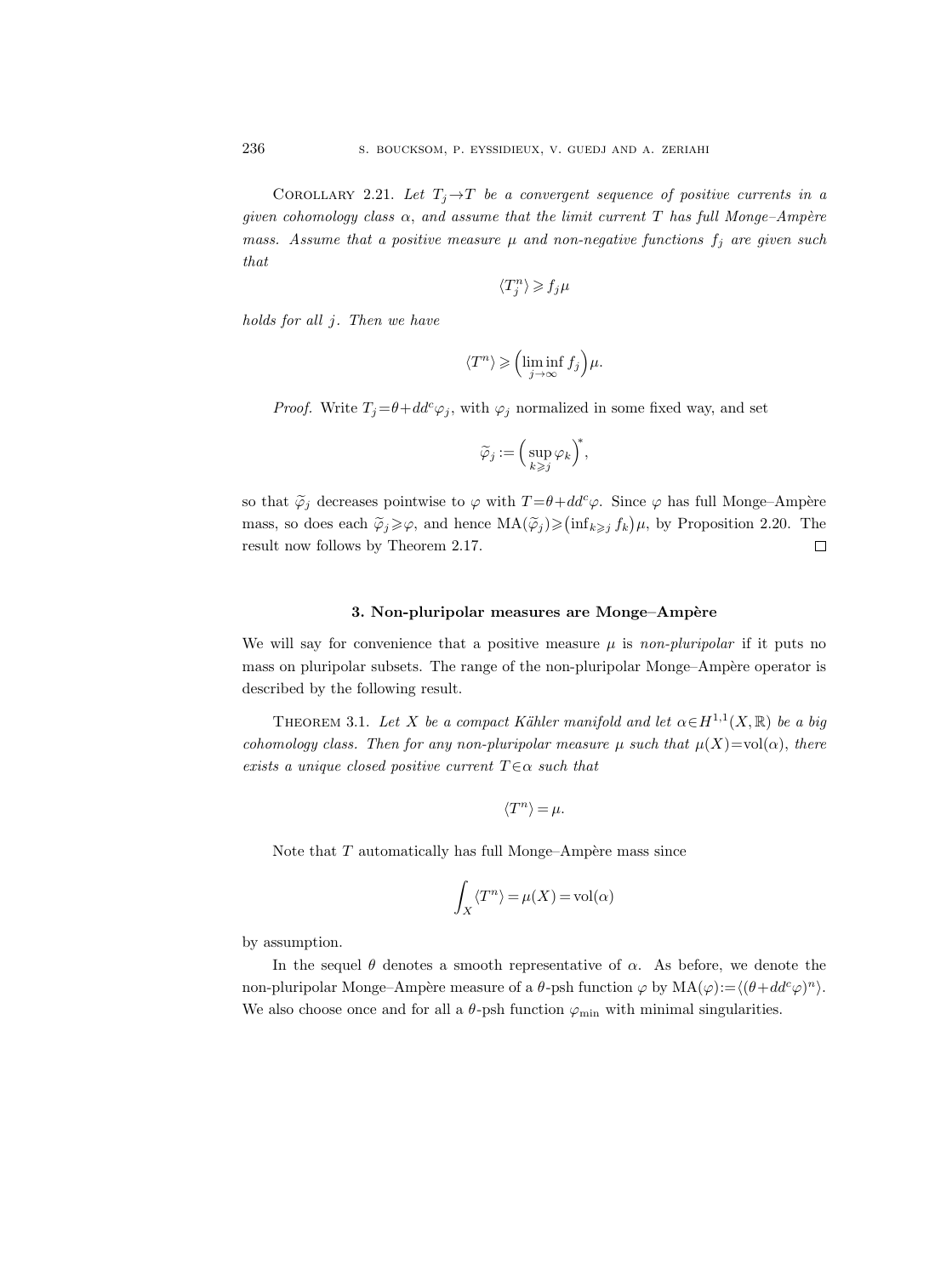## 3.1. Outline of the existence proof

We first present an outline of the existence proof, and provide technical details below. By Proposition 1.19, given  $\varepsilon > 0$ , there exists a decomposition

$$
\pi^*\alpha = \beta + \{E\}
$$

on a modification  $\pi: X' \to X$ , where  $\beta$  is a Kähler class such that

$$
vol(\alpha) - \varepsilon \leq vol(\beta) \leq vol(\alpha)
$$

and E is an effective R-divisor on X' (the whole data depends on  $\varepsilon$ ). By the main result of  $[27]$  (i.e. the existence part of Theorem 3.1 for a Kähler class), there exists a positive current with finite energy  $S \in \beta$  such that

$$
\langle S^n \rangle = c \mu'
$$

holds on  $X'$  with

$$
c := \frac{\text{vol}(\beta)}{\text{vol}(\alpha)} \leq 1
$$

and  $\mu'$  denoting the non-pluripolar measure on X' induced by lifting  $\mu$  to the Zariski open subset where  $\pi$  is an isomorphism. We will first show that the pushed-forward current

$$
\pi_*(S+[E]) = \theta + dd^c \varphi
$$

satisfies  $MA(\varphi) = \langle (\theta + dd^c \varphi)^n \rangle = c\mu$ , which is at least plausible since [E] vanishes outside a pluripolar subset. We would already be done at this stage if c were 1, i.e.  $vol(\beta)=vol(\alpha)$ , but this actually never happens unless  $\alpha$  is a Kähler class in the first place. On the other hand, we have obtained, at this point, a sequence of  $\theta$ -psh functions  $\varphi_j$  such that

$$
MA(\varphi_j) = (1 - \varepsilon_j)\mu
$$

with  $\varepsilon_j > 0$  decreasing towards 0. We will next prove that some  $L^1(X)$ -limit  $\varphi_{\infty}$  of the  $\varphi_j$ 's (appropriately normalized) solves  $MA(\varphi_\infty) = \mu$ , and setting  $T := \theta + dd^c \varphi_\infty$  then proves the theorem.

It is in fact enough to show that  $\varphi_{\infty}$  has full Monge–Ampère mass. Indeed Corollary 2.21 then implies that  $MA(\varphi_{\infty}) \geq \mu$ , which must be an equality since both measures have the same mass, and we will be done. As

$$
\lim_{j \to \infty} \int_X \mathrm{MA}(\varphi_j) = \mathrm{vol}(\alpha),
$$

Proposition 2.19 shows that it is enough to find a convex weight  $\chi$  such that

$$
\sup_j \int_X (-\chi)(\varphi_j - \varphi_{\min}) \, MA(\varphi_j) < \infty.
$$

But we will prove in Proposition 3.2 below that non-pluripolarity of  $\mu$  yields a convex weight  $\chi$  such that  $\int_X (-\chi)(\psi) d\mu$  is uniformly bounded for all normalized  $\theta$ -psh functions  $\psi$ . Hence the result follows, since  $MA(\varphi_i) \leq \mu$  for all j.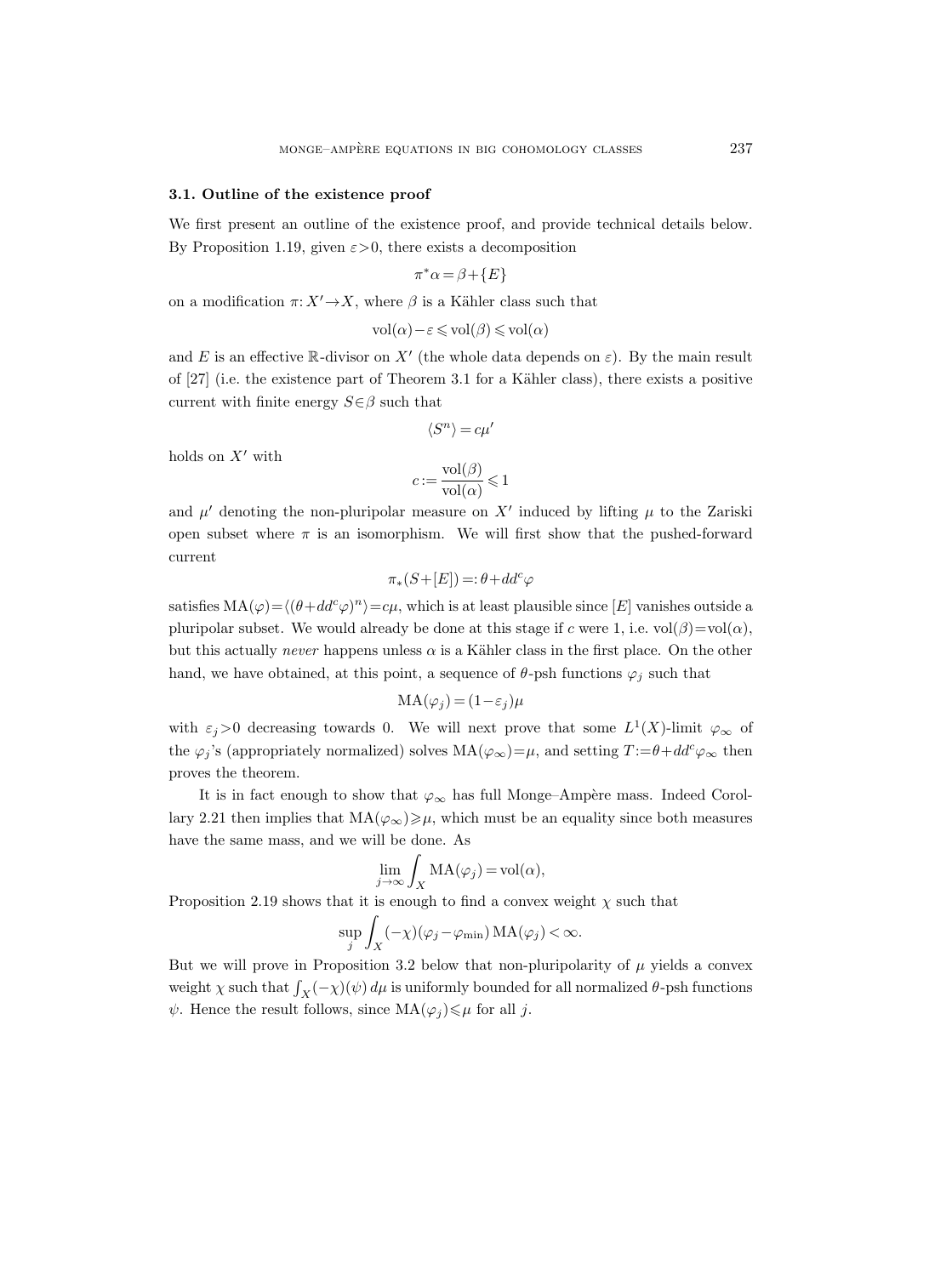## 3.2. Existence proof: technical details

Using the above notation, let  $\omega \in \beta$  be a Kähler form and write  $S = \omega + dd^c \psi$ . We first have to show that

$$
\langle (\pi_*(S+[E]))^n \rangle = \pi_*\langle S^n \rangle,
$$

that is

$$
\langle (\theta + dd^c \varphi)^n \rangle = \pi_* \langle (\omega + dd^c \psi)^n \rangle. \tag{3.1}
$$

At this stage everything depends on  $\varepsilon$ , which is however fixed for the moment. Let  $\Omega$ be a Zariski open subset of X such that  $\varphi_{\min}$  is locally bounded on  $\Omega$ ,  $\pi$  induces an isomorphism  $\Omega' := \pi^{-1}(\Omega) \to \Omega$  and every component of E is contained in the complement of  $\Omega'$ . Since the measures involved in equation (3.1) put no mass on  $X\setminus\Omega$ , it is enough to show the result on  $\Omega$ . Let thus f be a given smooth function with compact support in Ω. We then have, by definition,

$$
\int_X f \langle (\theta + dd^c \varphi)^n \rangle = \lim_{k \to \infty} \int_{\{\varphi > \varphi_{\min} - k\} \cap \Omega} f(\theta + dd^c \max{\varphi, \varphi_{\min} - k\}})^n
$$

$$
= \lim_{k \to \infty} \int_{\{\varphi' > \varphi'_{\min} - k\} \cap \Omega'} f'(\theta' + dd^c \max{\varphi', \varphi'_{\min} - k\}})^n,
$$

where primed objects have been pulled back by  $\pi$ . Note that  $\varphi'_{\min}$  is a  $\theta'$ -psh function with minimal singularities, by Proposition 1.12.

Now let  $\theta_E = \theta' - \omega$ , so that

$$
[E]=\theta_E+dd^c\varphi_E
$$

for some  $\theta_E$ -psh function  $\varphi_E$ . For cohomological reasons we have

$$
\theta' + dd^c \varphi' = \pi^* \pi_*(\omega + dd^c \psi + [E]) = \omega + dd^c \psi + [E] = \theta' + dd^c(\psi + \varphi_E),
$$

as the cohomology class of the right-hand current is  $\pi^*\theta$ . We thus see that  $\varphi' = \psi + \varphi_E$ up to an additive constant, which can be chosen to be 0, and we are reduced to showing that

$$
I_k := \lim_{k \to \infty} \int_{\{\psi + \varphi_E > \varphi'_{\min} - k\} \cap \Omega'} f'(\omega + \theta_E + dd^c \max\{\psi + \varphi_E, \varphi'_{\min} - k\})^n
$$

coincides with

$$
\lim_{k \to \infty} \int_{\{\psi > -k\} \cap \Omega'} f'(\omega + dd^c \max\{\psi, -k\})^n.
$$

Now  $\varphi_E$  is smooth on  $\Omega'$ , since E does not meet the latter set by assumption, and  $\varphi'_{\rm min}-\varphi_E\geqslant -C$  on X', since the  $\theta'$ -psh function  $\varphi'_{\rm min}$  has minimal singularities, and hence is less singular than the  $\theta_E$ -psh function  $\varphi_E$ , with  $\theta_E \le \theta'$ . We thus see that  $\varphi'_{\min} - \varphi_E$  is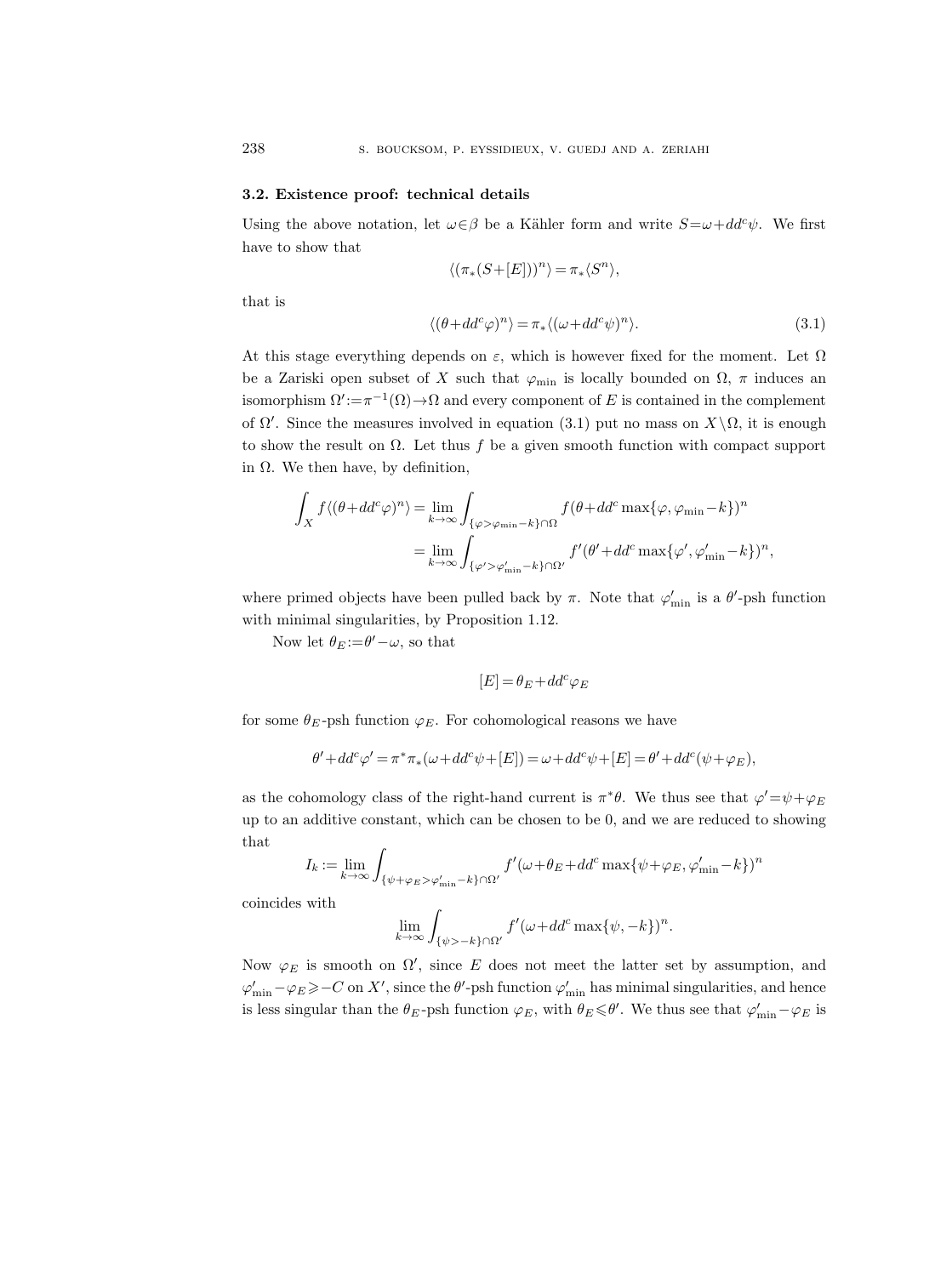bounded near the support of f'. On the other hand,  $\theta_E + dd^c \varphi_E = [E]$  vanishes on  $\Omega'$ , so that

$$
(\omega+\theta_E+dd^c\max\{\psi+\varphi_E,\varphi_{\min}'-k\})^n=(\omega+dd^c\max\{\psi,\varphi_{\min}'-\varphi_E-k\})^n
$$

there. Hence

$$
I_k = \int_{\{\psi > v-k\} \cap \Omega'} f'(\omega + dd^c \max\{\psi, v-k\})^n,
$$

with  $v := \varphi'_{\min} - \varphi_E$  bounded near the support of f'. We thus conclude that the latter integral equals

$$
\lim_{k \to \infty} \int_{\{\psi > -k\} \cap \Omega'} f'(\omega + dd^c \max\{\psi, -k\})^n
$$

as desired, which finishes the proof of (3.1).

At this point, we have thus obtained a sequence of  $\theta$ -psh functions  $\varphi_j$  such that  $MA(\varphi_i)=(1-\varepsilon_i)\mu$  for some sequence  $\varepsilon_i>0$  decreasing towards 0. If we normalize them in some way, say by  $\sup_X \varphi_j=0$ , we can also assume by compactness that  $\varphi_j$  converges in  $L^1(X)$  to some  $\theta$ -psh function  $\varphi_{\infty}$ , as  $j \to \infty$ .

As explained above, proving that  $\varphi_{\infty}$  has full Monge–Ampère mass is enough to conclude that  $MA(\varphi_{\infty})\geq \mu$  by Corollary 2.21, and hence  $MA(\varphi_{\infty})=\mu$  since both measures then have the same mass.

As  $\int_X MA(\varphi_j) \to vol(\alpha)$ , we are reduced by Proposition 2.19 to finding a convex weight  $\chi$  such that

$$
\sup_j \int_X (-\chi)(\varphi_j - \varphi_{\min}) \, MA(\varphi_j) \le \sup_j \int_X (-\chi)(\varphi_j - \varphi_{\min}) \, d\mu < \infty,
$$

which is taken care of by the next proposition. This concludes the proof of Theorem 3.1.

PROPOSITION 3.2. Let  $\mu$  be a non-pluripolar measure and let K be a given compact set of quasi-psh functions on X. Then there exists a convex weight function  $\chi$  and  $C>0$ such that

$$
\int_X (-\chi)(\varphi) \, d\mu \leqslant C
$$

for all  $\varphi \in \mathcal{K}$ .

*Proof.* Functions in  $K$  are uniformly bounded from above by compactness, and we can thus assume that they are all non-positive. Now let  $\omega$  be a given Kähler form, and let  $M$  be the (weakly) closed convex set of positive measures generated by all Monge– Ampère measures  $(\omega + dd^c \psi)^n$ , where  $0 \le \psi \le 1$  is  $\omega$ -psh. By the Chern–Levine–Nirenberg inequality, there exists a constant  $C>0$  such that

$$
\int_X (-\varphi)(\omega + dd^c \psi)^n \leq C
$$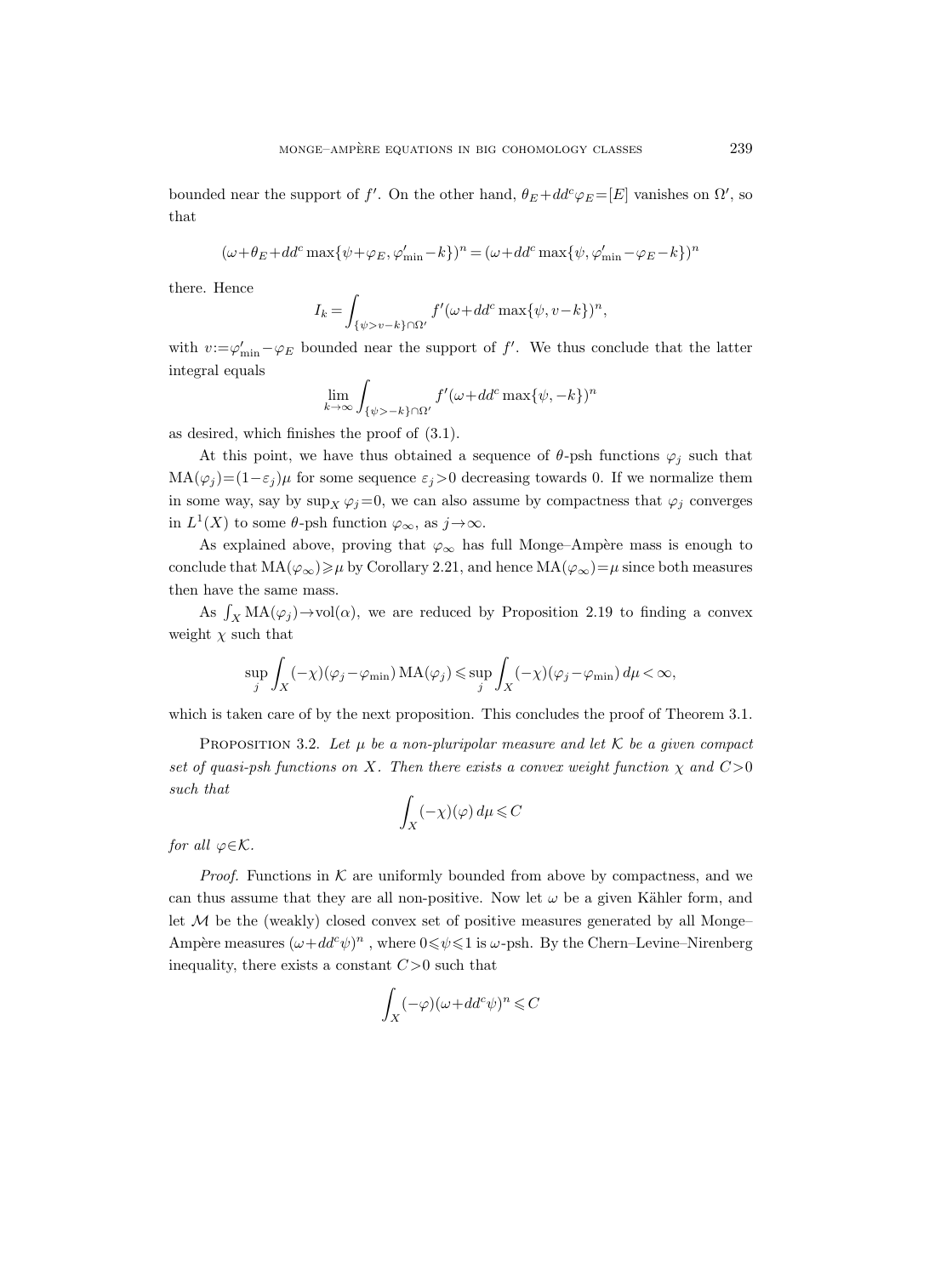for all  $\varphi \in \mathcal{K}$  and all  $0 \leq \psi \leq 1$  as above, and this remains true on M, by the convexity and the lower semi-continuity of  $\nu \mapsto \int_X (-\varphi) d\nu$  (since  $-\varphi$  is lower semi-continuous—just write it as the supremum of all continuous functions below it).

Now recall that pluripolar subsets A are characterized by the condition that  $\nu(A)=0$ for all Monge–Ampère measures  $\nu$  as above. By an extension of Radon–Nikodym's theorem proved in [34], there exist measures  $\nu \in \mathcal{M}$  and  $\nu' \perp \mathcal{M}$  such that our given measure  $\mu$  can be written as

$$
\mu = g\nu + \nu',
$$

where g is a non-negative element of  $L^1(\nu)$ . Since  $\mu(A)=0$  for all pluripolar subsets by assumption, we infer that  $\nu'=0$ , and we have thus proved that  $\mu \ll \nu$  for some  $\nu \in \mathcal{M}$ . We now conclude the proof by the following result, certainly a standard one in the theory of Orlicz spaces.  $\Box$ 

LEMMA 3.3. Let  $\mu \ll \nu$  be two positive measures with finite mass on a measured space X. Then there exists a concave function  $h: \mathbb{R}^+ \to \mathbb{R}^+$  and  $C>0$  such that

$$
\int_X h(f) \, d\mu \leq C + \int_X f \, d\nu
$$

for all measurable functions  $f \geq 0$ .

*Proof.* Let  $g \ge 0$  be the function in  $L^1(\nu)$  such that  $d\mu = g d\nu$ . By an easy measuretheoretic result that we have already used, there exists a convex increasing function  $\tau$  on  $\mathbb{R}^+$  such that  $\tau(x) \gg x$ , as  $x \to \infty$ , but still  $\int_X \tau(g) d\nu < \infty$ . Now let

$$
\tau^*(y) = \sup_{x \geq 0} (xy - \tau(x))
$$

be the Legendre transform of  $\tau$  and let h be the reciprocal function of  $\tau^*$ . By definition, we thus have the following generalized form of Young's inequality

$$
h(y)x \leqslant \tau(x) + y.
$$

If follows that

$$
\int_X h(f) d\mu = \int_X h(f)g d\nu \le \int_X \tau(g) d\nu + \int_X f d\nu,
$$
  
since  $\text{result with } C := \int_{-\infty}^{\infty} \tau(g) d\nu$ .

which yields the desired result with  $C := \int_X \tau(g) d\nu$ .

Remark 3.4. When  $K$  consists of a single function, Proposition 3.2 follows from standard measure-theoretic considerations since  $\mu({\varphi}=-\infty)=0$ . The general case would thus follow by compactness provided that  $\varphi \mapsto \int_X \varphi \, d\mu$  were known to be lower semicontinuous on  $\theta$ -psh functions in the  $L^1(X)$  topology (it is always upper semi-continuous by Fatou's lemma). But already when  $n=1$  the lower semi-continuity condition is not automatic: it holds if and only if  $\mu$  has *continuous* local potentials.

|  | ۰ |  |
|--|---|--|
|  |   |  |
|  |   |  |
|  |   |  |
|  |   |  |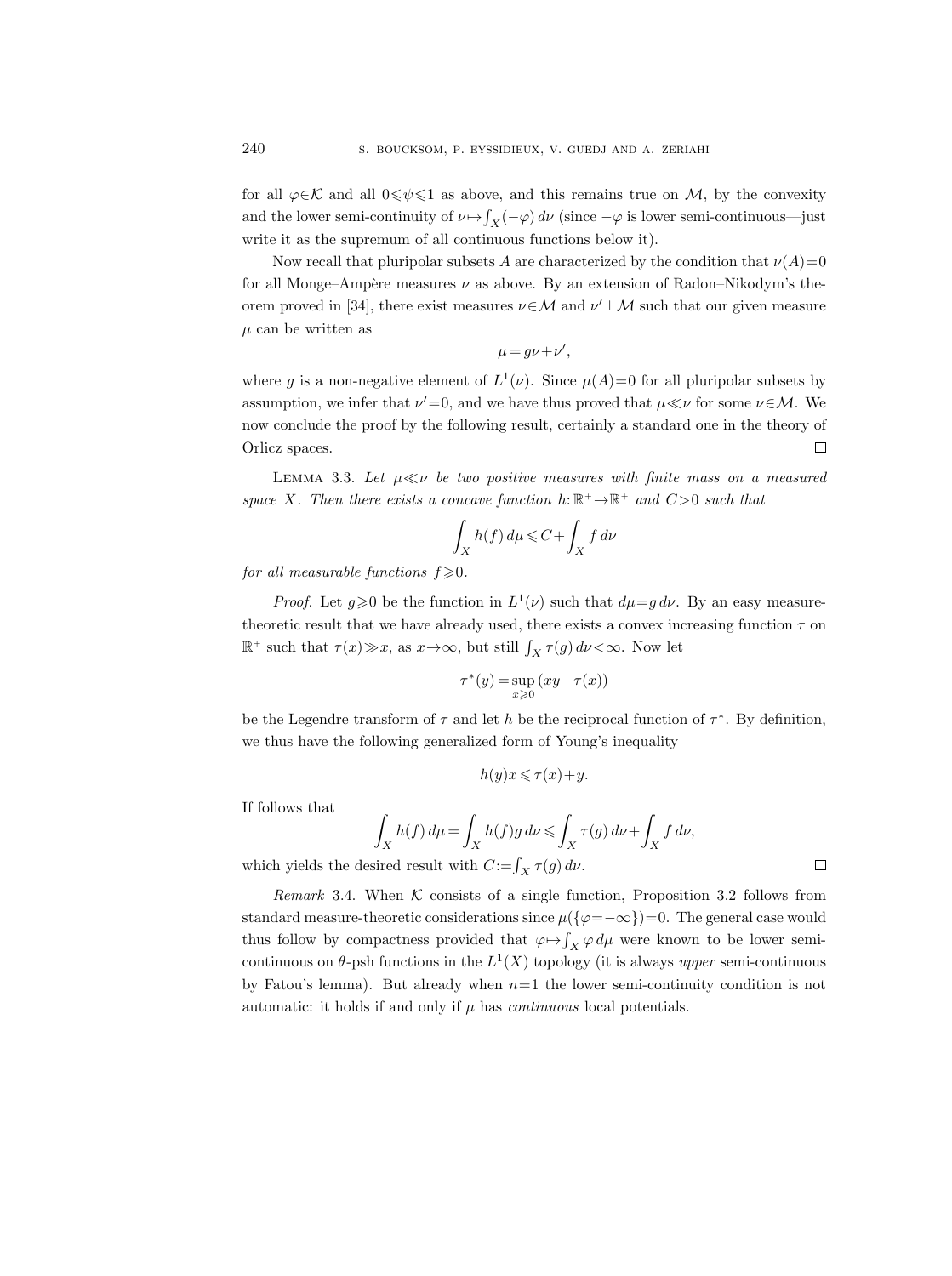## 3.3. Uniqueness

In this section we show how to adapt Dinew's tricky proof of uniqueness in [22] to our more general setting. As we shall see, his arguments carry over mutatis mutandis. On the other hand, we will make one of his arguments more precise, namely

$$
\int_X \langle T_1 \wedge \ldots \wedge T_n \rangle = \langle \alpha^n \rangle
$$

for every set of positive currents  $T_1, ..., T_n \in \alpha$  with full Monge–Ampère mass, which is the content of Corollary 2.15 above. This fact is non-obvious even when  $\alpha$  is Kähler, which is the case considered in [22], and seems to have been implicitely taken for granted there.

Let thus  $T_1 = \theta + dd^c \varphi_1$  and  $T_2 = \theta + dd^c \varphi_2$  be two positive currents in  $\alpha$  such that

$$
\langle T_1^n\rangle=\langle T_2^n\rangle=\mu.
$$

As in [21], we first remark that the log-concavity property of non-pluripolar products (Proposition 1.11) implies that

 $\langle T_1^k \wedge T_2^{n-k} \rangle \geqslant \mu,$ 

and hence

$$
\langle T_1^k \wedge T_2^{n-k} \rangle = \mu,\tag{3.2}
$$

for  $k=0, ..., n$ , since both measures have the same total mass  $v:=\text{vol}(\alpha)$ .

Step 1. As in the first part of the proof of Theorem 1 in [22], we are first going to show by contradiction that there exists  $t \in \mathbb{R}$  such that  $\varphi_1 = \varphi_2 + t \mu$ -almost everywhere.

Since  $\mu$  puts no mass on pluripolar subsets, the set of  $t \in \mathbb{R}$  such that

$$
\mu(\{\varphi_1=\varphi_2+t\})>0
$$

coincides with the discontinuity locus of the non-decreasing function

$$
t \longmapsto \mu(\{\varphi_1 < \varphi_2 + t\})
$$

and is thus at most countable. We now assume by contradiction that  $\mu({\varphi}_1 = \varphi_2 + t) < v$ for all t, so that we can find  $t \in \mathbb{R}$  such that

$$
0 < \mu(\{\varphi_1 < \varphi_2 + t\}) < v.
$$

By monotone convergence, upon slightly pertubing  $t$  we can furthermore arrange so that

$$
\mu(\{\varphi_1=\varphi_2+t\})=0.
$$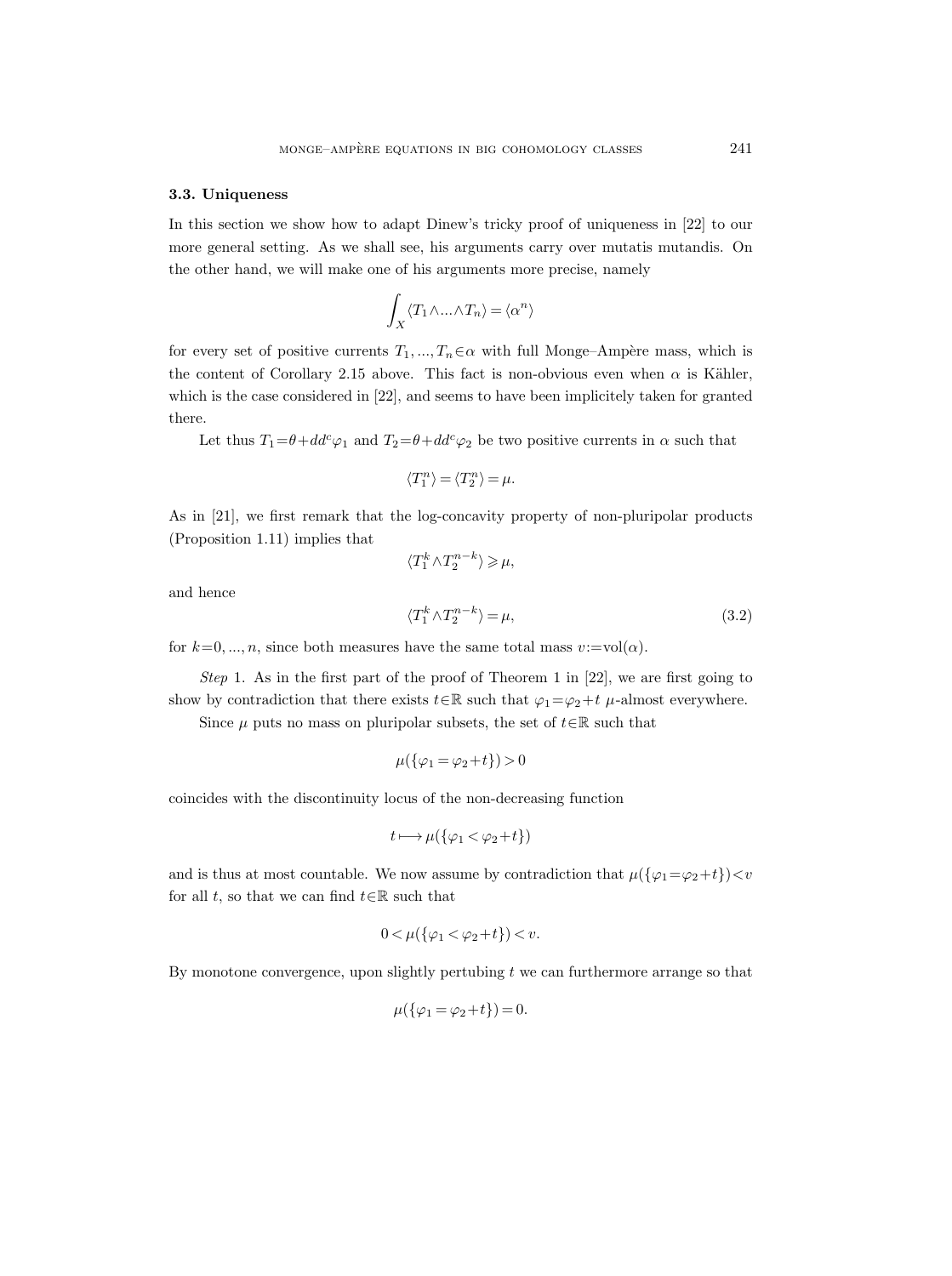Replacing  $\varphi_2$  by  $\varphi_2+t$ , we can finally assume that  $t=0$ , so that both  $\mu({\varphi_1<\varphi_2})$  and  $\mu({\{\varphi_2<\varphi_1\}})$  are less than v, while  $\mu({\{\varphi_1=\varphi_2\}})=0$ . We can thus pick  $\varepsilon>0$  small enough such that the mass of  $(1+\varepsilon)^n \mu$  on both  $\{\varphi_1 < \varphi_2\}$  and  $\{\varphi_2 < \varphi_1\}$  is still less than v.

By the existence part of Theorem 3.1 (which is already proved!), we get a positive current  $T = \theta + dd^c \varphi$  such that

$$
\langle T^n \rangle = \mathbf{1}_{\{\varphi_1 < \varphi_2\}} (1 + \varepsilon)^n \mu + \mathbf{1}_{\{\varphi_1 > \varphi_2\}} t \mu,
$$

where  $t>0$  is taken so that the left-hand side has total mass v. As  $\varphi_{\min}$  has minimal singularities, we can assume that  $\varphi \leq \varphi_{\min}$ . Proposition 1.11 thus implies that

$$
\langle T \wedge T_j^{n-1} \rangle \geqslant (1+\varepsilon)\mu
$$

on  $\{\varphi_1 < \varphi_2\}.$ 

We now consider the subsets

$$
O_{\delta} := \{ (1-\delta)\varphi_1 + \delta\varphi_{\min} < (1-\delta)\varphi_2 + \delta\varphi \} \subset \{ \varphi_1 < \varphi_2 \}.
$$

Since both  $T$  and  $T_j$  have full Monge–Ampère mass, Corollary 2.15 yields

$$
\int_{X} \langle T_{\min} \wedge T_j^{n-1} \rangle = \langle \alpha^n \rangle \tag{3.3}
$$

and the generalized comparison principle (Proposition 2.2) thus implies that

$$
\int_{O_{\delta}} \langle ((1-\delta)T_2+\delta T)\wedge T^{n-1}_{j}\rangle \leqslant \int_{O_{\delta}} \langle ((1-\delta)T_1+\delta T_{\min})\wedge T^{n-1}_{j}\rangle
$$

for  $j=1, 2$ . By  $(3.2)$  it follows that

$$
\delta(1+\varepsilon)\int_{O_\delta}\mu \leqslant \delta\int_{O_\delta}\langle T\wedge T^{n-1}_j\rangle \leqslant \delta\int_{\{\varphi_1<\varphi_2\}}\langle T_{\min}\wedge T^{n-1}_j\rangle.
$$

Dividing by  $\delta > 0$  and letting  $\delta$  tend to 0, we infer that

$$
(1+\varepsilon)\int_{\{\varphi_1<\varphi_2\}}\mu\leqslant\int_{\{\varphi_1<\varphi_2\}}\langle T_{\min}\wedge T^{n-1}_j\rangle
$$

for  $j=1, 2$ , by monotone convergence.

We can now study  $\{\varphi_2 \leq \varphi_1\}$  (with a possibly different T) similarly, to conclude that

$$
(1+\varepsilon)\int_{\{\varphi_2<\varphi_1\}}\mu\leqslant\int_{\{\varphi_2<\varphi_1\}}\langle T_{\min}\wedge T_j^{n-1}\rangle,
$$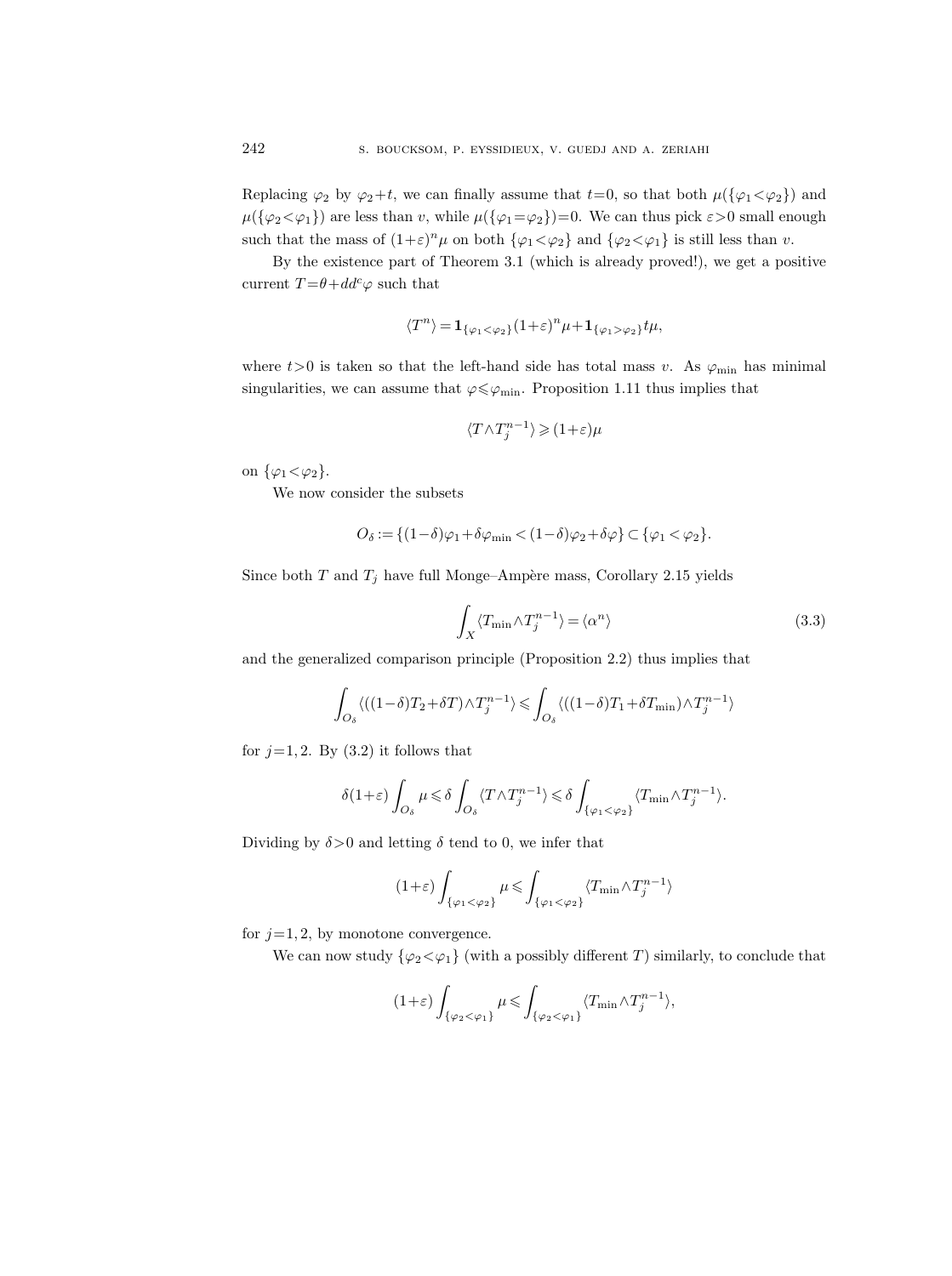and we finally reach a contradiction by summing these two inequalities, which yields

$$
(1+\varepsilon)v\leqslant \int_X\langle T_{\min}\wedge T_j^{n-1}\rangle=\langle\alpha^n\rangle=v
$$

by (3.3), using that  $\mu({\varphi_1}=\varphi_2)=0$ .

Step 2. At this point we have proved that  $\varphi_1 = \varphi_2$  a.e. with respect to  $MA(\varphi_1) =$ MA( $\varphi_2$ ). One might be tempted to use the domination principle to conclude that  $\varphi_2 \leq \varphi_1$ , and hence  $\varphi_1 = \varphi_2$  by symmetry. But Corollary 2.5 cannot be applied here since  $\varphi_2$  does not a priori have minimal singularities. The rest of the proof will circumvent this difficulty by using some additional cancellation.

By the existence part of the proof, we can choose a positive current  $T = \theta + dd^c \varphi$  such that  $\langle T^n \rangle$  is a smooth positive volume form. We normalize  $\varphi$  so that  $\varphi \leq \varphi_{\min}$ .

Let  $O:=\{\varphi_1<\varphi_2\}$ . We are going to show, by descending induction on m, that

$$
\int_{O} \langle T_1^k \wedge T_2^l \wedge T^m \rangle = 0 \tag{3.4}
$$

for all k, l and m such that  $k+l+m=n$ . The result holds for  $m=0$  by the first part of the proof, and the result for  $m=n$  will imply that  $\varphi_2 \leq \varphi_1$  a.e. with respect to Lebesgue measure, and will conclude the proof by symmetry.

Let thus m be given, and assume that  $(3.4)$  holds true for all k and l such that  $k+l+m=n$ . Pick k and l such that  $k+l+m+1=n$  and consider as usual the current with minimal singularities

$$
T_1^{(j)} := \theta_1 + dd^c \varphi_1^{(j)},
$$

where

$$
\varphi_1^{(j)} = \max{\{\varphi_1, \varphi_{\min} - j\}}.
$$

We introduce the plurifine open subsets

$$
O_{j,\varepsilon}:=\bigg\{\bigg(1-\frac{\varepsilon}{j}\bigg)\varphi_1+\frac{\varepsilon}{j}\varphi_1^{(j)}+\varepsilon<\bigg(1-\frac{\varepsilon}{j}\bigg)\varphi_2+\frac{\varepsilon}{j}\varphi\bigg\}.
$$

Note that  $O_{j,\varepsilon} \subset O$ , since

$$
\frac{\varepsilon}{j} \varphi^{(j)}_1 + \varepsilon \geqslant \frac{\varepsilon}{j} \varphi_{\min} \geqslant \frac{\varepsilon}{j} \varphi,
$$

so that neither  $\langle T_k \wedge T_2^{l+1} \wedge T^m \rangle$  nor  $\langle T_1^{k+1} \wedge T_2^l \wedge T^m \rangle$  put any mass on  $O_{j,\varepsilon}$  by induction. As  $T_1$ ,  $T_2$ ,  $T$  and  $T_1^{(j)}$  all have full Monge–Ampère mass, Corollary 2.15 yields

$$
\int_X \langle T_1^{(j)} \wedge T_1^k \wedge T_2^l \wedge T^m \rangle = \langle \alpha^n \rangle.
$$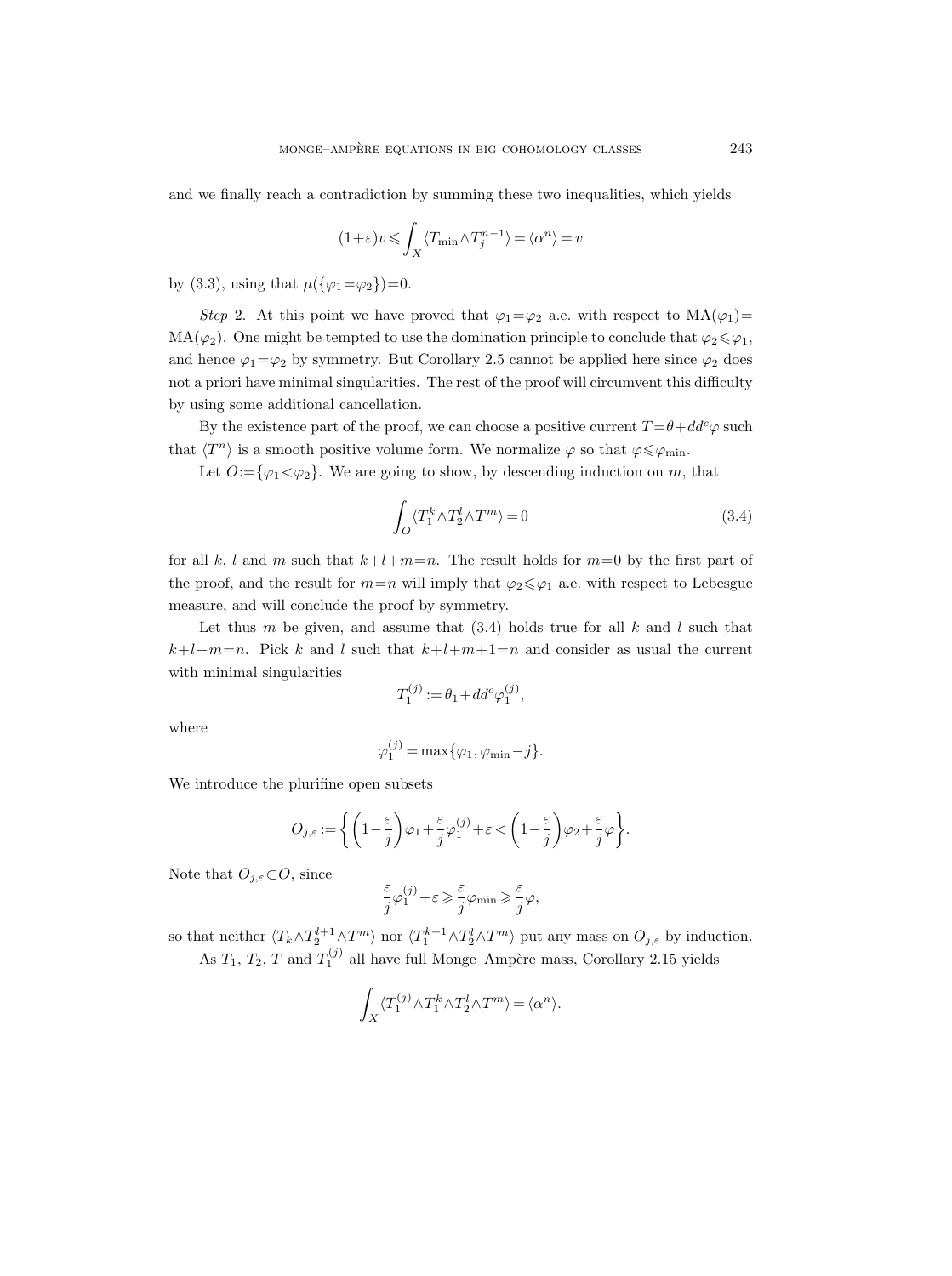The generalized comparison principle therefore implies that

$$
\int_{O_{j,\varepsilon}} \left\langle \left( \left(1 - \frac{\varepsilon}{j}\right) T_2 + \frac{\varepsilon}{j} T \right) \wedge T_1^k \wedge T_2^l \wedge T^m \right\rangle \leq \int_{O_{j,\varepsilon}} \left\langle \left( \left(1 - \frac{\varepsilon}{j}\right) T_1 + \frac{\varepsilon}{j} T_1^{(j)} \right) \wedge T_1^k \wedge T_2^l \wedge T^m \right\rangle \wedge T_1^k \wedge T_2^l \wedge T^m \right\rangle.
$$

The leading terms on both sides vanish and we end up with

$$
\int_{O_{j,\varepsilon}}\langle T_1^k\wedge T_2^l \wedge T^{m+1}\rangle \leqslant \int_O\langle T_1^{(j)}\wedge T_1^k \wedge T_2^l \wedge T^m\rangle.
$$

By Corollary 2.15 again

$$
\int_X \big\langle T_1^{k+1} \wedge T_2^l \wedge T^m \big\rangle = \langle \alpha^n \rangle,
$$

thus

$$
\lim_{j\to\infty}\int_O\langle T_1^{(j)}\wedge T_1^k\wedge T_2^l\wedge T^m\rangle=\int_O\langle T_1^{k+1}\wedge T_2^l\wedge T^m\rangle=0.
$$

On the other hand, we clearly have

$$
\mathbf{1}_{\{\varphi_1 + \varepsilon < \varphi_2\}} \leq \liminf_{j \to \infty} \mathbf{1}_{O_{j,\varepsilon}}
$$

pointwise outside a pluripolar set, and Fatou's lemma thus yields

$$
\int_{\{\varphi_1+\varepsilon<\varphi_2\}} \langle T_1^k \wedge T_2^l \wedge T^{m+1} \rangle = 0,
$$

and hence also

$$
\int_O \langle T_1^k\wedge T_2^l\wedge T^{m+1}\rangle=0
$$

by monotone convergence. The induction is thus complete, and the proof of uniqueness is finally over.

## 4.  $L^{\infty}$  a-priori estimate

We now consider the case of measures with density in  $L^{1+\varepsilon}$ ,  $\varepsilon > 0$ , with respect to Lebesgue measure. The goal of this section is to show how to adapt Kolodziej's pluripotential theoretic approach to the  $L^{\infty}$  a-priori estimates [30] to the present context of big cohomology classes. Fix an arbitrary (smooth positive) volume form  $dV$  on X.

Given a smooth representative  $\theta$  of the big cohomology class  $\alpha \in H^{1,1}(X,\mathbb{R})$ , we introduce the extremal function

$$
V_{\theta} := \sup \{ \psi \ \theta - \text{psh} : \psi \leq 0 \}. \tag{4.1}
$$

Note that  $V_{\theta}$  has minimal singularities. Of course we have  $V_{\theta}=0$  if (and only if)  $\theta$  is semi-positive.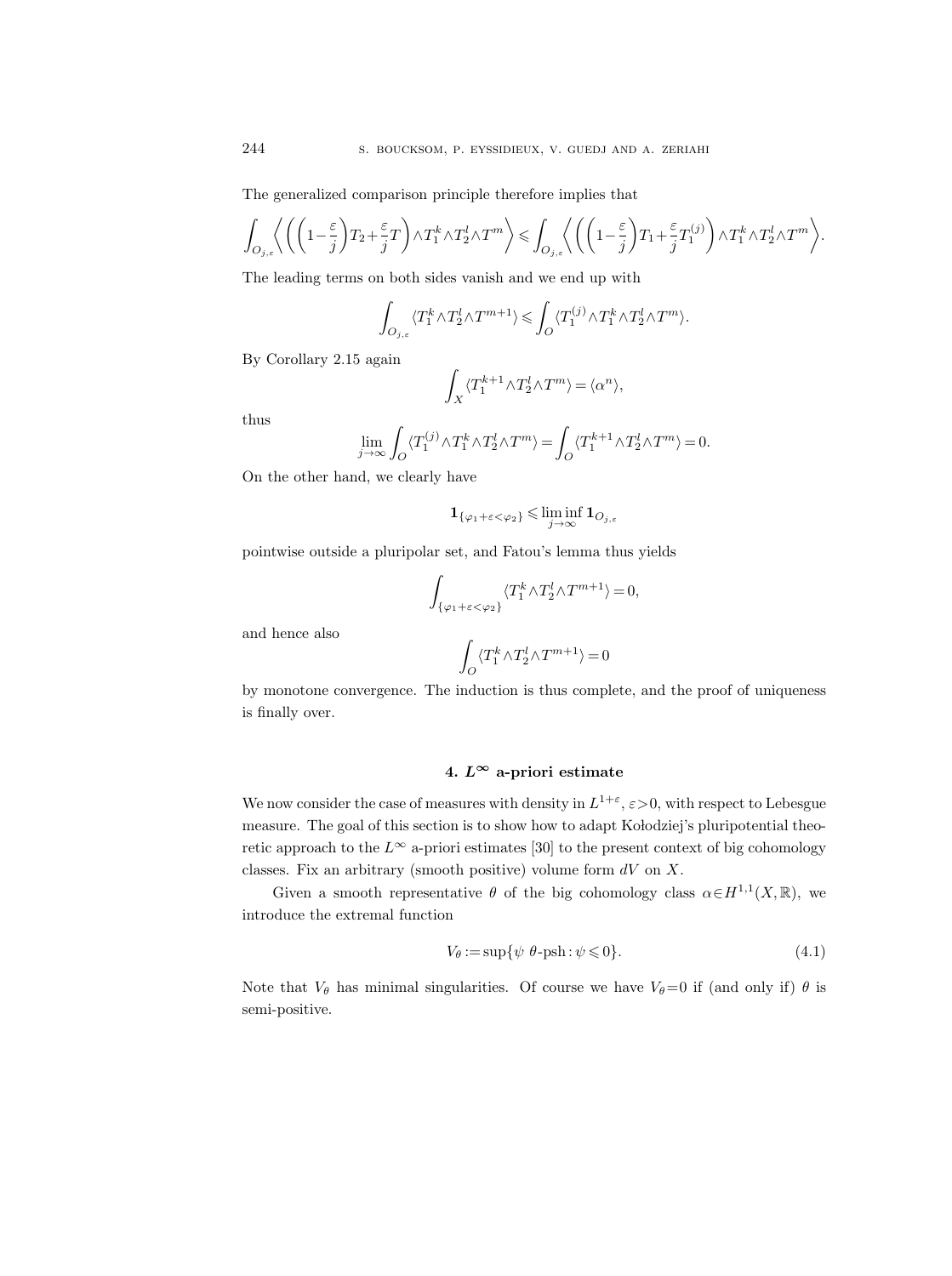THEOREM 4.1. Let  $\mu = f dV$  be a positive measure with density  $f \in L^{1+\varepsilon}, \varepsilon > 0$ , such that  $\mu(X) = \text{vol}(\alpha)$ . Then the unique closed positive current  $T \in \alpha$ , such that  $\langle T^n \rangle = \mu$ , has minimal singularities.

More precisely, there exists a constant M only depending on  $\theta$ , dV and  $\varepsilon$  such that the unique  $\theta$ -psh function  $\varphi$  with

$$
MA(\varphi) = \mu
$$

and normalized by

$$
\sup_X \varphi = 0
$$

satisfies

$$
\varphi \geqslant V_{\theta} - M \|f\|_{L^{1+\varepsilon}}^{1/n}.
$$
\n
$$
(4.2)
$$

The whole section is devoted to the proof of this result. As mentioned above, we follow Kołodziej's approach [30]. After introducing the appropriate Monge–Ampère (pre)capacity Cap, we will estimate the capacity decay of sublevel sets  $\{\varphi \leq V_{\theta}-t\}$  as  $t \rightarrow \infty$  in order to show that actually Cap( $\{\varphi \langle V_{\theta}-M\}\}=0$  for some  $M > 0$ , under control as above, which will prove the theorem.

## 4.1. The Monge–Ampère capacity

We define the  $Monge-Amp\`ere\ capacity$  Cap as the upper envelope of the family of all Monge–Ampère measures  $MA(\psi)$  with  $\psi$  θ-psh such that  $V_{\theta} \le \psi \le V_{\theta}+1$ , that is for each Borel subset  $B$  of  $X$  we set

$$
Cap(B) := sup \left\{ \int_B MA(\psi) : V_{\theta} \leq \psi \leq V_{\theta} + 1 \right\}.
$$
 (4.3)

By definition we have  $\text{Cap}(B) \leq \text{Cap}(X) = \text{vol}(\alpha)$ .

If  $K$  is a compact subset of  $X$ , we define its *extremal function* by

$$
V_{K,\theta} := \sup \{ \psi \, \theta\text{-psh} : \psi \leq 0 \text{ on } K \}.
$$

Note that

$$
V_{\theta} = V_{X,\theta} \leqslant V_{K,\theta} \tag{4.4}
$$

by definition. Standard arguments show that the upper semi-continuous regularization  $V_{K,\theta}^*$  of  $V_{K,\theta}$  is either  $\theta$ -psh with minimal singularities when K is non-pluripolar, or  $V_{K,\theta}^*$ ≡∞ when K is pluripolar. It is also a standard matter to show that  $MA(V_{K,\theta}^*)$  is concentrated on  $K$  using local solutions to the homogeneous Monge–Ampère equation on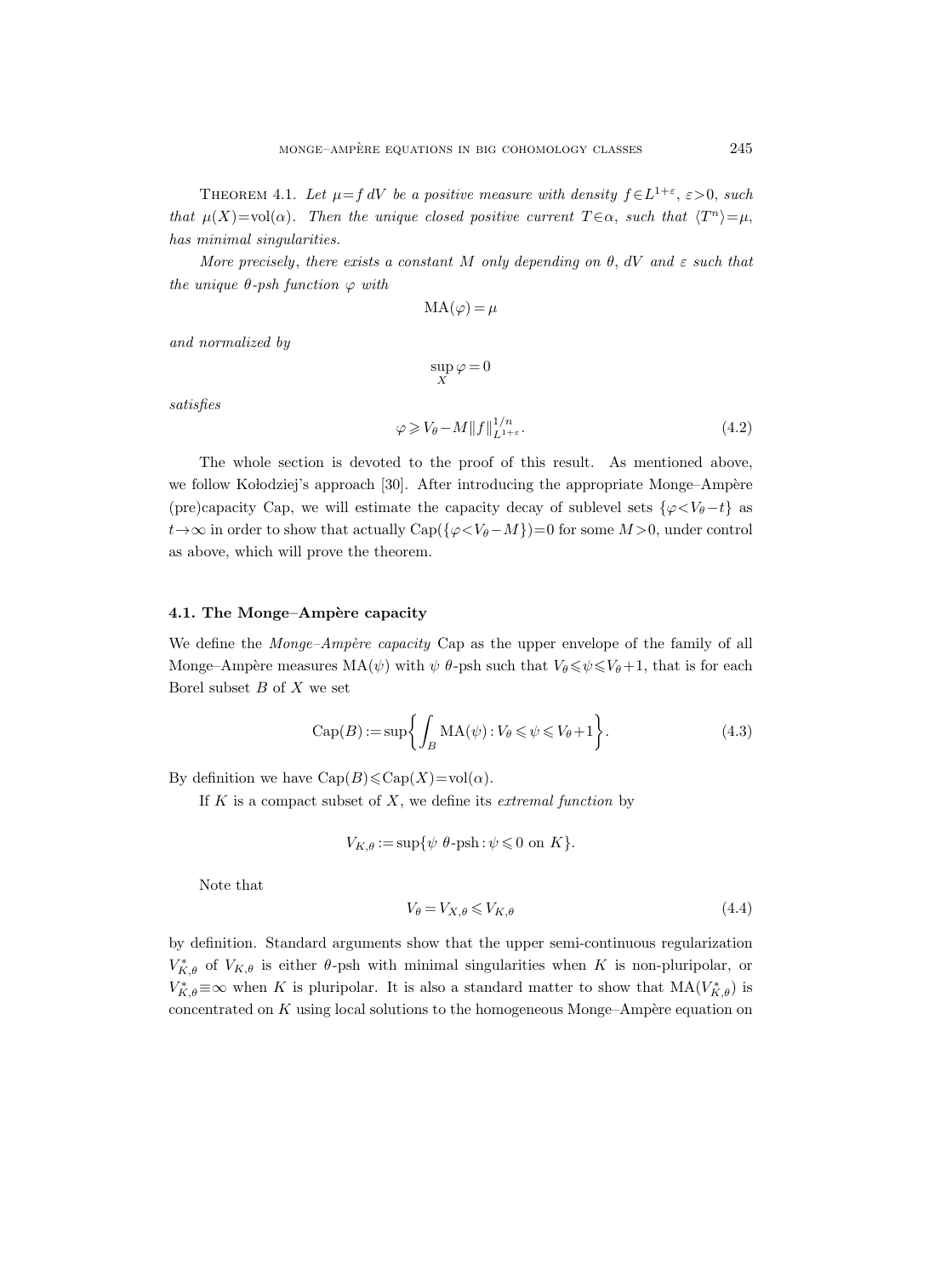small balls in the complement of  $K$  (cf. [26, Theorem 4.2]). It follows from the definition of  $V_{K,\theta}$  that the following maximum principle holds:

$$
\sup_{K} \varphi = \sup_{X} (\varphi - V_{K,\theta})
$$
\n(4.5)

for any  $\theta$ -psh function  $\varphi$ .

Finally we introduce the  $Alexander-Taylor$  capacity of  $K$  in the following guise:

$$
M_{\theta}(K) := \sup_{X} V_{K,\theta}^* \in [0,\infty],\tag{4.6}
$$

so that  $M_{\theta}(K)=\infty$  if and only if K is pluripolar. We then have the following comparison theorem.

LEMMA 4.2. For every non-pluripolar compact subset  $K$  of  $X$ , we have

$$
1 \leqslant \left(\frac{\text{vol}(\alpha)}{\text{Cap}(K)}\right)^{1/n} \leqslant \max\{1, M_{\theta}(K)\}.
$$

Proof. The left-hand inequality is trivial. In order to prove the right-hand inequality we consider two cases. If  $M_{\theta}(K) \leq 1$ , then  $V_{K,\theta}^{*}$  is a candidate in the definition (4.3) of Cap(K) by (4.5). Since  $MA(V^*_{K,\theta})$  is supported on K, we thus have

$$
\mathrm{Cap}(K) \geqslant \int_K \mathrm{MA}(V_{K,\theta}^*) = \int_X \mathrm{MA}(V_{K,\theta}^*) = \mathrm{vol}(\alpha)
$$

and the desired inequality holds in that case.

On the other hand, if  $M := M_{\theta}(K) \geq 1$  we have

$$
V_{\theta} \leq \frac{1}{M} V_{K,\theta}^* + \left(1 - \frac{1}{M}\right) V_{\theta} \leq V_{\theta} + 1
$$

by (4.4), and it follows by definition of the capacity again that

$$
\mathrm{Cap}(K)\geqslant \int_K \mathrm{MA}\bigg(\frac{1}{M}V_{K,\theta}^* + \bigg(1-\frac{1}{M}\bigg)V_{\theta}\bigg).
$$

But since

$$
\mathrm{MA}\bigg(\frac{1}{M}V_{K,\theta}^* + \bigg(1 - \frac{1}{M}\bigg)V_{\theta}\bigg) \geq \frac{1}{M^n} \mathrm{MA}(V_{K,\theta}^*),
$$

we deduce that

$$
\int_K MA\left(\frac{1}{M}V_{K,\theta}^* + \left(1 - \frac{1}{M}\right)V_{\theta}\right) \ge \frac{1}{M^n} \int_X MA(V_{K,\theta}^*) = \frac{1}{M^n} \operatorname{vol}(\alpha),
$$

and the result follows.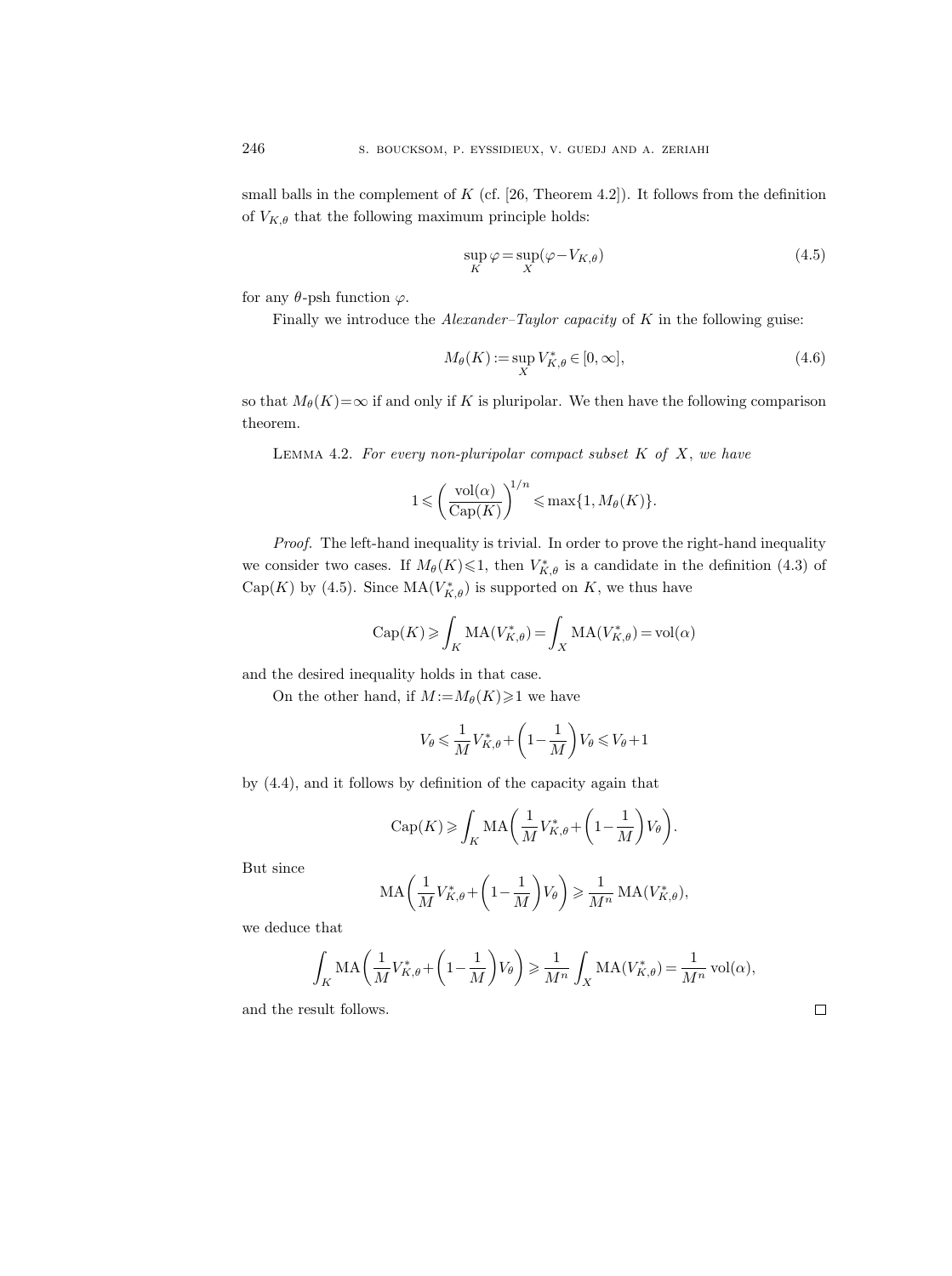Using this fact, we will now prove, as in [30], that any measure with  $L^{1+\epsilon}$ -density is nicely dominated by the capacity.

PROPOSITION 4.3. Let  $\mu = f dV$  be a positive measure with  $L^{1+\epsilon}$ -density with respect to Lebesgue measure, where  $\varepsilon > 0$ . Then there exists a constant C only depending on  $\theta$ and  $\mu$  such that

$$
\mu(B) \leqslant C \operatorname{Cap}(B)^2
$$

for all Borel subsets B of X. In fact we can take

$$
C := \varepsilon^{-2n} A \| f \|_{L^{1+\varepsilon}(dV)}
$$

for a constant A only depending on  $\theta$  and  $dV$ .

*Proof.* By the inner regularity of  $\mu$ , it is enough to consider the case where  $B=K$ is compact. We can also assume that K is non-pluripolar, since  $\mu(K)=0$  otherwise and the inequality is then trivial.

Now set

$$
\nu_{\theta} := 2 \sup_{T,x} \nu(T,x),\tag{4.7}
$$

the supremum ranging over all positive currents  $T \in \alpha$  and all  $x \in X$ , and  $\nu(T, x)$  denoting the Lelong number of T at x. As all Lelong numbers of  $\nu_{\theta}^{-1}T$  are  $\leq \frac{1}{2}$  if or each positive current  $T \in \alpha$ , the uniform version of Skoda's integrability theorem together with the compactness of normalized  $\theta$ -psh functions yields a constant  $C_{\theta} > 0$  only depending on  $dV$  and  $\theta$  such that

$$
\int_X \exp\left(-\frac{1}{\nu_\theta}\psi\right) dV \leqslant C_\theta
$$

for all  $\theta$ -psh functions  $\psi$  normalized by sup<sub>X</sub>  $\psi$ =0 (see [45]). Applying this to

$$
\psi = V_{K,\theta}^* - M_{\theta}(K)
$$

(which has the right normalization by (4.6)), we get

$$
\int_X \exp\left(-\frac{1}{\nu_\theta} V_{K,\theta}^*\right) dV \leqslant C_\theta \exp\left(-\frac{1}{\nu_\theta} M_\theta(K)\right).
$$

On the other hand, we have  $V_{K,\theta}^* \leq 0$  on K a.e. with respect to Lebesgue measure. Hence

$$
\text{vol}(K) \leqslant C_{\theta} \exp\bigg(-\frac{1}{\nu_{\theta}} M_{\theta}(K)\bigg). \tag{4.8}
$$

Hölder's inequality yields

$$
\mu(K) \le \|f\|_{L^{1+\varepsilon}(dV)} \operatorname{vol}(K)^{\varepsilon/(1+\varepsilon)}.\tag{4.9}
$$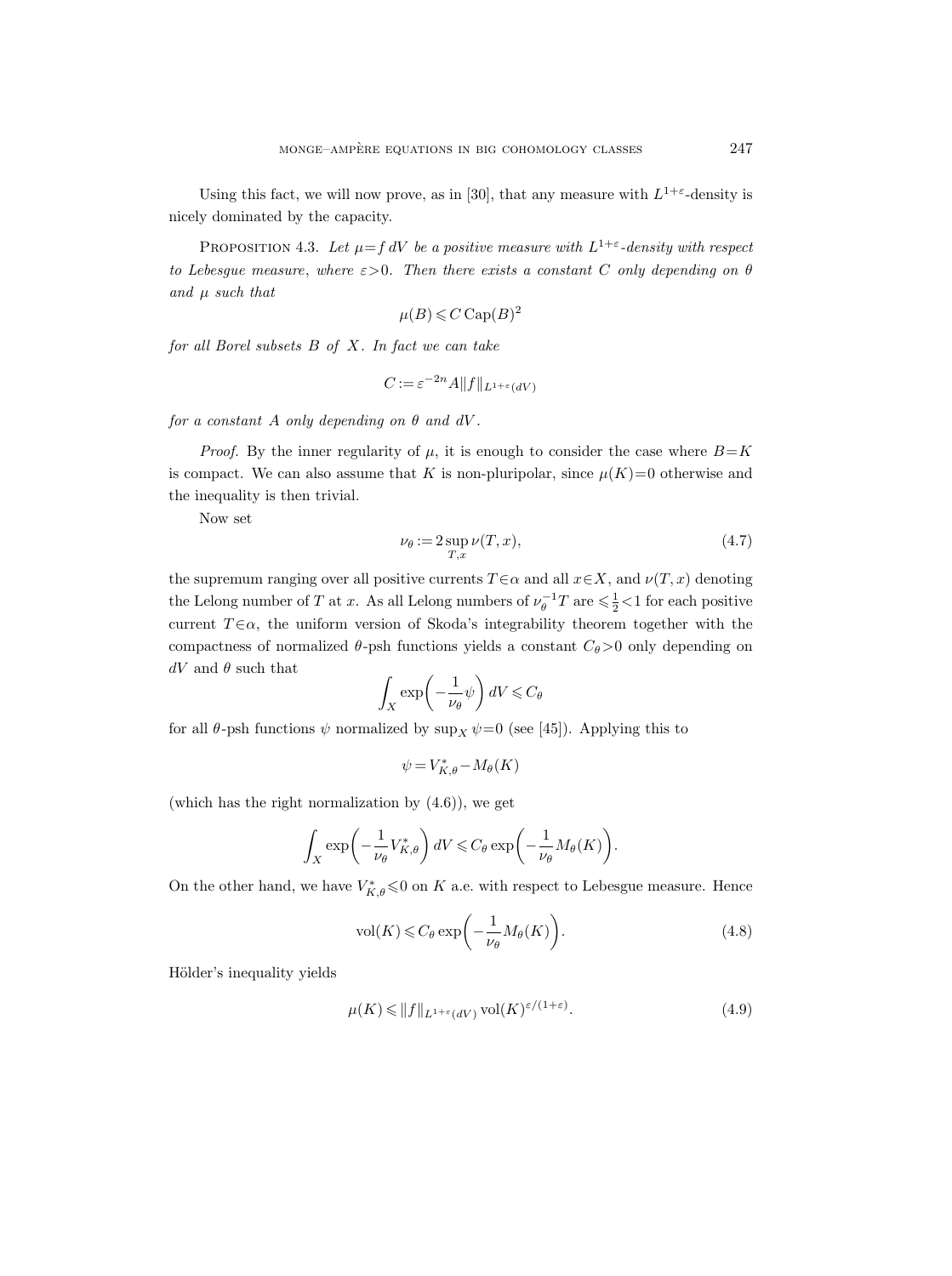We may also assume that  $M_{\theta}(K) \geq 1$ . Otherwise Lemma 4.2 implies Cap(K)=vol( $\alpha$ ), and the result is thus clear in this case. By Lemma  $4.2, (4.8)$  and  $(4.9)$  together, we thus get

$$
\mu(K) \leq C_{\theta}^{\varepsilon/(1+\varepsilon)} \|f\|_{L^{1+\varepsilon}(dV)} \exp\bigg(-\frac{\varepsilon}{(1+\varepsilon)\nu_{\theta}} \bigg(\frac{\text{Cap}(K)}{\text{vol}(\alpha)}\bigg)^{-1/n}\bigg),
$$

 $\Box$ 

 $\Box$ 

and the result follows since  $\exp(-t^{-1/n}) = O(t^2)$  when  $t \to 0_+$ .

## 4.2. Proof of Theorem 4.1

We first apply the comparison principle to get the following result.

LEMMA 4.4. Let  $\varphi$  be a  $\theta$ -psh function with full Monge–Ampère mass. Then for all  $t>0$  and  $0<\delta<1$  we have

$$
\mathrm{Cap}(\{\varphi < V_{\theta}-t-\delta\}) \leq \frac{1}{\delta^n} \int_{\{\varphi < V_{\theta}-t\}} \mathrm{MA}(\varphi).
$$

*Proof.* Let  $\psi$  be a  $\theta$ -psh function such that  $V_{\theta} \leq \psi \leq V_{\theta}+1$ . We then have

$$
\{\varphi
$$

Since  $\delta^n \text{MA}(\psi) \leq \text{MA}(\delta \psi + (1 - \delta)V_\theta)$  and  $\varphi$  has finite Monge–Ampère energy, Proposition 2.2 yields

$$
\delta^{n} \int_{\{\varphi < V_{\theta}-t-\delta\}} \operatorname{MA}(\psi) \leqslant \int_{\{\varphi < \delta\psi + (1-\delta)V_{\theta}-t-\delta\}} \operatorname{MA}(\delta\psi + (1-\delta)V_{\theta})
$$
\n
$$
\leqslant \int_{\{\varphi < \delta\psi + (1-\delta)V_{\theta}-t-\delta\}} \operatorname{MA}(\varphi) \leqslant \int_{\{\varphi < V_{\theta}-t\}} \operatorname{MA}(\varphi),
$$

and the proof is complete.

Now set

$$
g(t) := \mathrm{Cap}(\{\varphi < V_{\theta} - t\})^{1/n}.
$$

Our goal is to show that  $g(M)=0$  for some M under control. Indeed we will then have  $\varphi \geqslant V_{\theta}-M$  on  $X\backslash P$  for some Borel subset P such that Cap(P)=0. But it then follows in particular from Proposition 4.3 (applied to the Lebesgue measure itself) that P has Lebesgue measure zero, and hence  $\varphi \geq V_{\theta} - M$  will hold everywhere.

Now, since  $MA(\varphi) = \mu$ , it follows from Proposition 4.3 and Lemma 4.4 that

$$
g(t+\delta)\leqslant \frac{C^{1/n}}{\delta}g(t)^2\quad \text{for all }t>0\text{ and }0<\delta<1.
$$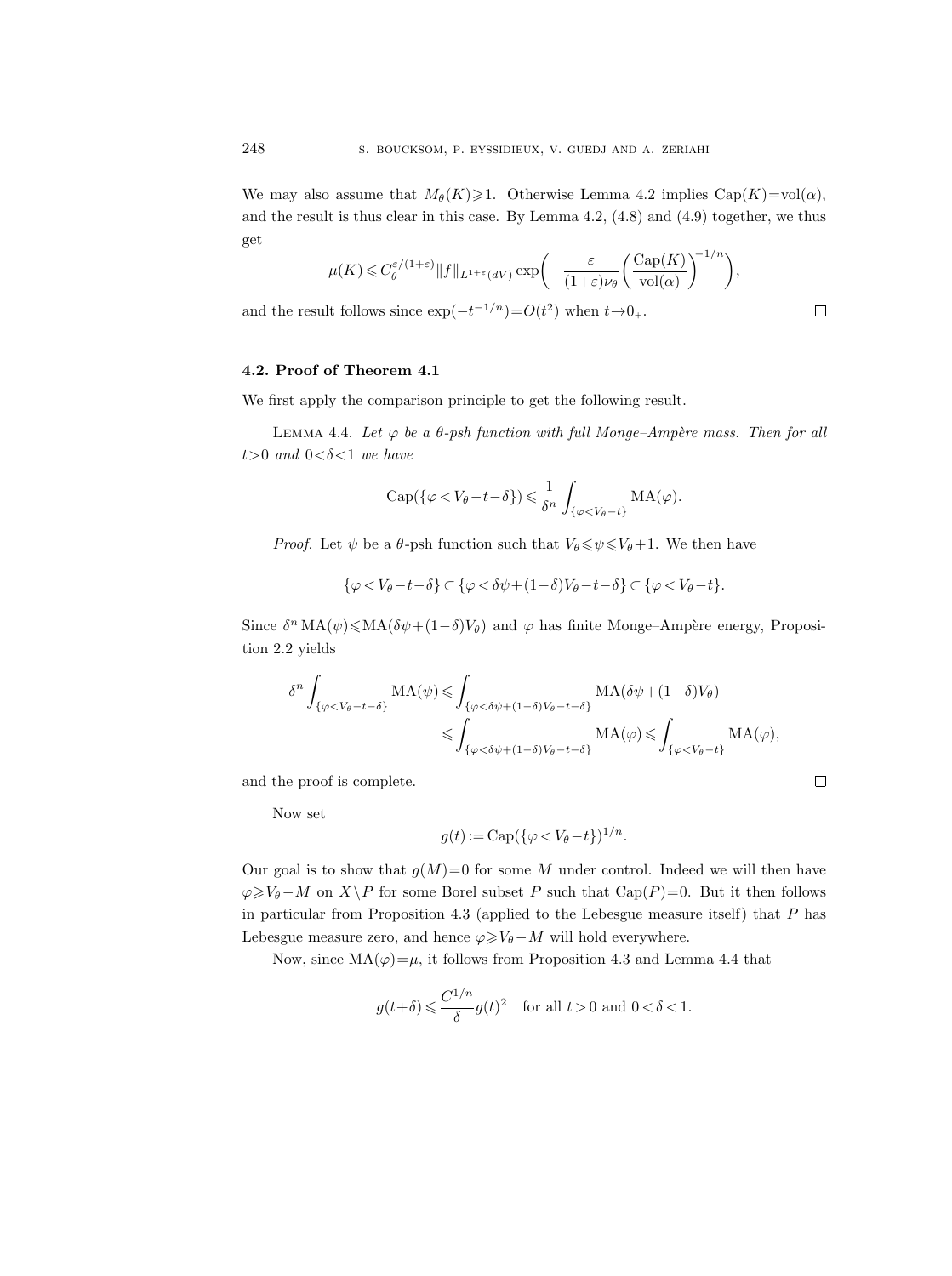We can thus apply [25, Lemma 2.3] which yields  $g(M)=0$  for  $M:=t_0+4C^{1/n}$  (see also [5]). Here  $t_0>0$  has to be chosen so that

$$
g(t_0) < \frac{1}{2C^{1/n}}.
$$

Lemma 4.4 (with  $\delta$ =1) implies that

$$
g(t)^n \leq \mu(\{\varphi < V_\theta - t + 1\}) \leq \frac{1}{t - 1} \int_X |V_\theta - \varphi| f \, dV
$$
\n
$$
\leq \frac{1}{t - 1} \|f\|_{L^{1 + \varepsilon}(dV)} (\|\varphi\|_{L^{1 + 1/\varepsilon}(dV)} + \|V_\theta\|_{L^{1 + 1/\varepsilon}(dV)}),
$$

by Hölder's inequality. Since  $\varphi$  and  $V_\theta$  both belong to the compact set of  $\theta$ -psh functions normalized by  $\sup_X \varphi = 0$ , their  $L^{1+1/\varepsilon}(dV)$ -norms are bounded by a constant  $C_2$  only depending on  $\theta$ , dV and  $\varepsilon$ . It is thus enough to take

$$
t_0 > 1 + 2^{n-1} C_2 C ||f||_{L^{1+\varepsilon}(dV)}.
$$

Remark 4.5. We have already mentioned that  $vol(\alpha)$  is continuous on the big cone. On the other hand, it is easy to see that  $\nu_{\theta}$  remains bounded as long as  $\theta$  is  $C^2$ -bounded. As a consequence, if  $\mu = f dV$  is fixed, we see that the constant C in Proposition 4.3 can be taken uniform in a small  $C^2$ -neighborhood of a given form  $\theta_0$ . We similarly conclude that M in Theorem 4.1 is uniform around a fixed form  $\theta_0$ ,  $\mu$  being fixed.

Remark 4.6. As in [30], Theorem 4.1 holds more generally when the density  $f$  belongs to some Orlicz class. Indeed it suffices to replace (4.9) by the appropriate Orlicztype inequality in the proof of Proposition 4.3.

#### 5. Regularity of solutions: the case of nef classes

Let  $\alpha$  be a big cohomology class and let  $\mu$  be a smooth positive volume form of total mass equal to vol( $\alpha$ ). Let  $T \in \alpha$  be the unique positive current such that  $\langle T^n \rangle = \mu$ . By Theorem 4.1,  $T$  has minimal singularities, which implies in particular that  $T$  has locally bounded potentials on the Zariski open subset  $\text{Amp}(\alpha)$ , the ample locus of  $\alpha$ . Note that the equation  $\langle T^n \rangle = \mu$  then simply means that  $T^n$ , which is well defined on Amp( $\alpha$ ) by Bedford–Taylor's theorem, satisfies  $T^n = \mu$  on this open subset.

If  $\alpha$  is a Kähler class, then  $\text{Amp}(\alpha)=X$  and Yau's theorem [44] implies that T is smooth. For an arbitrary big class  $\alpha$  the expectation is that T is smooth on Amp( $\alpha$ ). By Evans–Trudinger's general regularity theory for fully non-linear elliptic equations [24], [40] it is enough to show that T has  $L^{\infty}_{loc}$  coefficients on  $\text{Amp}(\alpha)$ , or equivalently that the trace measure of T has  $L^{\infty}_{loc}$ -density with respect to Lebesgue measure (cf. the discussion in [8]). We are unfortunately unable to prove this in general, but we can handle the following special case. The arguments are similar to those used by Sugiyama in [39].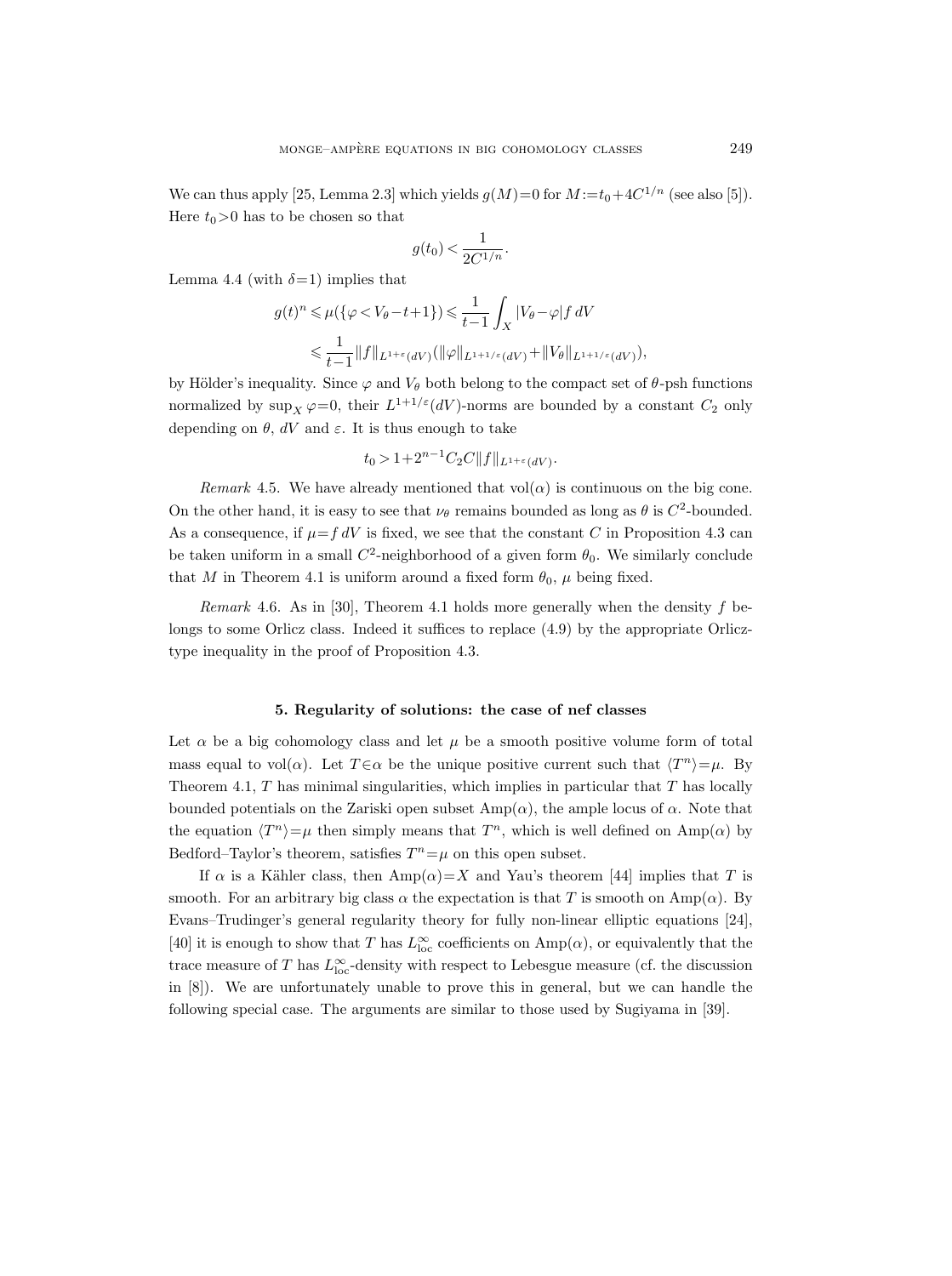THEOREM 5.1. Let  $\alpha$  be a nef and big class. Let  $\mu$  be a smooth positive volume of total mass equal to  $vol(\alpha) = \alpha^n$ . Then the positive current  $T \in \alpha$  such that  $\langle T^n \rangle = \mu$  is smooth on  $\text{Amp}(\alpha)$ .

*Proof.* Write  $T = \theta + dd^c \varphi$  with  $\sup_X \varphi = 0$ . The  $\theta$ -psh function  $\varphi$  is locally bounded on  $\Omega$ :=Amp( $\alpha$ ) and satisfies

$$
(\theta + dd^c \varphi)^n = \mu
$$

there. If  $\pi: X' \to X$  is a modification that is isomorphic over  $\Omega$ , then  $\varphi' := \pi^* \varphi$ ,  $\theta' = \pi^* \theta$ and  $\mu' := \pi^* \mu$  obviously satisfy

$$
(\theta' + dd^c \varphi')^n = \mu'
$$

on  $\Omega' := \pi^{-1}(\Omega)$ . Note also that  $\varphi'$  is a  $\theta'$ -psh function with minimal singularities by Proposition 1.12. Now Amp( $\alpha$ ) is covered by Zariski open subsets of the form  $X\setminus \pi(E)$ , where  $\pi$  is as above, E is an effective R-divisor on X' and  $\theta'$  is cohomologous to  $\omega+[E]$ for some Kähler form  $\omega$  on X'. We thus fix such a data, and our goal is to show that  $\Delta\varphi'$  belongs to  $L^{\infty}_{loc}$  on  $X'\backslash E$  (the Laplacian being computed with respect to  $\omega$ ). We can find a quasi-psh function  $\varphi_E$  on X' such that

$$
[E]=\theta'-\omega+dd^c\varphi_E,
$$

so that  $\varphi_E$  is smooth on  $X'\backslash E$  and satisfies  $\theta'=\omega-dd^c\varphi_E$  there. Since  $\varphi_E$  is in particular  $\theta$ -psh and  $\varphi'$  has minimal singularities, we have  $\varphi_E \leq \varphi' + O(1)$ . Upon replacing E by  $(1+\varepsilon)E$ , with  $0<\varepsilon\ll1$ , in the above construction and shifting  $\varphi_E$  by a constant, we can in fact assume that

$$
\varphi' \geqslant (1 - \varepsilon)\varphi_E \tag{5.1}
$$

for some  $\varepsilon > 0$ .

On the other hand, let us write

$$
\mu' = e^F \omega^n.
$$

The function  $e^F$  is smooth but vanishes on the critical locus of  $\pi$ . Indeed F is quasi-psh (in particular bounded from above) and  $dd^c F$  is equal to the integration current on the relative canonical divisor of  $\pi$  modulo a smooth form. In particular the Laplacian  $\Delta F$ (again with respect to  $\omega$ ) is globally bounded on  $X'\< E$ .

For each  $t\geq 0$  we consider the smooth  $(1, 1)$ -form

$$
\theta_t := \theta' + t\omega.
$$

Note that a  $\theta_t$ -psh function a fortiori is  $\theta_s$ -psh for  $s \geq t$ , as  $\omega \geq 0$ . We set  $V_t := V_{\theta_t}$ , where the latter is the extremal  $\theta_t$ -psh function defined by (4.1). The proof of the following lemma is straightforward.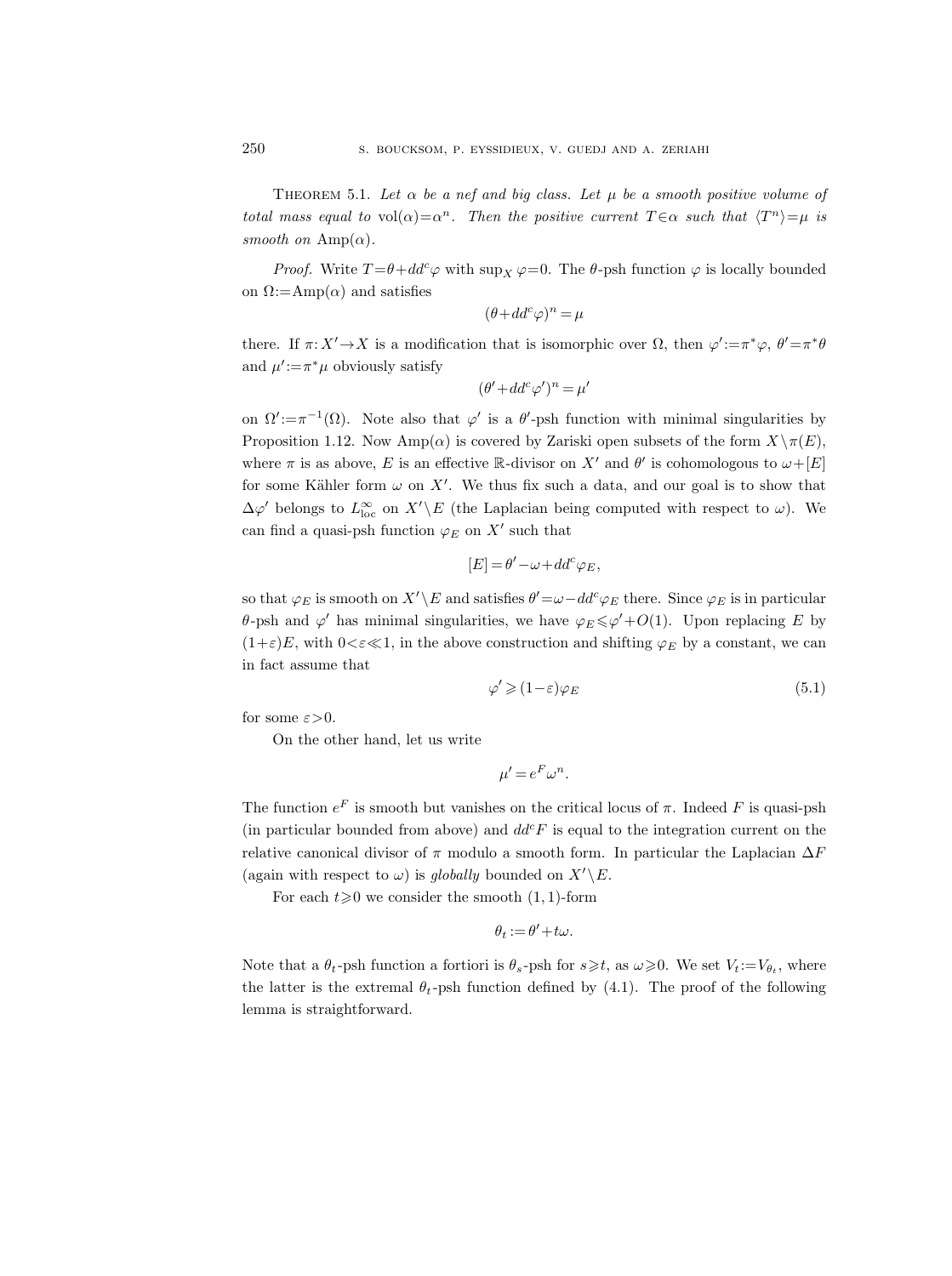LEMMA 5.2. The quasi-psh functions  $V_t$  decrease pointwise to  $V_0$ , as  $t\rightarrow 0$ .

Since  $V_0$  is a  $\theta_0$ -psh function with minimal singularities, inequality (5.1) together with Lemma 5.2 imply that  $V_t-\varphi_E$  tends to  $\infty$  near E for each  $t\geq 0$ .

By Theorem 4.1, for each  $t\geq 0$  there exists a unique  $\theta_t$ -psh function  $\varphi_t$  with minimal singularities such that

$$
(\theta_t + dd^c \varphi_t)^n = e^F \omega^n \tag{5.2}
$$

which is normalized by  $\sup_X \varphi_t = 0$ . By Theorem 4.1 and Remark 4.5, there exists  $M > 0$ such that

$$
\varphi_t \geqslant V_t - M \tag{5.3}
$$

for all  $t \ge 0$ . We thus have  $\varphi_0 = \varphi'$ . The class of  $\theta_t$  is Kähler for  $t > 0$  since the class of  $\theta$  is nef. As F has analytic singularities, Theorem 3 in [44, p. 374] implies that  $\varphi_t$  is smooth on  $X'\backslash E$  and  $\Delta\varphi_t$  is globally bounded on  $X'$  for each  $t>0$  (but of course no uniformity is claimed with respect to  $t$ ).

LEMMA 5.3. The normalized solutions  $\varphi_t$  satisfy

$$
\lim_{t\to 0}\varphi_t=\varphi_0.
$$

*Proof.* The normalized quasi-psh functions  $\varphi_t$  live in a compact subset of  $L^1(X)$ . By the uniqueness part of Theorem 3.1, it is thus enough to show that any limit  $\psi$  of a sequence  $\varphi_k := \varphi_{t_k}$ , with  $t_k \to 0$ , satisfies  $\langle (\theta_0 + dd^c \psi)^n \rangle = e^F \omega^n$  and  $\sup_X \psi = 0$ . The latter property follows from Hartogs' lemma. To prove the former, we introduce

$$
\psi_k := \Big(\sup_{j\geqslant k} \varphi_j\Big)^*,
$$

so that  $\psi_k$  is  $\theta_k$ -psh and decreases pointwise to  $\psi$ . As in Proposition 2.20, we get

$$
(\theta_k+dd^c \psi_k)^n \geqslant e^F \omega^n
$$

on  $X'\backslash E$  and the result follows by continuity of the Monge–Ampère operator along decreasing sequences of bounded psh functions.  $\Box$ 

We are now going to prove that  $\Delta \varphi_t$  is uniformly bounded on compact subsets of  $X'\backslash E$ , which will imply that  $\Delta\varphi_0$  is  $L_{\text{loc}}^{\infty}$  on  $X'\backslash E$  by Lemma 5.3. This will be accomplished by using Yau's pointwise computations [44, p. 350]. In order to do so, we rely on Tsuji's trick [41]: we introduce

$$
u_t := \varphi_t - \varphi_E,
$$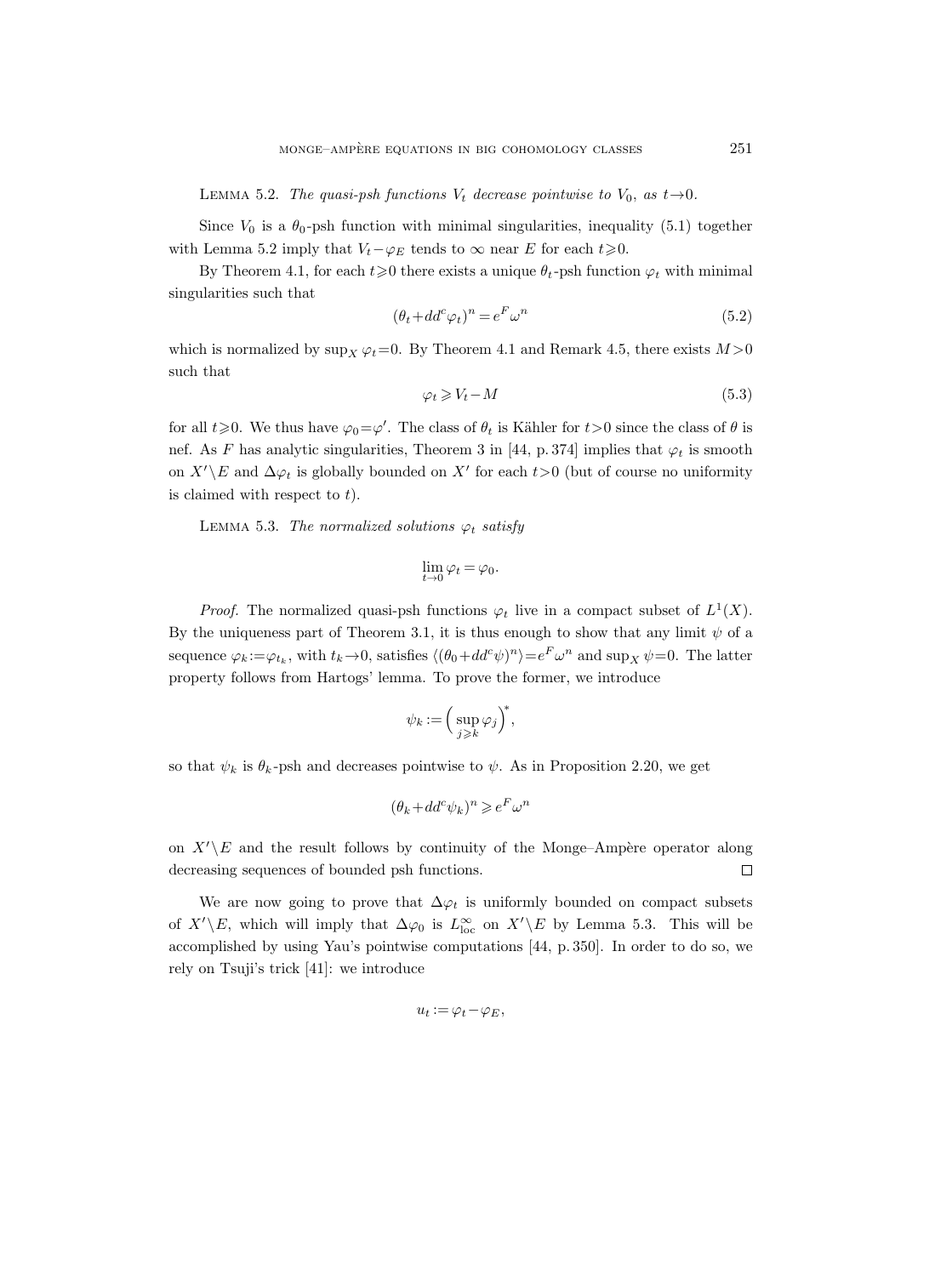which is smooth on  $X'\backslash E$  and satisfies

$$
(\omega + dd^c u_t)^n = \mu
$$

there, since  $\theta' = \omega - dd^c \varphi_E$  on  $X' \backslash E$ . Note that  $u_t$  is not quasi-psh on X'. Indeed, we have  $u_t \to \infty$  near E, as  $\varphi_t = V_t + O(1)$  on X'. Since  $\Delta \varphi_E$  is globally bounded on  $X' \setminus E$ , as was already noted, to bound  $\Delta\varphi_t$  is equivalent to bounding  $\Delta u_t$ .

We now basically follow the argument in [44, p. 350]. By inequalities (2.18) and (2.20) in [44, p. 350] (which only depend on pointwise computations), we have

$$
e^{Au_t}\Delta_t(e^{-Au_t}(n+\Delta u_t))
$$
  
\n $\geq -An(n+\Delta u_t)+(A+b_\omega)e^{-F/(n-1)}(n+\Delta\psi)^{n/(n-1)}+\Delta F-n^2b_\omega$ 

for every  $A>0$  such that  $A+b_{\omega}>1$ . Here  $\Delta$  and  $\Delta_t$  denote the (negative) Laplacians associated with the Kähler forms  $\omega$  and  $\omega+dd^c u_t$ , respectively, and  $b_\omega$  denotes the (pointwise) minimal holomorphic bisectional curvature of  $\omega$ . Now  $b_{\omega}$  is globally bounded, F is bounded from above and  $\Delta F$  is globally bounded on  $X'\backslash E$ . We can thus find  $B, C, D>0$ (independent of  $t$ ) such that

$$
e^{Au_t} \Delta_t(e^{-Au_t}(n + \Delta u_t)) \ge -B(n + \Delta u_t) + C(n + \Delta u_t)^{n/(n-1)} - D
$$
 (5.4)

holds on  $X'\E.$  As  $\Delta u_t=\Delta\varphi_t-\Delta\varphi_E$  is smooth and globally bounded on  $X'\E,$  and since  $u_t$  tends to  $\infty$  near E, we see that

$$
e^{-Cu_t}(n+\Delta u_t)
$$

achieves its maximum on  $X'\backslash E$  at some point  $x_t\in X'\backslash E$ . Inequality (5.4) applied at  $x_t$ thus yields

$$
C(n + \Delta u_t)^{n/(n-1)} \leq B(n + \Delta u_t) + D
$$

at  $x_t$ . As  $n/(n-1) > 1$ , we thus see that there exists  $C_1$  (independent of t) such that

$$
(n+\Delta u_t)(x_t) \leq C_1.
$$

We thus get

$$
n + \Delta u_t \leq C_1 \exp\left(C\left(u_t - \inf_{X' \setminus E} u_t\right)\right) \tag{5.5}
$$

by the definition of  $x_t$  (cf.  $(2.24)$  in [44, p. 351]). By  $(5.1)$  and  $(5.3)$ , we have

$$
-M \le V_t - \varphi_E - M \le \varphi_t - \varphi_E = u_t \le \left(\sup_X V_1\right) - \varphi_E
$$

for  $0 \le t \le 1$ , which shows that  $u_t$ −inf<sub>X'</sub> $E u_t$  is uniformly bounded from above on compact subsets of  $X'\backslash E$ , and the proof is thus complete in view of (5.5).  $\Box$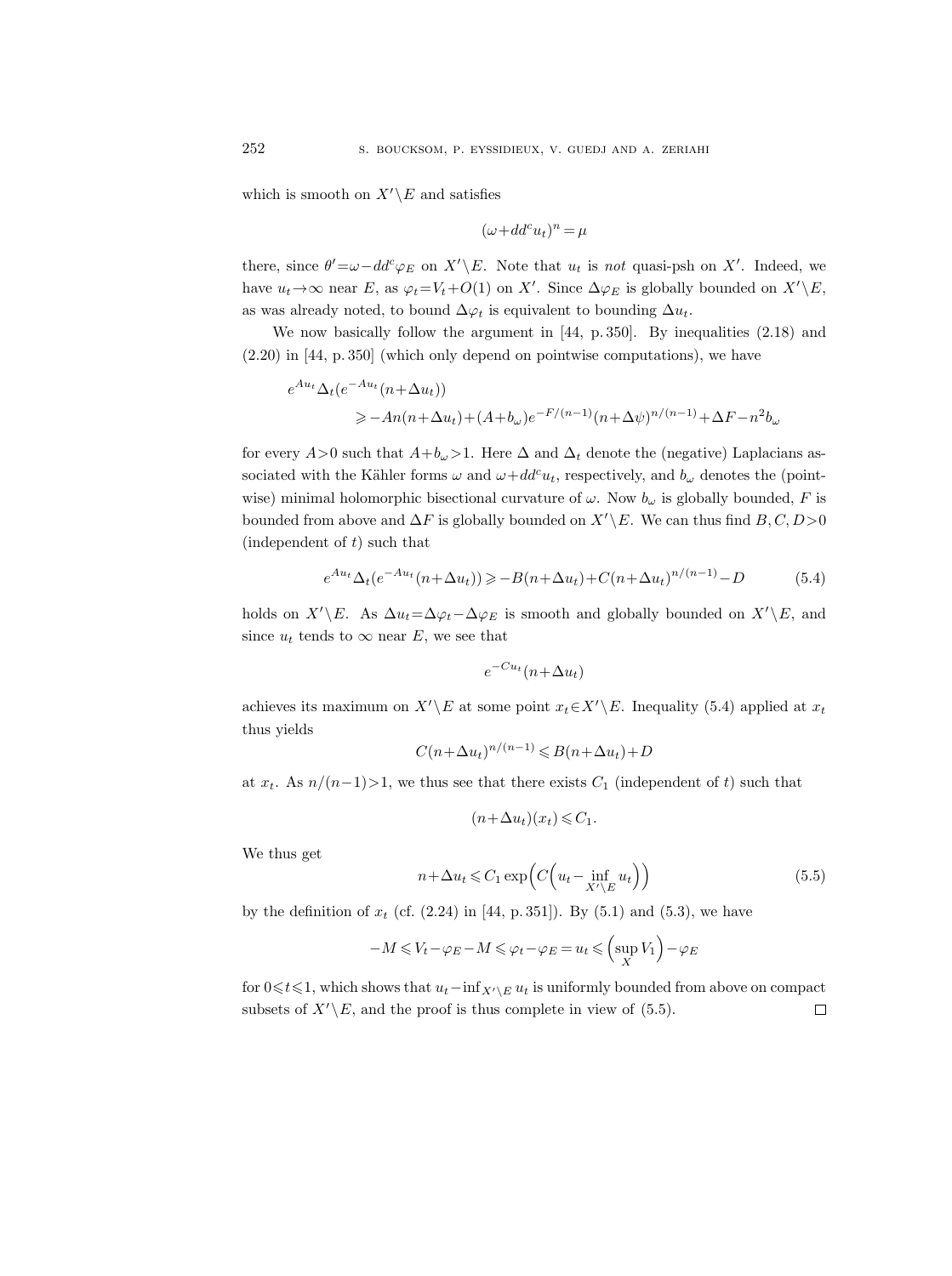It is a consequence of Demailly's regularization theorem that currents with minimal singularities  $T \in \alpha$  in a nef and big class have identically zero Lelong numbers (cf. [11]). Here is an example where such currents however have poles.

*Example* 5.4. Start with a famous example due to Serre: let  $E$  be the (flat, but not unitary flat) rank-2 vector bundle over the elliptic curve  $C:=\mathbb{C}/\mathbb{Z}[i]$  associated with the representation  $\pi_1(C)=\mathbb{Z}[i] \to SL(2,\mathbb{C})$  sending 1 to the identity and i to

$$
\begin{pmatrix} 1 & 1 \ 0 & 1 \end{pmatrix}.
$$

(Here, but not elsewhere in this paper, i denotes the imaginary unit.)

The ruled surface  $S := \mathbb{P}(E) \to C$  of hyperplanes of E has a section  $C'$  with flat normal bundle, which lies in the linear system  $|\mathcal{O}_E(1)|$ . The original point of this construction of Serre was that  $X\setminus C'$  is Stein but not affine, and the reason for that is that  $C'$  is rigid in X despite having a non-negative normal bundle. In fact, Demailly–Peternell– Schneider  $[20]$  have proved that  $C'$  is rigid in the very strong sense that the only closed positive current cohomologous to  $C'$  is  $C'$  itself.

Now let  $X:=\mathbb{P}(V)$  be the projective bundle of hyperplanes in  $V:=E\oplus A$ , where A is a given ample line bundle on C, and let  $L:=\mathcal{O}_V(1)$  be the tautological bundle. The line bundle  $L$  is nef since  $E$  and  $A$  are nef, and it is also big since  $A$  is big. It is easy to show that the non-ample locus of L is exactly  $S=\mathbb{P}(E)\subset \mathbb{P}(V)=X$ . But the restriction of L to S is  $\mathcal{O}_E(1)$ , and positive currents can be restricted to any subvariety not entirely contained in their polar set. It follows that any positive current in the nef and big class  $\alpha:=c_1(L)$  has poles along C'.

## 6. Singular Kähler–Einstein metrics

## 6.1. More Monge–Ampère equations

In this section we show how to use the a-priori estimate of Theorem 4.1 and Schauder's fixed point theorem to solve Monge–Ampère equations with non-constant right-hand side.

We let as before  $dV$  be a smooth volume form on X and  $\theta$  be a smooth representative of a big cohomology class.

THEOREM 6.1. There exists a unique  $\theta$ -psh function  $\varphi$  with full Monge–Ampère mass such that

$$
MA(\varphi) = e^{\varphi} dV.
$$

Furthermore  $\varphi$  has minimal singularities.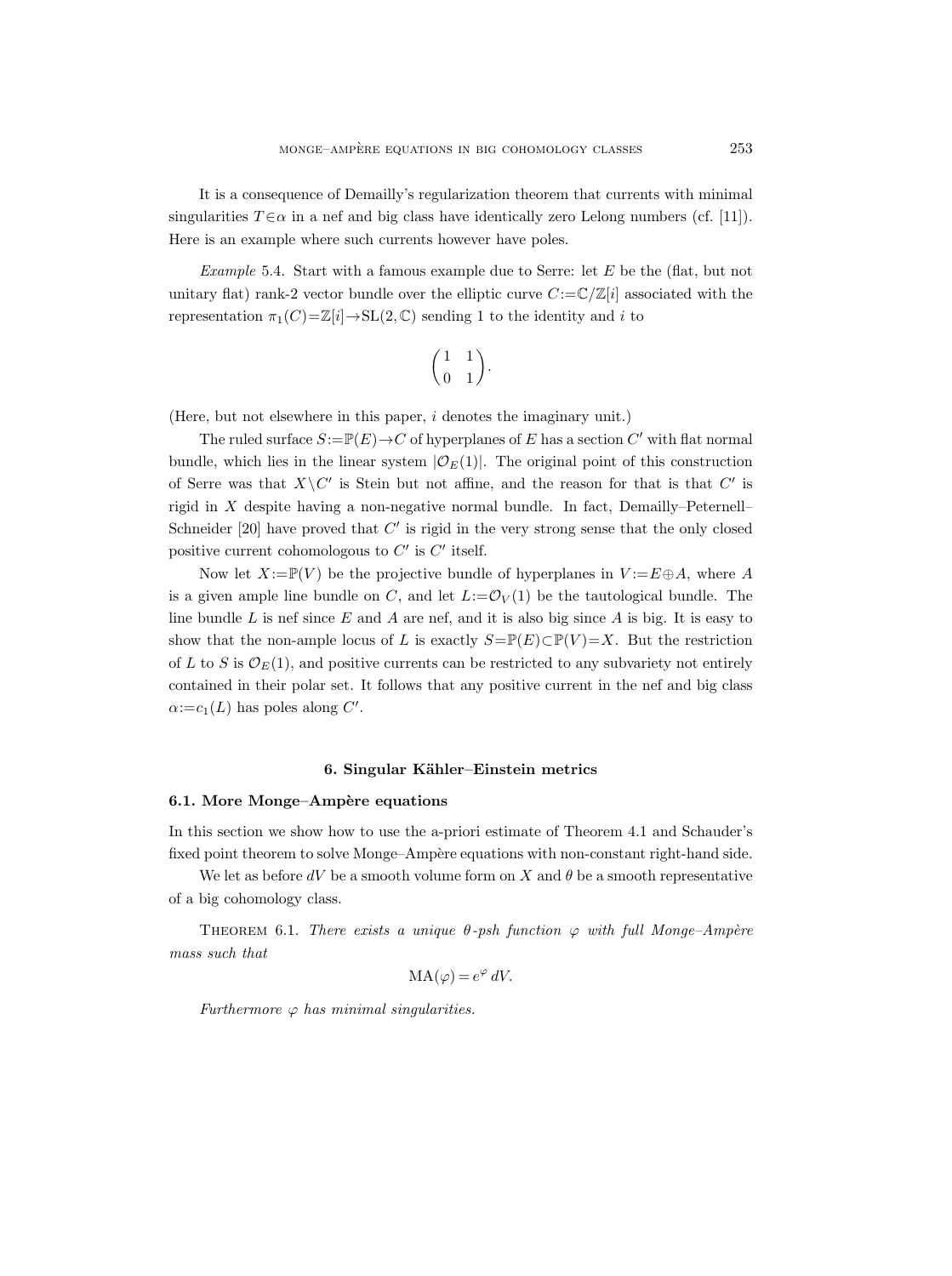We now proceed with the existence proof, and uniqueness will be taken care of by Proposition 6.3 below.

*Proof.* We may assume that  $dV$  has total mass 1. Let  $\mathcal C$  be the compact convex subset of  $L^1(X)$  consisting of all  $\theta$ -psh functions  $\psi$  normalized by  $\sup_X \psi = 0$ . By compactness, there exists  $C>0$  such that

$$
\int_X \psi \, dV \geqslant -C
$$

for all  $\psi \in \mathcal{C}$  (cf. [26, Proposition 1.7]). On the other hand, since dV is a probability measure, we get by convexity that

$$
\log \int_{X} e^{\psi} \, dV \geqslant -C \tag{6.1}
$$

for all  $\psi \in \mathcal{C}$ .

As noticed above, since  $e^{\psi} dV$  has  $L^{\infty}$ -density with respect to Lebesgue measure, it follows from Theorem 3.1 that for each  $\psi \in \mathcal{C}$  there exists a unique  $\Phi(\psi) \in \mathcal{C}$  such that

$$
MA(\Phi(\psi)) = e^{\psi + c_{\psi}} dV,
$$

where

$$
c_{\psi} := \log \frac{\text{vol}(\alpha)}{\int_X e^{\psi} \, dV}
$$

is a normalizing constant making the total masses fit. Note that

$$
c_{\psi} \leqslant \log \mathrm{vol}(\alpha) + C
$$

for all  $\psi \in \mathcal{C}$  by (6.1). Theorem 4.1 therefore gives us a constant  $M > 0$  independent of  $\psi \in \mathcal{C}$  such that

$$
\Phi(\psi)\geqslant V_\theta-M.
$$

LEMMA 6.2. The mapping  $\Phi$ :  $\mathcal{C} \rightarrow \mathcal{C}$  is continuous.

*Proof.* Let  $\psi_j \rightarrow \psi$  be a convergent sequence in C. Upon extracting, we may assume by compactness that

$$
\varphi_j := \Phi(\psi_j) \to \varphi
$$

for some  $\varphi \in \mathcal{C}$ , and also that  $\psi_j \to \psi$  almost everywhere. By the definition of  $c_{\psi}$ , this implies  $c_{\psi_i} \rightarrow c_{\psi}$  by dominated convergence. We claim that  $\varphi$  has full Monge–Ampère mass and satisfies  $MA(\varphi) = e^{\psi + c_{\psi}} dV$ . By uniqueness, we will then get  $\varphi = \Phi(\psi)$  as desired.

Indeed, as  $\Phi(\psi_j) \geqslant V_\theta - M$  for all j, it follows that also  $\varphi \geqslant V_\theta - M$ , and in particular  $\varphi$  has full Monge–Ampère mass. Corollary 2.21 thus yields  $MA(\varphi) \geqslant e^{\psi + c_{\psi}} \mu$ , and equality follows as desired since the total masses are both equal to  $vol(\alpha)$ .  $\Box$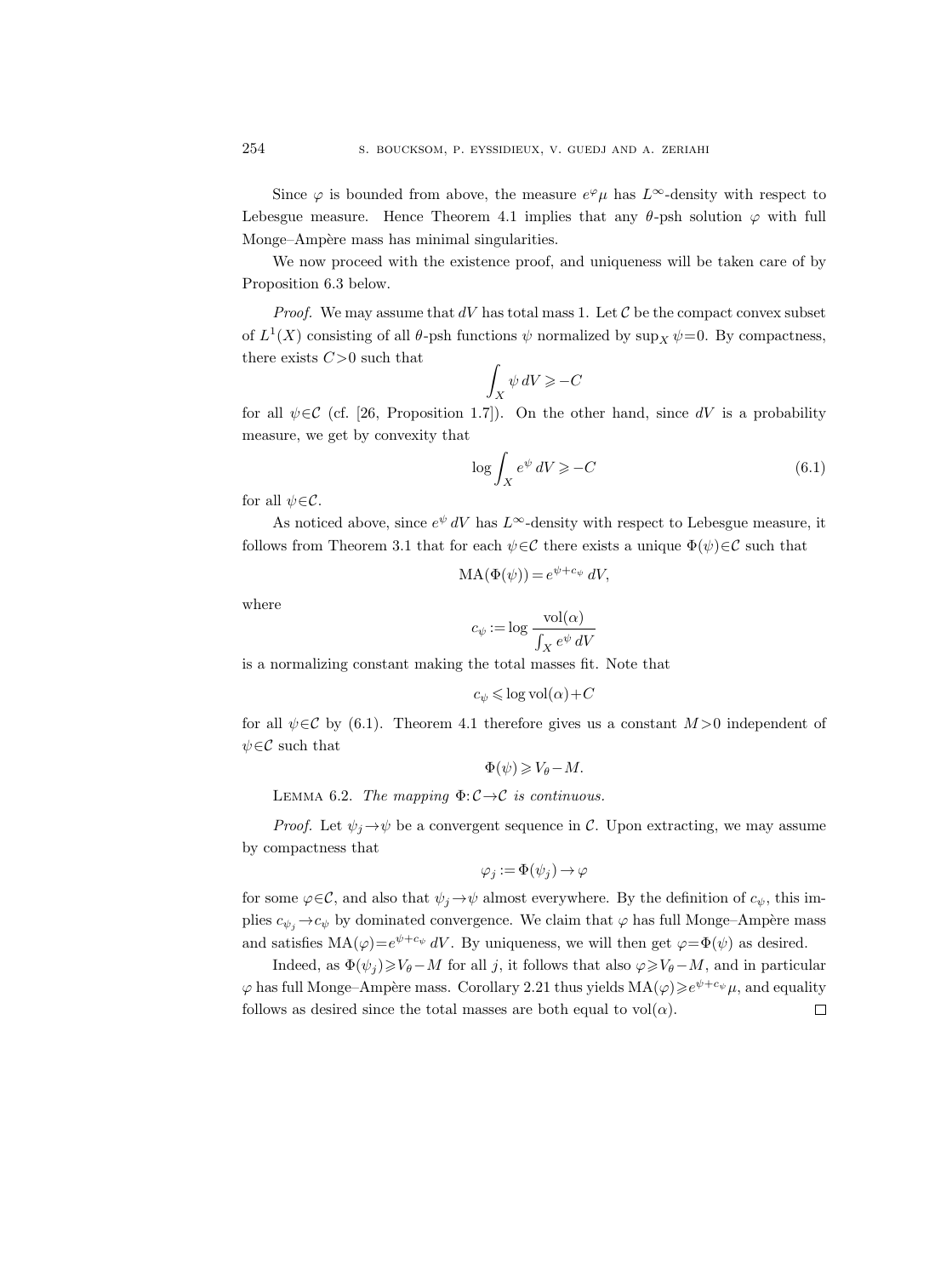By Schauder's fixed point theorem,  $\Phi$  has a fixed point  $\psi \in \mathcal{C}$ , and we then get a solution by setting  $\varphi = \psi + c_{\psi}$ .  $\Box$ 

PROPOSITION 6.3. If  $\varphi_1$  and  $\varphi_2$  are two  $\theta$ -psh functions with small unbounded locus such that

$$
MA(\varphi_i) = e^{\varphi_i} dV, \quad i = 1, 2,
$$

then  $\varphi_1 \leq \varphi_2 + O(1)$  already implies that  $\varphi_1 \leq \varphi_2$ .

Proof. By the refined comparison principle for functions with small unbounded locus explained in Remark 2.4, we get

$$
\int_{\{\varphi_2 < \varphi_1 - \varepsilon\}} \mathrm{MA}(\varphi_1) \leqslant \int_{\{\varphi_2 < \varphi_1 - \varepsilon\}} \mathrm{MA}(\varphi_2),
$$

that is

$$
\int_{\{\varphi_2 < \varphi_1 - \varepsilon\}} e^{\varphi_1} \, dV \le \int_{\{\varphi_2 < \varphi_1 - \varepsilon\}} e^{\varphi_2} \, dV.
$$

This implies that  $\varphi_2 \geq \varphi_1 - \varepsilon$  almost everywhere, and hence everywhere, and the result follows.  $\Box$ 

As an immediate corollary to Theorem 6.1, we get the following result.

COROLLARY 6.4. Let  $X$  be a projective manifold of general type, that is with a big canonical bundle  $K_X$ . Then there exists a unique singular non-negatively curved metric  $e^{-\phi_{KE}}$  on  $K_X$  satisfying the Kähler–Einstein equation

$$
\langle (dd^c \phi_{KE})^n \rangle = e^{\phi_{KE}}
$$

and such that

$$
\int_X e^{\phi_{KE}} = \text{vol}(X).
$$

Furthermore  $\phi_{KE}$  has minimal singularities.

## 6.2. Comparison with previous results

We compare Corollary 6.4 with previous results and discuss the difficulties raised by the regularity issue on  $\text{Amp}(K_X)$ .

Ample case. When  $K_X$  is ample we have  $\text{Amp}(K_X)=X$ , and  $\text{Aubin–Yau's theorem}$ rem [1], [44] can of course be reformulated by saying that  $\phi_{KE}$  constructed in Corollary 6.4 is smooth.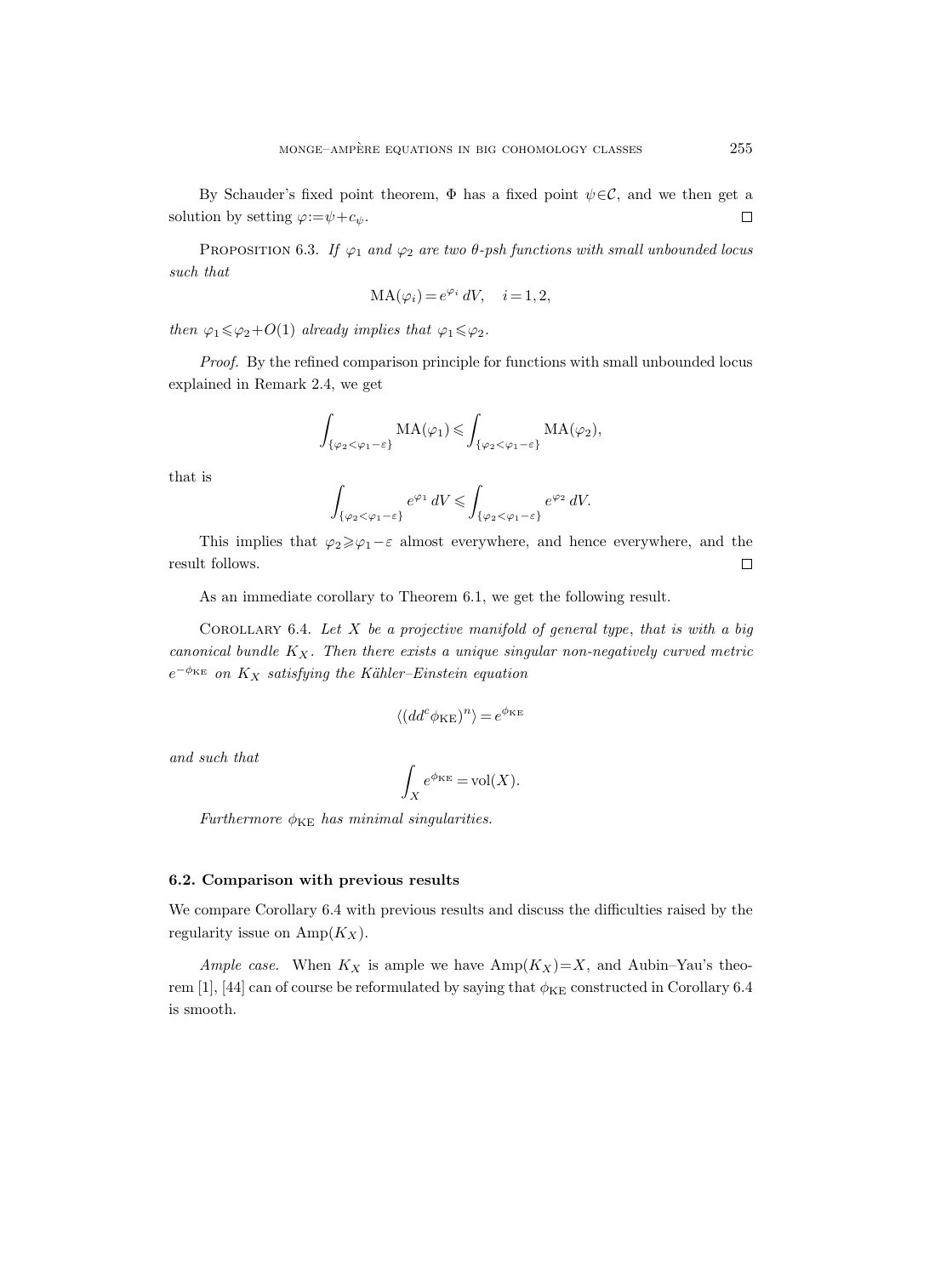Nef and big case. Assume that  $K_X$  is nef and big. It is then semi-ample by the base-point-free theorem, so that  $\text{Amp}(K_X)$  coincides with the degeneracy locus of the birational morphism

$$
X \longrightarrow X_{\operatorname{can}} := \operatorname{Proj} R(K_X)
$$

and minimal singularities means locally bounded. Theorem 1 of [41] constructs a "canonical" psh weight  $\phi$  on  $K_X$  which is smooth outside  $\text{Amp}(K_X)$  and satisfies  $\langle (dd^c \phi)^n \rangle = e^{\phi}$ . Theorem 3.8 of [39] yields the additional information that  $\phi$  has globally bounded Laplacian on X (and hence in  $C^{2-\epsilon}(X)$  for each  $\varepsilon > 0$ ).

Big case. If we are willing to use finite generation of the canonical ring  $R(K_X)$  [7] (see also [42] and [37] for more analytic approaches) let  $\mu: Y \to X$  and  $\nu: Y \to X_{\operatorname{can}}$  be a resolution of the graph of  $X \rightarrow X_{\text{can}}$ . By the negativity lemma ([29, Lemma 3.39]), we have

$$
\mu^* K_X = \nu^* K_{X_{\operatorname{can}}} + E,
$$

where E is an effective  $\nu$ -exceptional Q-divisor. This decomposition is thus the Zariski decomposition of  $K_X$ , and it follows that every positive current T in  $c_1(K_X)$  satisfies

$$
\mu^*T = \nu^*S + [E]
$$

for a unique positive current S in  $c_1(K_{X_{\text{can}}})$  (cf. for instance [11]). It is then immediate to see that the Kähler–Einstein metric  $e^{-\phi_{KE}}$  on  $K_X$  constructed in Corollary 6.4 corresponds in this way to the the Kähler–Einstein metric on  $K_{X_{\text{can}}}$  constructed in [25, Theorem 7.8].

Suppose now that we do not use the existence of the canonical model  $X_{\text{can}}$ . Theorem 5.1 of [43] claims the existence of a psh weight  $\phi$  on  $K_X$  such that  $\phi$  is smooth on a Zariski open subset U of X,  $(dd^c\phi)^n=e^{\phi}$  holds on U and  $\phi$  is an *analytic Zariski decomposition*. This property means that the length with respect to  $\phi$  of every pluricanonical section is in  $L^2$  on X (and hence is implied by the stronger condition that such length functions are bounded).

Tsuji's argument essentially proceeds as follows. As in the proof of Theorem 3.1 above we consider approximate Zariski decompositions, that is we let  $\pi_k: X_k \to X$  be an increasing sequence of modifications such that

$$
\pi_k^*K=A_k+E_k
$$

with  $A_k$  ample,  $E_k$  effective and  $E_{k+1} < E_k$  (on  $X_{k+1}$ ), and such that

$$
\lim_{k \to \infty} \text{vol}(A_k) = \text{vol}(K_X).
$$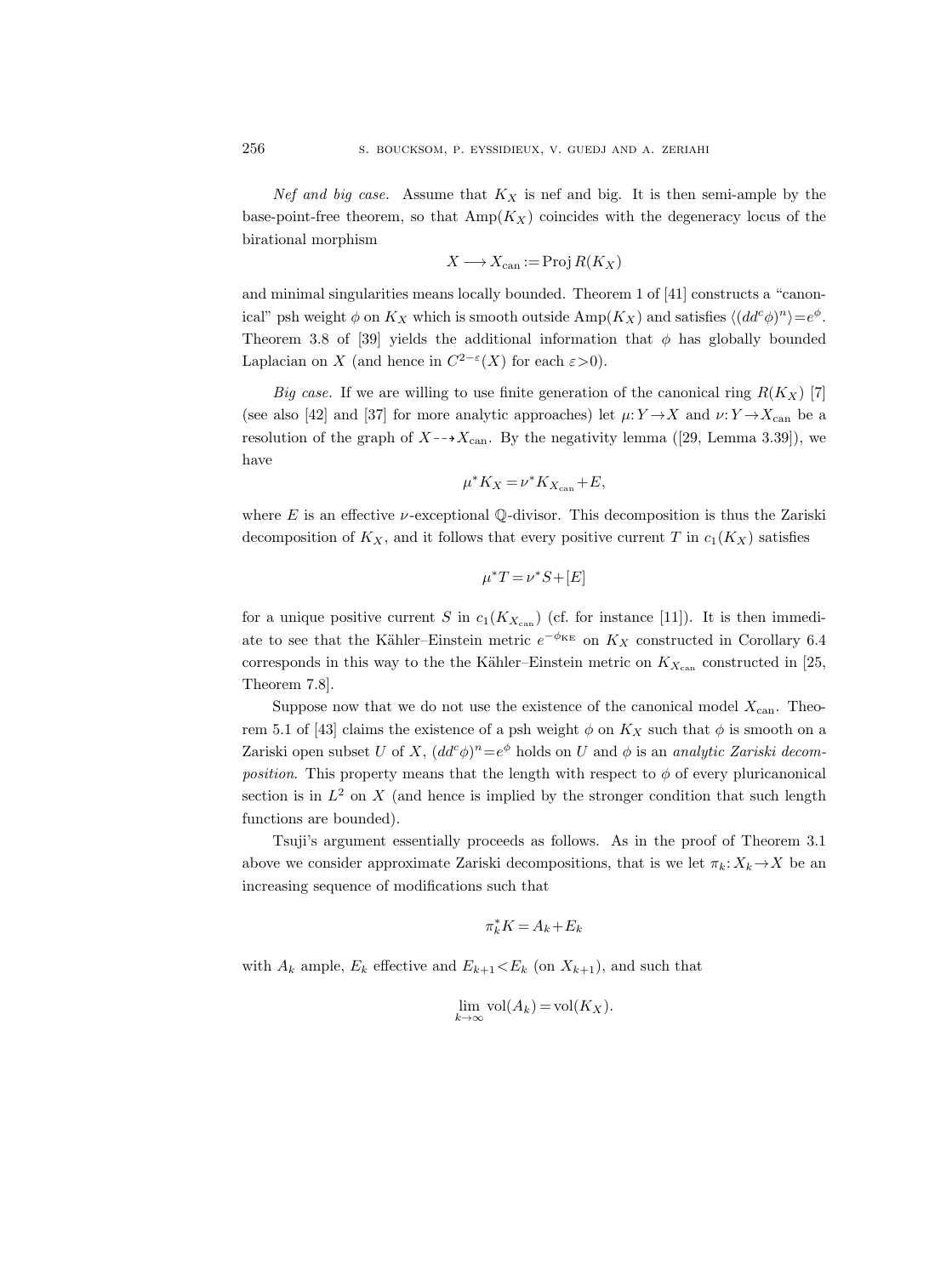We may assume that  $\pi_0$  is the identity.

For each  $k$ , we can use  $[44]$  as in the beginning of the proof of Theorem 3.1 to get a psh weight  $\phi_k$  on  $K_X$  such that

$$
\pi_k^* dd^c \phi_k = \omega_k + [E_k]
$$

for some Kähler form  $\omega_k$  in the class of  $A_k$  and  $(dd^c\phi_k)^n=e^{\phi_k}$  holds on  $X\backslash E_1$ .

Tsuji shows, using the comparison principle (cf. Proposition 6.3), that  $\phi_k$  is nondecreasing and locally uniformly bounded from above . The weight  $\phi := (\sup_k \phi_k)^*$  is thus psh and satisfies

$$
\phi_0\leqslant\phi_k\leqslant\phi
$$

for all k. It follows by construction that the length with respect to  $\phi$  of every pluricanonical section is  $L^{\infty}$  on X, so that  $\phi$  is in particular an analytic Zariski decomposition. These arguments of Tsuji have also been expanded in [38, §4.3].

Note that by monotone convergence we have

$$
\int_X e^{\phi} = \lim_{k \to \infty} \int_X e^{\phi_k}.
$$

Now  $\langle (dd^c \phi_k)^n \rangle = e^{\phi_k}$  and it is easy to see that

$$
\int_X \langle (dd^c \phi_k)^n \rangle = \text{vol}(A_k).
$$

It thus follows that  $\int_X e^{\phi} = vol(K_X)$ , so that the psh weight  $\phi$  constructed in [43] and [38] coincides with  $\phi_{KE}$  of Corollary 6.4. As was already noted, it follows by construction that the length with respect to  $\phi$  of any section  $\sigma \in H^0(kL)$  is bounded, which implies in particular that  $\phi$  is an analytic Zariski decomposition in the sense of Tsuji. On the other hand, Corollary 6.4 says that  $\phi_{KE}$  has minimal singularities. As we explain below, the latter condition is strictly stronger than the former for a general big line bundle  $L$  (but a posteriori not for  $K_X$  due to finite generation of the canonical ring).

We now discuss Tsuji's approach to the smoothness of  $\phi$  on  $X\backslash E_0$ , which unfortunately seems to encounter a difficulty that we were not able to fix. As in the proof of Theorem 5.1 above, set  $u_k := \phi_k - \phi_0$ , which is smooth on  $X \setminus E_0$  and satisfies

$$
(\omega_0 + dd^c u_k)^n = e^{u_k + F} \omega_0^n
$$

on  $X \backslash E_0$ , with F such that  $e^F \omega_0^n = e^{\phi_0}$ . Following the arguments in [44, p. 350], as we did in the proof of Theorem 5.1, Tsuji claims that  $\Delta u_k$  is uniformly bounded on compact subsets of  $X\backslash E_0$  (which would indeed imply that  $\phi$  is smooth on  $X\backslash E_0$ ).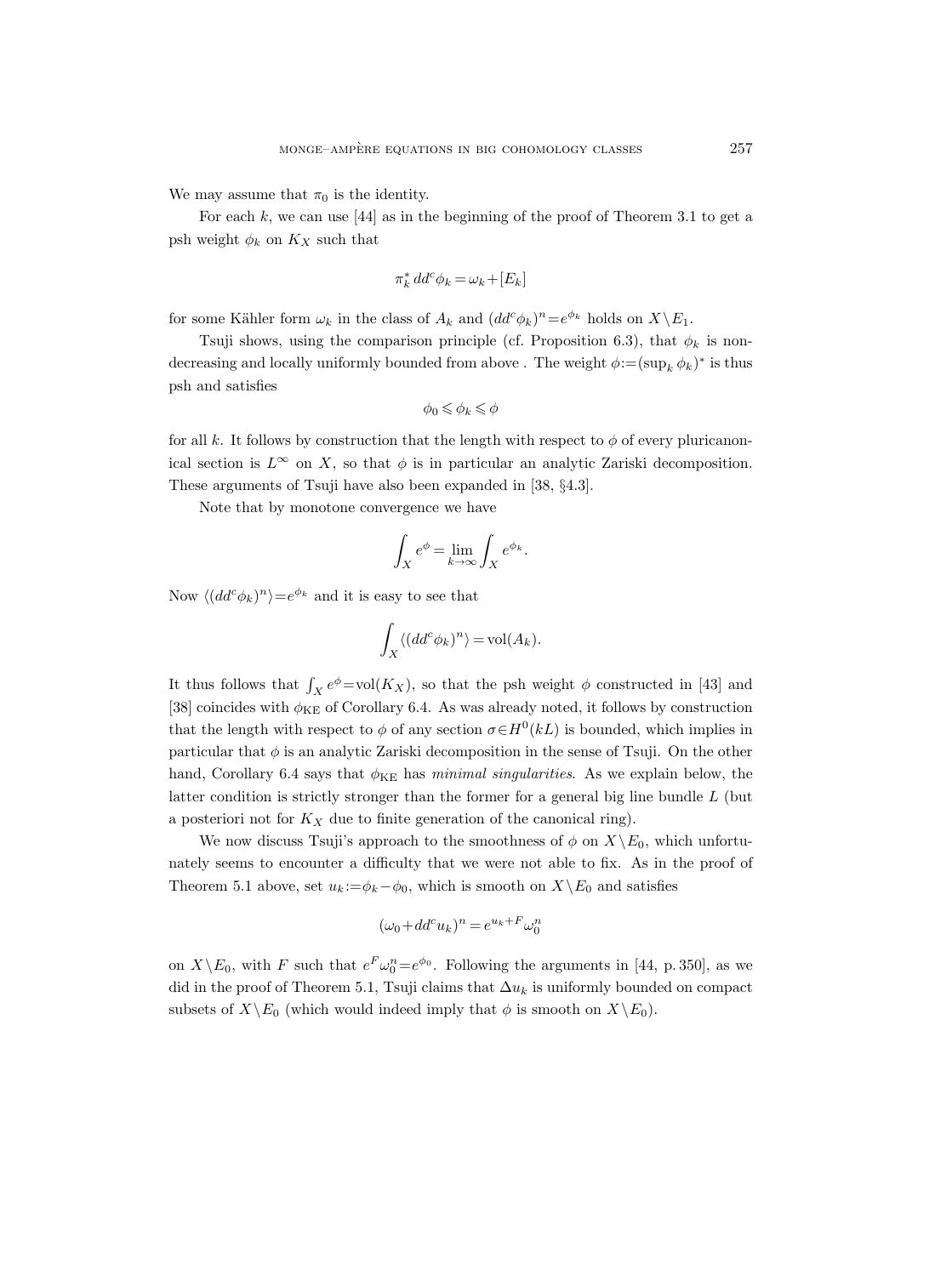In order to apply the maximum principle to  $(5.4)$ , one needs to choose  $A > 0$  such that

$$
e^{-Au_k}(n+\Delta u_k)
$$

is bounded on  $X\backslash E_0$ . But as opposed to the nef case, the positive form  $\omega_0+dd^c u_k$  is just the push-forward of a form with bounded coefficients, so that it a priori acquires poles along  $X\backslash E_0$  (as was pointed out to us by Demailly) and it does not seem to be obvious to show that the poles in question can be controled by  $e^{Au_k}$  for some uniform  $A>0$ .

## 6.3. Analytic Zariski decompositions versus minimal singularities

Let L be a big line bundle on X. For each m we choose a basis of sections  $\sigma_j^{(m)}$  of  $H^0(m!L)$  and let

$$
\phi_m := \frac{1}{m!} \log \sum_j |\sigma_j^{(m)}|
$$

be the associated psh weight on L. Upon scaling the sections, we can arrange that

$$
\phi_m \leqslant \phi_{m+1} \leqslant \psi \tag{6.2}
$$

for some weight  $\psi$  with minimal singularities on  $L$ .

On the other hand, let  $\sum_{m\geqslant 1} \varepsilon_m$  be a convergent series of positive numbers. Then one can consider the psh weight

$$
\varrho\!:=\!\log\sum_{m\geqslant 1}\varepsilon_m e^{\phi_m}.
$$

This kind of weight was first introduced by Siu in [36]. Note that we have

$$
\varrho\geqslant \phi_m+\log\varepsilon_m
$$

for each m, which implies that the length with respect to  $\varrho$  of any section  $\sigma \in H^0(kL)$  is bounded on X.

The following observation was explained to us by J.-P. Demailly.

PROPOSITION 6.5. The psh weight  $\rho$  of Siu-type has minimal singularities if and only if the algebra

$$
R(L) = \bigoplus_{k \geqslant 0} H^0(kL)
$$

is finitely generated.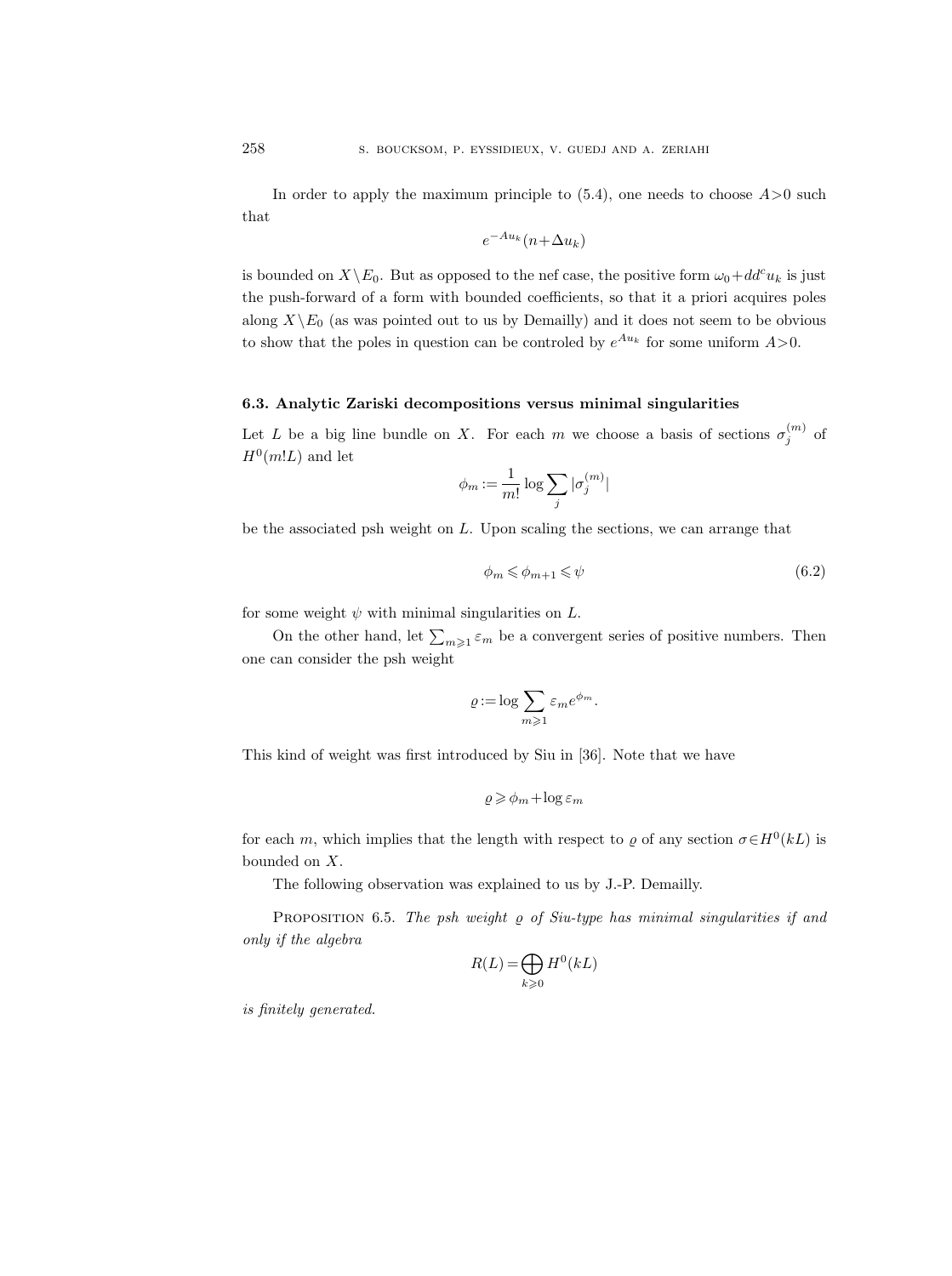In order to appreciate this fact, it should be recalled that  $R(L)$  is generally not finitely generated when L is big. In fact if L is nef and big for instance, then  $R(L)$ is finitely generated if and only if some multiple of  $L$  is base-point free. Classical constructions of Zariski and Cutkosky yield examples in dimension 2 (cf. [32]). Note that Example 5.4 also yields, in particular, an example (in dimension 3).

*Proof.* One direction is clear. If we conversely assume that  $R(L)$  is not finitely generated, then Lemma 6.6 below implies that no  $\phi_m$  can have minimal singularities. Therefore, given any sequence  $C_m>0$ , we can find, for each m, some point  $x_m \in X$  such that

$$
\phi_m(x_m) \leqslant \psi(x_m) - C_m. \tag{6.3}
$$

It thus follows from (6.2) and (6.3) that

$$
e^{\varrho(x_m)} \leqslant (\varepsilon_1 + \ldots + \varepsilon_m) e^{-C_m} e^{\psi(x_m)} + \delta_m e^{\psi(x_m)}
$$

with

$$
\delta_m := \sum_{l>m} \varepsilon_l.
$$

If we choose  $C_m \to \infty$  fast enough to ensure that

$$
(\varepsilon_1 + \ldots + \varepsilon_m)e^{-C_m} \leq \delta_m,
$$

then we get

$$
(\varrho-\psi)(x_m)\leqslant \log 2\delta_m
$$

for all m, which shows that we cannot have  $\rho = \psi + O(1)$ .

The following fact is completely standard modulo the language used.

LEMMA 6.6.  $R(L)$  is finitely generated if and only if there exists m such that for each  $l \geq m$  we have  $\phi_l = \phi_m + O(1)$ .

*Proof.* Let  $\pi: X_m \to X$  be an increasing sequence of log-resolutions of the base scheme of  $|m!L|$ , so that  $\pi^*m!L=M_m+F_m$ . The assumption amounts to saying that  $F_l$  coincides with the pull-back of  $F_m$  to  $X_l$ , which is in turn equivalent to saying that every section of  $H^0(X_m, l!\pi^*L)$  vanishes along  $F_m$ . But this implies that the canonical inclusion

$$
H^0(kM_m) \longrightarrow H^0(k\pi^*m!L)
$$

is an isomorphism for each  $k$ , and the result follows since  $R(L)$  is finitely generated if and only if  $R(aL)$  is finitely generated for some integer a.  $\Box$ 

 $\Box$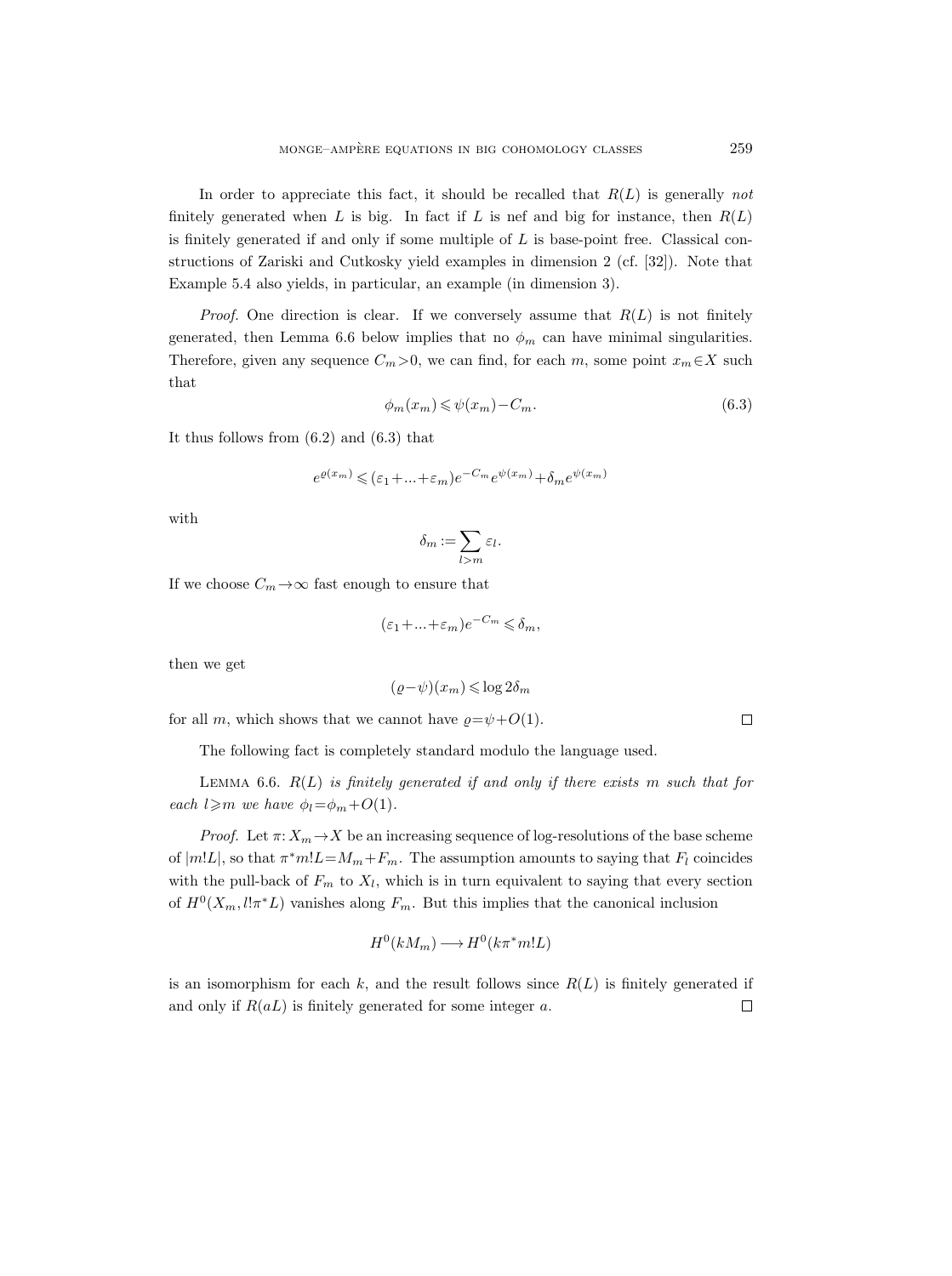#### References

- [1] AUBIN, T., Équations du type Monge–Ampère sur les variétés kähleriennes compactes. C. R. Acad. Sci. Paris Sér. A-B, 283 (1976), Aiii, A119-A121.
- $[2]$  Réduction du cas positif de l'équation de Monge–Ampère sur les variétés kählériennes compactes à la démonstration d'une inégalité. J. Funct. Anal., 57 (1984), 143–153.
- [3] BEDFORD, E. & TAYLOR, B.A., A new capacity for plurisubharmonic functions. Acta Math., 149 (1982), 1–40.
- $[4]$  Fine topology, Shilov boundary, and  $(dd^c)^n$ . J. Funct. Anal., 72 (1987), 225-251.
- [5] BENELKOURCHI, S., GUEDJ, V. & ZERIAHI, A., A priori estimates for weak solutions of complex Monge–Ampère equations. Ann. Sc. Norm. Super. Pisa Cl. Sci., 7 (2008), 81–96.
- [6] Berman, R. & Boucksom, S., Growth of balls of holomorphic sections and energy at equilibrium. Invent. Math., 181 (2010), 337–394.
- [7] Birkar, C., Cascini, P., Hacon, C. D. & McKernan, J., Existence of minimal models for varieties of log general type. J. Amer. Math. Soc., 23 (2010), 405–468.
- [8] BŁOCKI, Z., On the regularity of the complex Monge–Ampère operator, in Complex Geometric Analysis in Pohang (1997), Contemp. Math., 222, pp. 181–189. Amer. Math. Soc., Providence, RI, 1999.
- [9] BŁOCKI, Z. & KOŁODZIEJ, S., On regularization of plurisubharmonic functions on manifolds. Proc. Amer. Math. Soc., 135 (2007), 2089–2093.
- [10] BOUCKSOM, S., On the volume of a line bundle. *Internat. J. Math.*, 13 (2002), 1043–1063.
- $[11]$  Divisorial Zariski decompositions on compact complex manifolds. Ann. Sci. Ecole Norm. Sup., 37 (2004), 45–76.
- [12] BOUCKSOM, S., DEMAILLY, J.-P., PAUN, M. & PETERNELL, T., The pseudo-effective cone of a compact K¨ahler manifold and varieties of negative Kodaira dimension. To appear in J. Algebraic Geom.
- [13] Boucksom, S., Favre, C. & Jonsson, M., Differentiability of volumes of divisors and a problem of Teissier. J. Algebraic Geom., 18 (2009), 279–308.
- [14] CEGRELL, U., Pluricomplex energy. Acta Math., 180 (1998), 187–217.
- $[15]$  The general definition of the complex Monge–Ampère operator. Ann. Inst. Fourier (Grenoble), 54 (2004), 159–179.
- [16] Demailly, J.-P., Regularization of closed positive currents and intersection theory. J. Algebraic Geom., 1 (1992), 361–409.
- $[17]$  A numerical criterion for very ample line bundles. J. Differential Geom., 37 (1993), 323–374.
- [18] Complex Analytic and Algebraic Geometry. Book available at http://www-fourier.ujf-grenoble.fr/~demailly/books.html.
- [19] DEMAILLY, J.-P. & PĂUN, M., Numerical characterization of the Kähler cone of a compact Kähler manifold. Ann. of Math., 159 (2004), 1247-1274.
- [20] Demailly, J.-P., Peternell, T. & Schneider, M., Compact complex manifolds with numerically effective tangent bundles. J. Algebraic Geom., 3 (1994), 295-345.
- [21] DINEW, S., An inequality for mixed Monge–Ampère measures. *Math. Z.*, 262 (2009), 1–15.
- $[22]$  Uniqueness in  $\mathcal{E}(X,\omega)$ . J. Funct. Anal., 256 (2009), 2113-2122.
- [23] Ein, L., Lazarsfeld, R., Mustata, M., Nakamaye, M. & Popa, M., Asymptotic invariants of base loci. Ann. Inst. Fourier (Grenoble), 56 (2006), 1701–1734.
- [24] Evans, L. C., Classical solutions of fully nonlinear, convex, second-order elliptic equations. Comm. Pure Appl. Math., 35 (1982), 333–363.
- [25] EYSSIDIEUX, P., GUEDJ, V. & ZERIAHI, A., Singular Kähler–Einstein metrics. J. Amer. Math. Soc., 22 (2009), 607–639.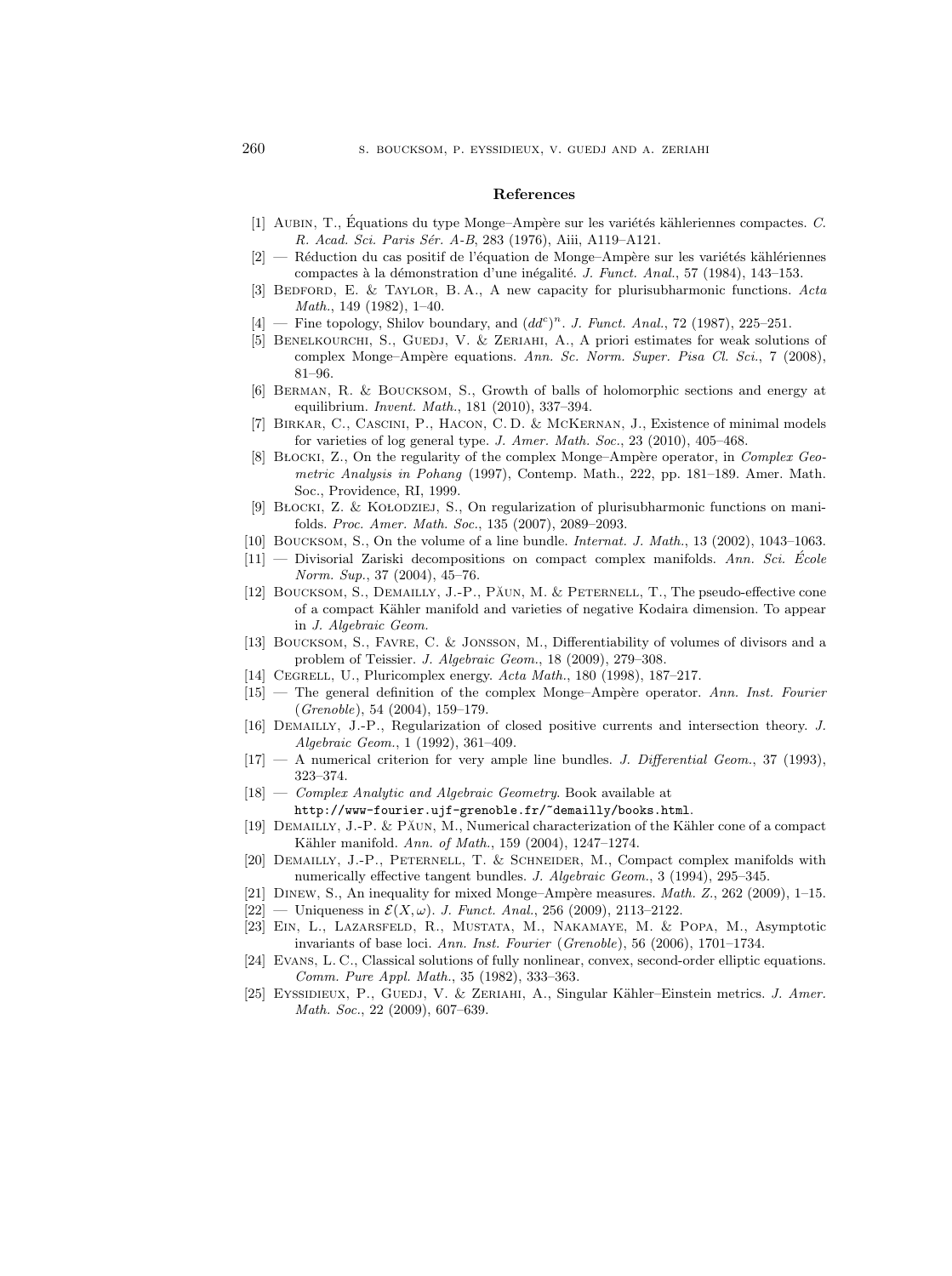- [26] GUEDJ, V. & ZERIAHI, A., Intrinsic capacities on compact Kähler manifolds. J. Geom. Anal., 15 (2005), 607–639.
- $[27]$  The weighted Monge–Ampère energy of quasiplurisubharmonic functions. J. Funct. Anal., 250 (2007), 442–482.
- [28] KISELMAN, C. O., Sur la définition de l'opérateur de Monge–Ampère complexe, in Complex Analysis (Toulouse, 1983), Lecture Notes in Math., 1094, pp. 139–150. Springer, Berlin– Heidelberg, 1984.
- [29] KOLLÁR, J. & MORI, S., *Birational Geometry of Algebraic Varieties*. Cambridge Tracts in Mathematics, 134. Cambridge University Press, Cambridge, 1998.
- [30] KOŁODZIEJ, S., The complex Monge–Ampère equation.  $Acta Math., 180$  (1998), 69–117.
- $[31]$  The complex Monge–Ampère equation and pluripotential theory. Mem. Amer. Math. Soc., 178:840 (2005).
- [32] LAZARSFELD, R., Positivity in Algebraic Geometry. I, II. Ergebnisse der Mathematik und ihrer Grenzgebiete, 49. Springer, Berlin–Heidelberg, 2004.
- [33] MABUCHI, T., K-energy maps integrating Futaki invariants. Tohoku Math. J., 38 (1986), 575–593.
- [34] RAINWATER, J., A note on the preceding paper. Duke Math. J., 36 (1969), 799–800.
- [35] SIBONY, N., Quelques problèmes de prolongement de courants en analyse complexe. Duke Math. J., 52 (1985), 157–197.
- [36] Siu, Y.-T., Invariance of plurigenera. Invent. Math., 134 (1998), 661–673.
- [37] A general non-vanishing theorem and an analytic proof of the finite generation of the canonical ring. Preprint, 2006. arXiv:math/0610740v1 [math.AG].
- [38] SONG, J. & TIAN, G., Canonical measures and Kähler–Ricci flow. Preprint, 2008. arXiv:0802.2570v1 [math.DG].
- [39] SUGIYAMA, K., Einstein–Kähler metrics on minimal varieties of general type and an inequality between Chern numbers, in Recent Topics in Differential and Analytic Geometry, Adv. Stud. Pure Math., 18, pp. 417–433. Academic Press, Boston, MA, 1990.
- [40] TRUDINGER, N. S., Regularity of solutions of fully nonlinear elliptic equations. Boll. Un. Mat. Ital. A, 3 (1984), 421–430.
- [41] Tsuji, H., Existence and degeneration of Kähler–Einstein metrics on minimal algebraic varieties of general type. Math. Ann., 281 (1988), 123–133.
- [42] Finite generation of canonical rings. Preprint, 1999. arXiv:math/9908078v8 [math.AG].
- [43] Dynamical constructions of Kähler–Einstein metrics. Preprint, 2006.
- arXiv:math/0606626v3 [math.AG].
- [44] YAU, S. T., On the Ricci curvature of a compact Kähler manifold and the complex Monge– Ampère equation. I. Comm. Pure Appl. Math., 31 (1978), 339-411.
- [45] Zeriahi, A., Volume and capacity of sublevel sets of a Lelong class of plurisubharmonic functions. Indiana Univ. Math. J., 50 (2001), 671–703.